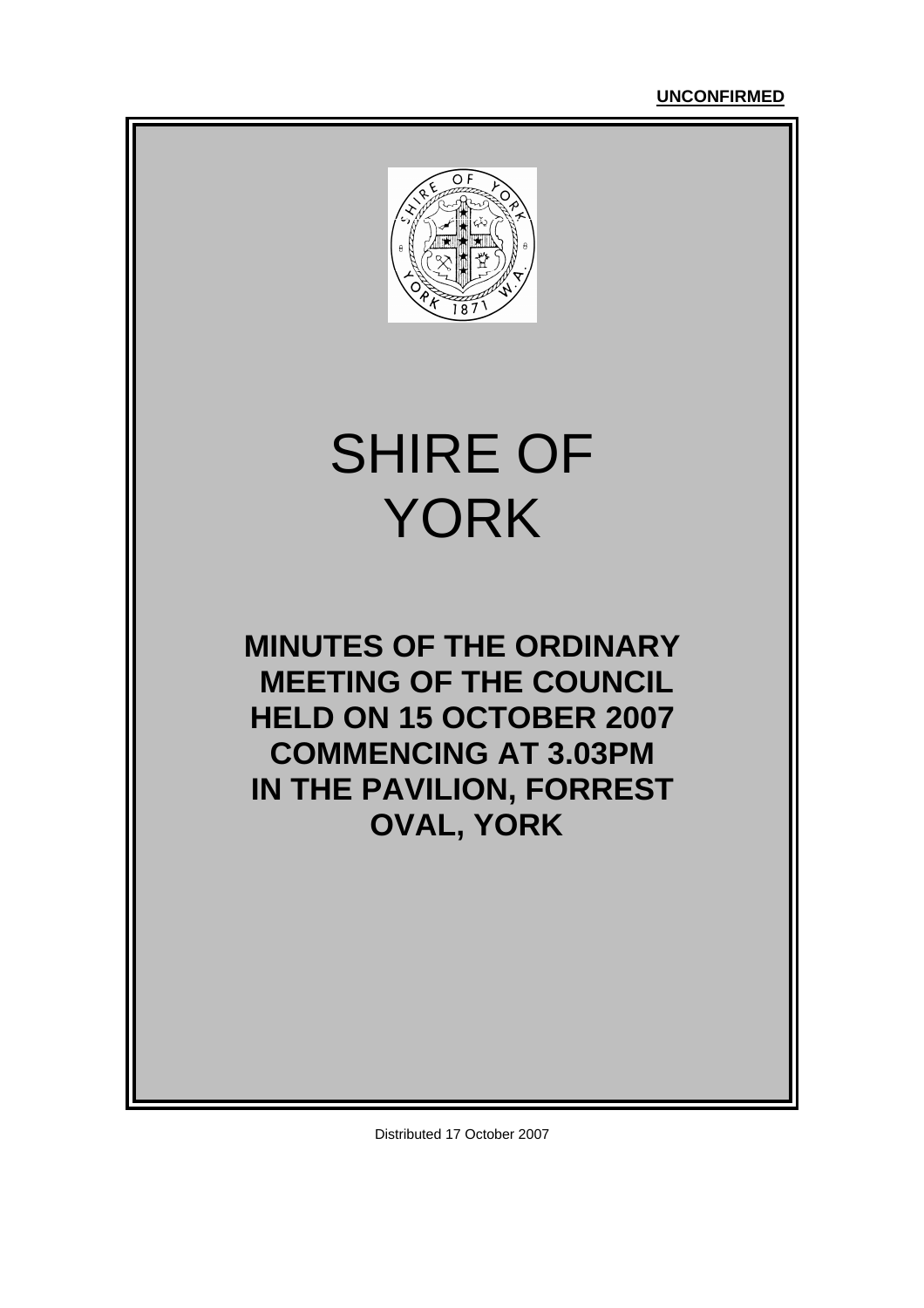### **DISCLAIMER**

No responsibility whatsoever is implied or accepted by the Shire of York for any act, omission or statement or intimation occurring during Council meetings.

The Shire of York disclaims any liability for any loss whatsoever and howsoever caused arising out of reliance by any person or legal entity on any such act, omission or statement or intimation occurring during Council meetings.

Any person or legal entity who acts or fails to act in reliance upon any statement, act or omission made in a Council meeting does so at that person's or legal entity's own risk.

In particular and without derogating in any way from the broad disclaimer above, in any discussion regarding any planning application or application for a license, any statement or intimation of approval made by any member or Officer of the Shire of York during the course of any meeting is not intended to be and is not taken as notice of approval from the Shire of York.

The Shire of York notifies that anyone who has any application lodged with the Shire of York must obtain and should only rely on WRITTEN CONFIRMATION of the outcome of the application, and any conditions attaching to the decision made by the Shire of York in respect of the application.

RAY HOOPER CHIEF EXECUTIVE OFFICER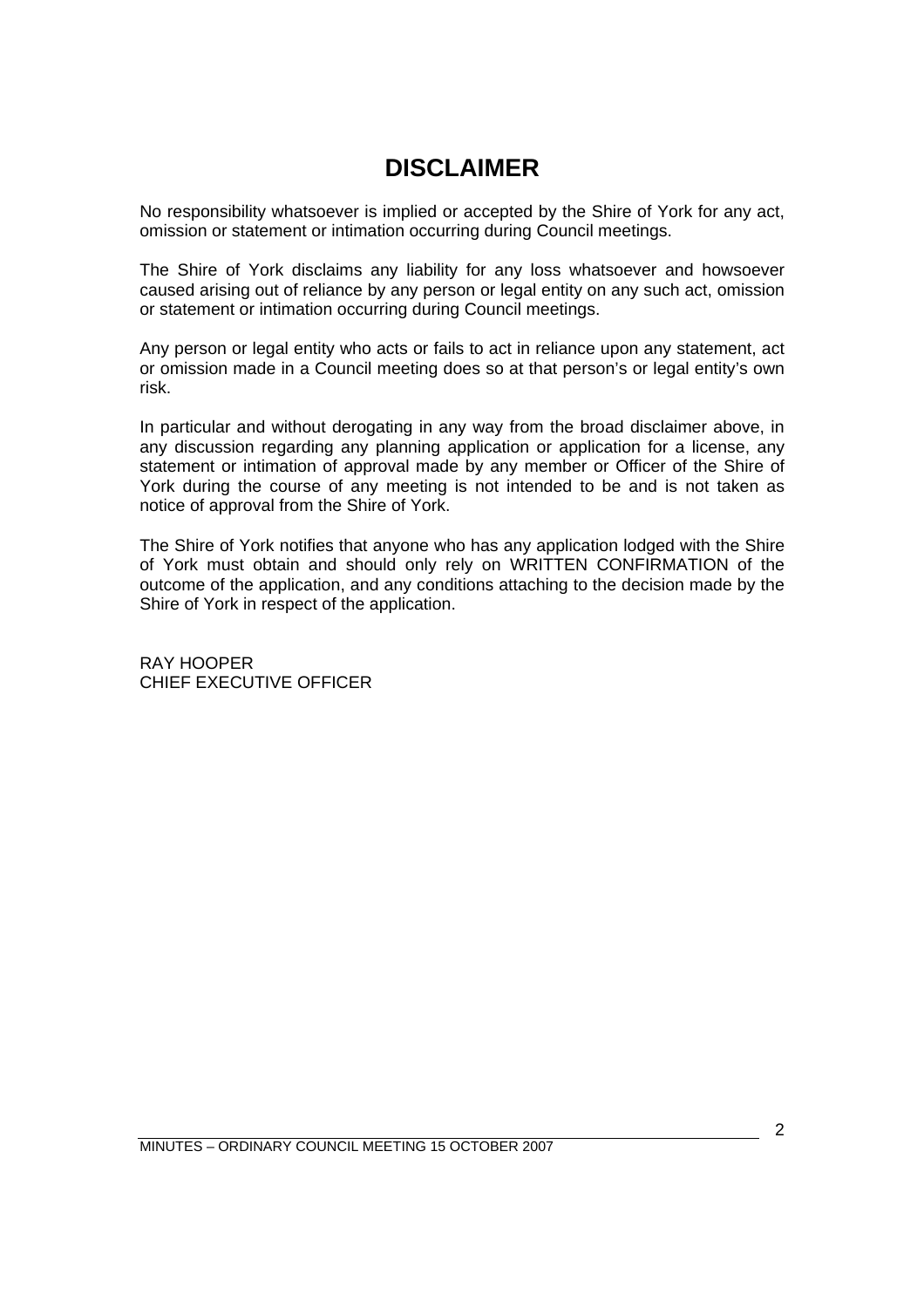#### **Table of Contents**

| 1.<br>1.1<br>1.2<br>1.3<br>1.4                   |                                                                                                                                                                                                                         |  |
|--------------------------------------------------|-------------------------------------------------------------------------------------------------------------------------------------------------------------------------------------------------------------------------|--|
| 2.<br>2.1<br>2.2<br>2.3<br>2.4<br>2.5            | Number of People in Gallery at Commencement of Meeting 6                                                                                                                                                                |  |
| 3.<br>3.1<br>3.2                                 | RESPONSE TO PREVIOUS PUBLIC QUESTIONS TAKEN ON NOTICE 6                                                                                                                                                                 |  |
| $\overline{4}$ .                                 |                                                                                                                                                                                                                         |  |
| 5.                                               |                                                                                                                                                                                                                         |  |
| 6.                                               |                                                                                                                                                                                                                         |  |
| 7.<br>7.1<br>7.2                                 | CONFIRMATION OF MINUTES OF PREVIOUS MEETING  9<br>Minutes of the Ordinary Meeting of Council held 17 <sup>th</sup> September 2007 9<br>Minutes of the Special Meeting of Council held 24 <sup>th</sup> September 2007 9 |  |
| 8.                                               | ANNOUNCEMENTS BY PRESIDING MEMBER WITHOUT DISCUSSION. 10                                                                                                                                                                |  |
| 9.                                               |                                                                                                                                                                                                                         |  |
| 9.1<br>9.1.1<br>9.1.2<br>9.1.3<br>9.1.4<br>9.1.5 | Signage & Liquor Licence for Alfresco Area & Council Thoroughfare (Heritage                                                                                                                                             |  |
| 9.1.6<br>9.1.7                                   |                                                                                                                                                                                                                         |  |
| 9.2<br>9.2.1<br>9.2.2                            | ALGA 10 Point Plan to Reinvigorate Local Communities 55                                                                                                                                                                 |  |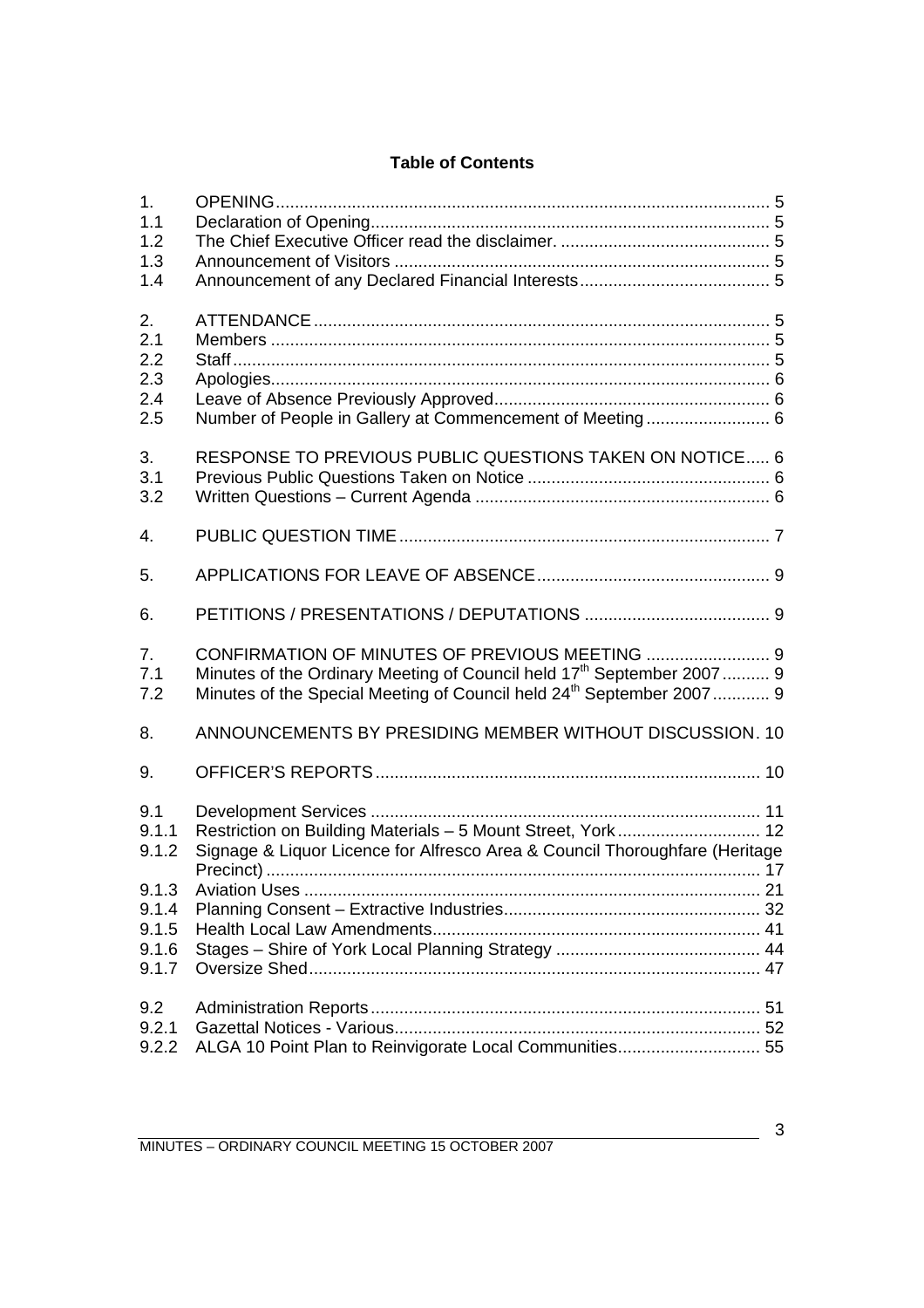| 9.5.1 Application for Community Sport & Recreation Facilities Fund Grant in<br>2008/2009 (York Bowling Club) |  |
|--------------------------------------------------------------------------------------------------------------|--|
|                                                                                                              |  |
|                                                                                                              |  |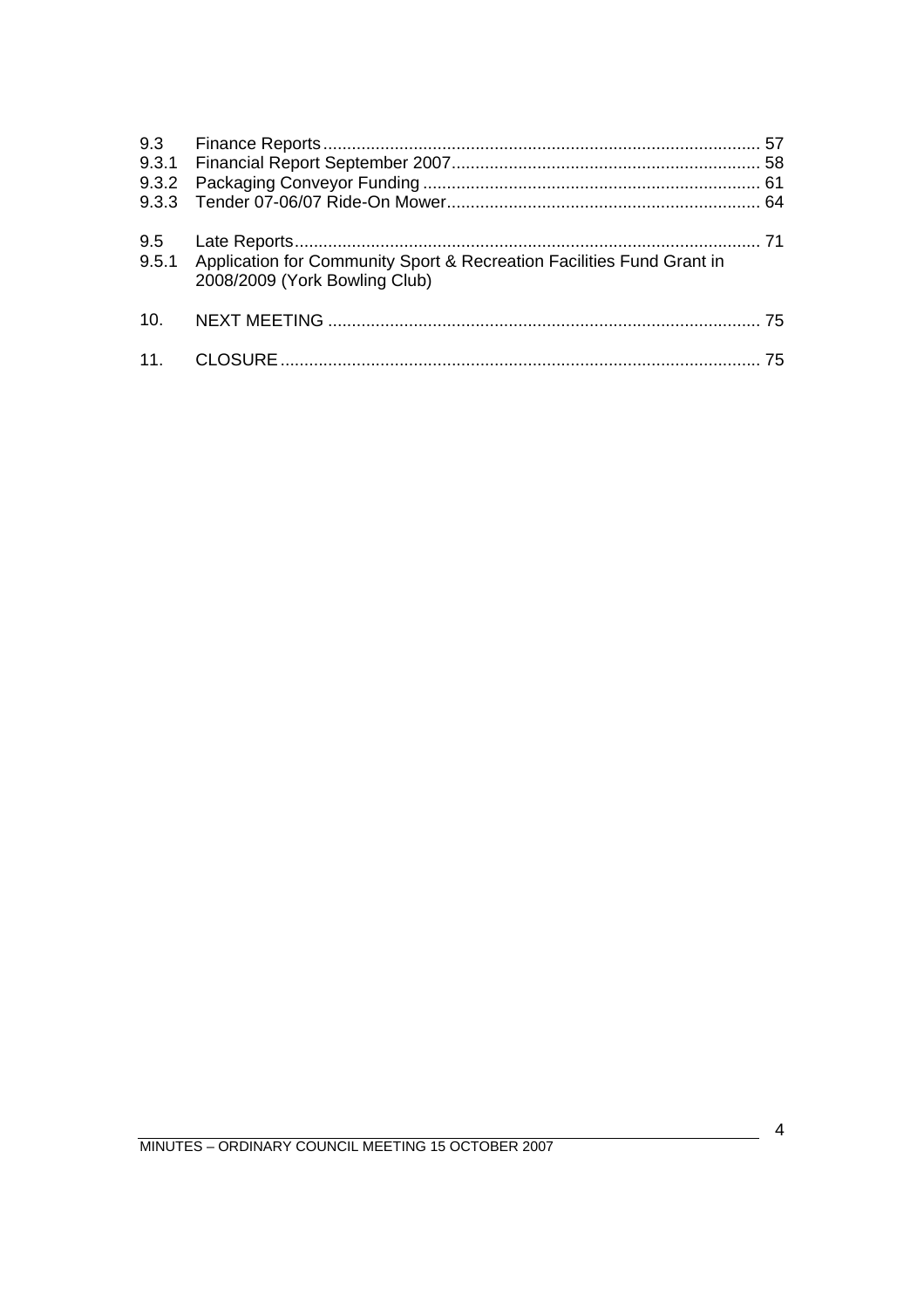

## SHIRE OF YORK

#### <span id="page-4-0"></span>THE ORDINARY MEETING OF THE COUNCIL WILL BE HELD ON MONDAY, 15 OCTOBER 2007, COMMENCING AT 3.03PM IN THE PAVILION, FORREST OVAL, YORK.

#### **1. OPENING**

- 1.1 Declaration of Opening The Shire President, Cr Pat Hooper declared the meeting open at 3.03pm.
- 1.2 The Chief Executive Officer read the disclaimer.
- 1.3 Announcement of Visitors Nil.
- 1.4 Announcement of any Declared Financial Interests

| <b>COUNCILLOR/OFFICER</b> | <b>ITEM</b> | <b>NATURE OF INTEREST</b>                 |
|---------------------------|-------------|-------------------------------------------|
| l Cr T Randell            | 9.1.2       | Financial - Licensee of other<br>Property |
| l Cr A Fisher             | 9.3.2       | Financial - Partner in Avon Waste         |
| Cr B Lawrance             | 9.5.1       | Financial - Club Member                   |

#### **2. ATTENDANCE**

#### 2.1 Members

Cr Pat Hooper President Cr Brian Lawrance Deputy President Cr Trevor Randell Cr Ashley Fisher Cr Mick Delich Cr Tony Boyle

#### 2.2 Staff

Mr Ray Hooper Chief Executive Officer Mr David Lawn Planning Consultant<br>
Mrs Tyhscha Cochrane Senior Administration Mrs Natasha Brennan

Mr Graham Stanley **Deputy Chief Executive Officer** Senior Administration Officer<br>Executive Assistant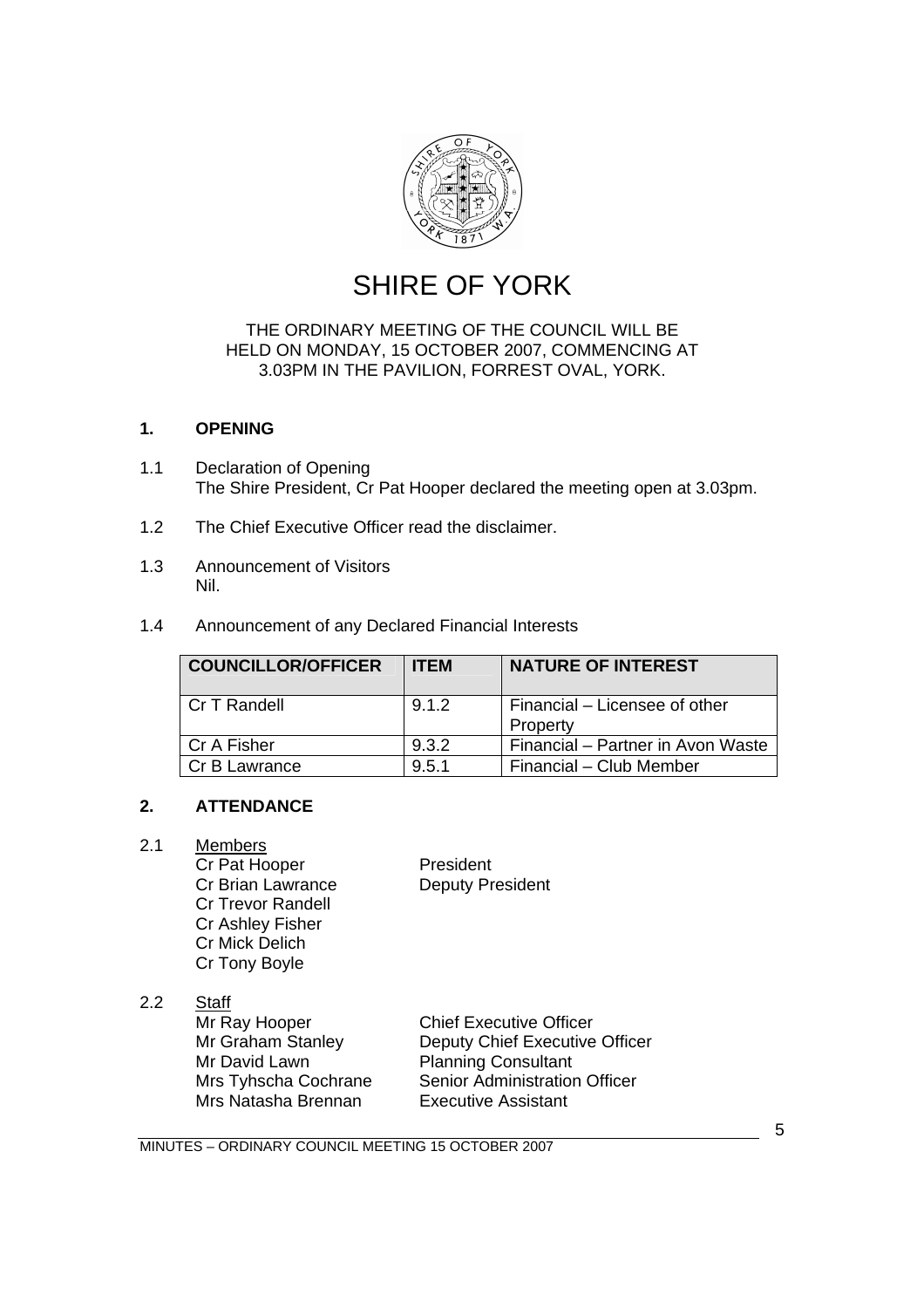- <span id="page-5-0"></span>2.3 Apologies Peter Stevens.
- 2.4 Leave of Absence Previously Approved Nil.
- 2.5 Number of People in Gallery at Commencement of Meeting The Shire President welcomed the thirteen (13) people present at the commencement of the meeting.

#### **3. RESPONSE TO PREVIOUS PUBLIC QUESTIONS TAKEN ON NOTICE**

- 3.1 Previous Public Questions Taken on Notice Nil.
- 3.2 Written Questions Current Agenda
- 3.1 Mr Dave Johnson

 Item 9.1.6 - Council Meeting 17 September 2007 – Closure of Springbett Airfield.

#### Question 1

 What, in the Council's view, is the foreseeable future for aviation activity around the York Shire?

#### Response

 Council believes in and supports the development of York for aviation purposes to compliment what is already in place in this industry.

#### Question 2

 Where will various aviation participants have equal access to a public facility / ALA in York that allows for the many varieties of airborne action in existence today?

#### Response

 A condition of the Regional Airport Development Grant is for public access to Brooklands Airfield to be guaranteed for a minimum of five (5) years.

 Beyond this period the public use of the Airfield will be managed through normal commercial operations.

#### Question 3

 What will happen to the use of the land at the present Springbett Airfield if it is actually closed down in spite of commonsense and reasonableness?

#### Response

 The land currently partly utilised by the Springbett Airfield may be used for community cropping, a cemetery or other community benefit purposes. No formal decision has been made by Council at this stage.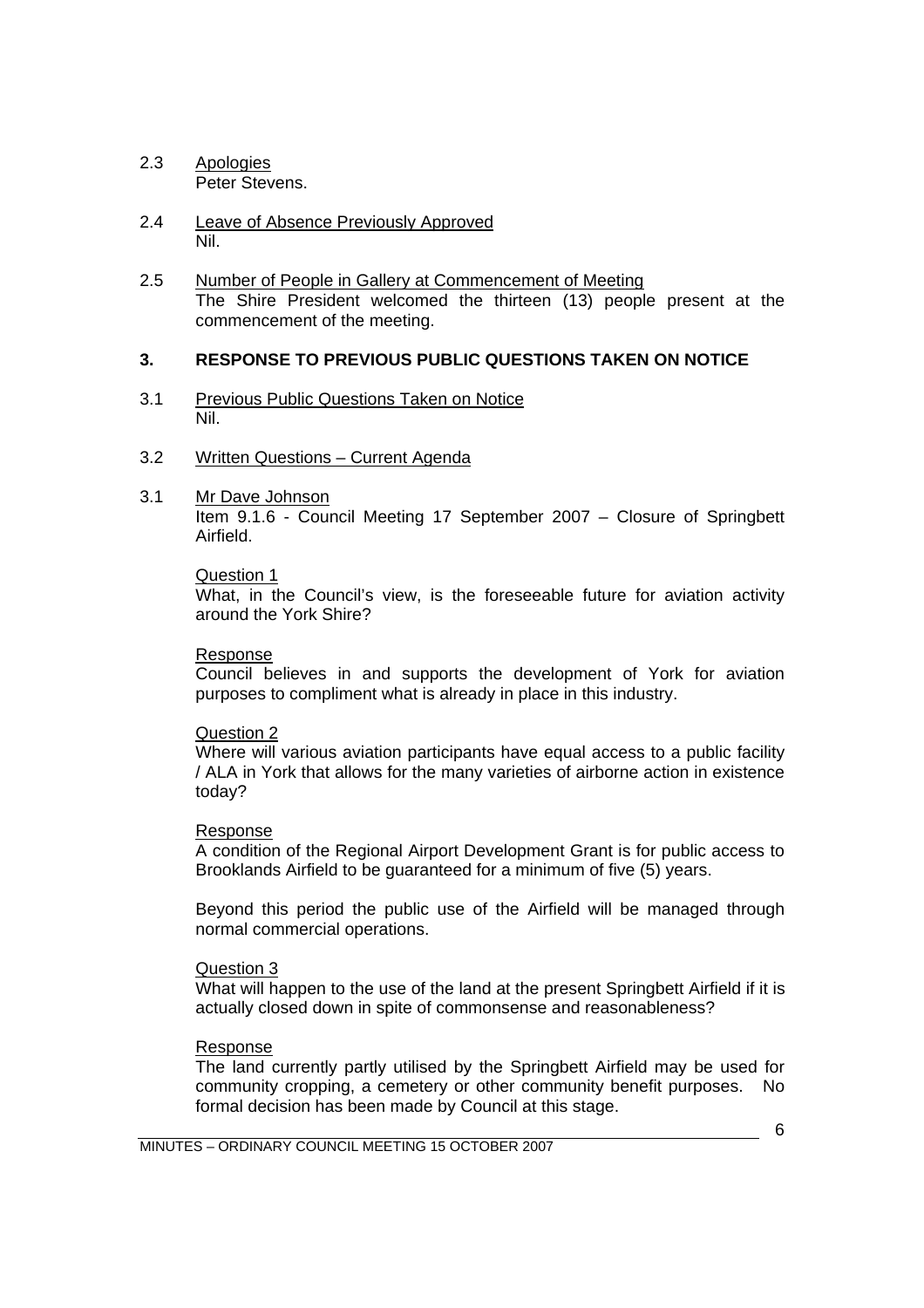#### <span id="page-6-0"></span>Question 4

 Why is the Shire of York supporting a private commercial entity by closing down a viable airfield to achieve benefits for only a specific part of general aviation activity in the York area?

#### Response

 Council considers that an Airfield with two sealed runways and guaranteed public access for a specific period is better value than an unviable airfield with severe use restrictions and which is of limited benefit to the general community.

#### Question 5

 What has the Shire of York done and how has it fully investigated the need to verify that nothing in fact can be done about changing the name of the Brooklands Airfield as I have heard differently?

#### Response

 Council has not said that nothing can be done to change the name Brooklands Airfield. What it has said is that the owner of Brooklands Airfield has been requested to recognise the contribution to aviation in the York area by the Springbett family being incorporated in the upgraded facility to ensure continuation of the Springbett contribution.

#### Question 6

 Is the Shire of York already planning very well ahead in 2007 to gain more substantial and real Federal and State funding to construct a fully integrated and fully public facility available to all and to create a major public benefit for York?

#### Response

 At this stage Council has no plans to acquire and develop land for a fully integrated and publicly accessible airport for York.

#### **4. PUBLIC QUESTION TIME**

#### 4.1 Mr Dave Johnson

 How long will we it be until we can have access to the new facility, given that Springbett Airfield will be closed and what will happen after the 5 year period?

#### Response

 The Shire President advised that Springbett Airfield has not been officially closed. The resolution from the previous Council Meeting held at Greenhills was to commence the processes & procedures for the closure of the airfield.

 The Shire President noted that Council has not made a decision as to the use of the Springbett Airfield at this stage.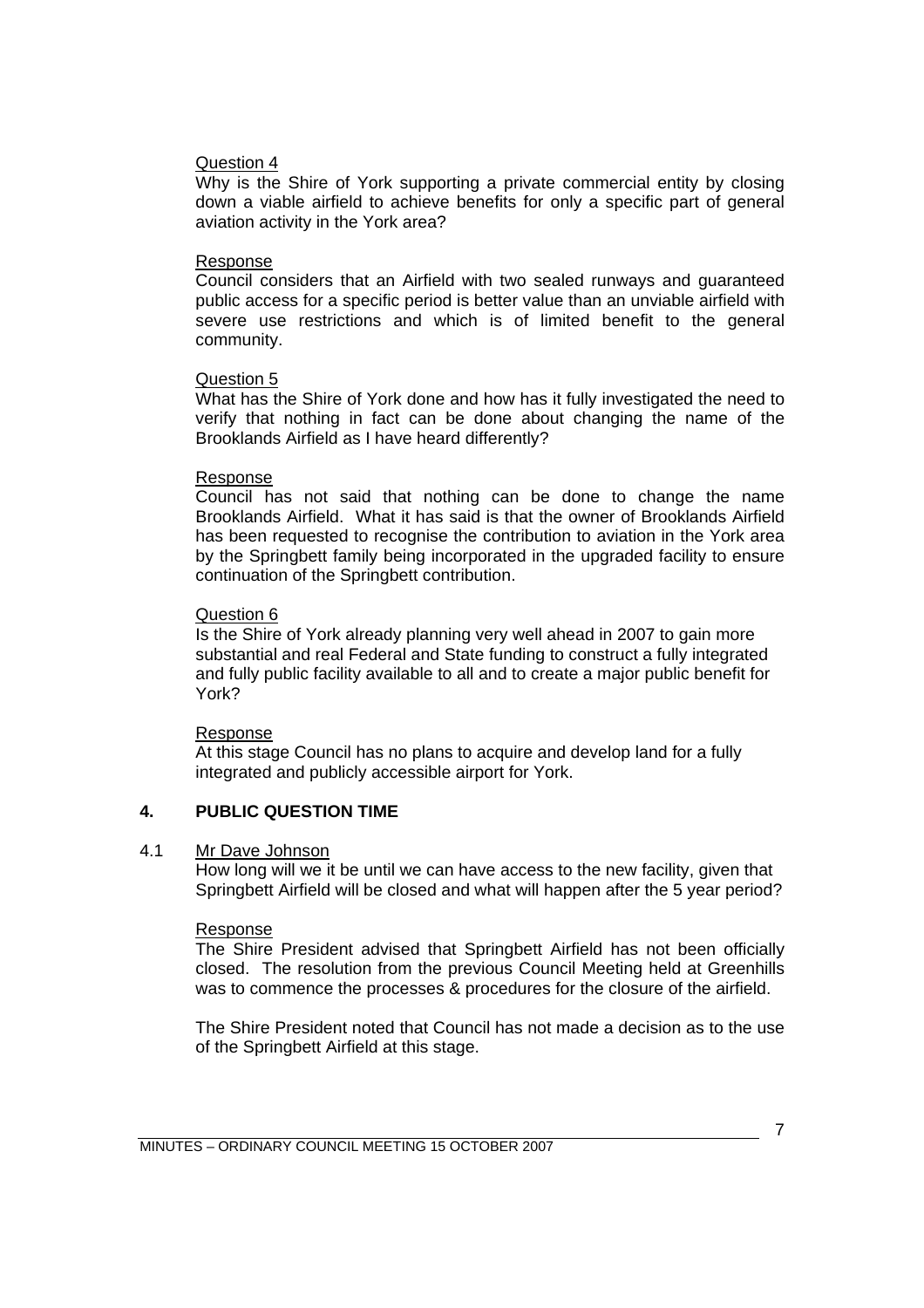#### 4.2 Mrs Roma Paton

#### **Recycling**

 My question to the Councillors is: Why are the ratepayers of York restricted on the type of plastic we can place in our bin, when in fact it all goes to the exact same plant?

#### Response

 The Chief Executive Officer advised that this question would be taken on notice and a written response would be provided to Mrs Paton.

#### 4.3 Mr Kerry Bell

At the Council Meeting of the 20<sup>th</sup> August 2007 I made verbal and written requests for the Shire to supply in writing, the source and qualifications of the often mentioned "professional" information regarding the Avon Terrace Ficus Hillii. To date this information has not been forthcoming.

 I now request once more that this information be provided in writing to myself and be made available to the people of York and to also include the total of the "professional" information provided and the amount paid for said "professional" advice.

#### Response

 The Chief Executive Officer advised that the Council has not incurred any external professional advice on any financial costs in relation to the ficus tree.

 The Council will not become involved when the matter is to do with a tree on a landowner's private property.

 The advice on the Ficus Hillii tree was researched in-house, by Council Officers.

#### 4.4 Mrs Tricia Walters

 Referring to Item 9.5.1 – Late Report to do with the Bowling Club and a CSRFF Grant.

 Is the current lighting adequate for night games to be played at the York Bowling Club and will the synthetic surface be requiring a cover?

#### Response

 The Shire President advised that the present lighting currently supports Corporate Bowls which is played at night and that the synthetic surface does not require a cover.

#### 4.5 Mrs Carole Bozich Request for Council to repair potholes in Avon Terrace.

#### Response

 This matter will be referred to the Works Supervisor. Council has committed \$92,000 to street scaping in 2007/08.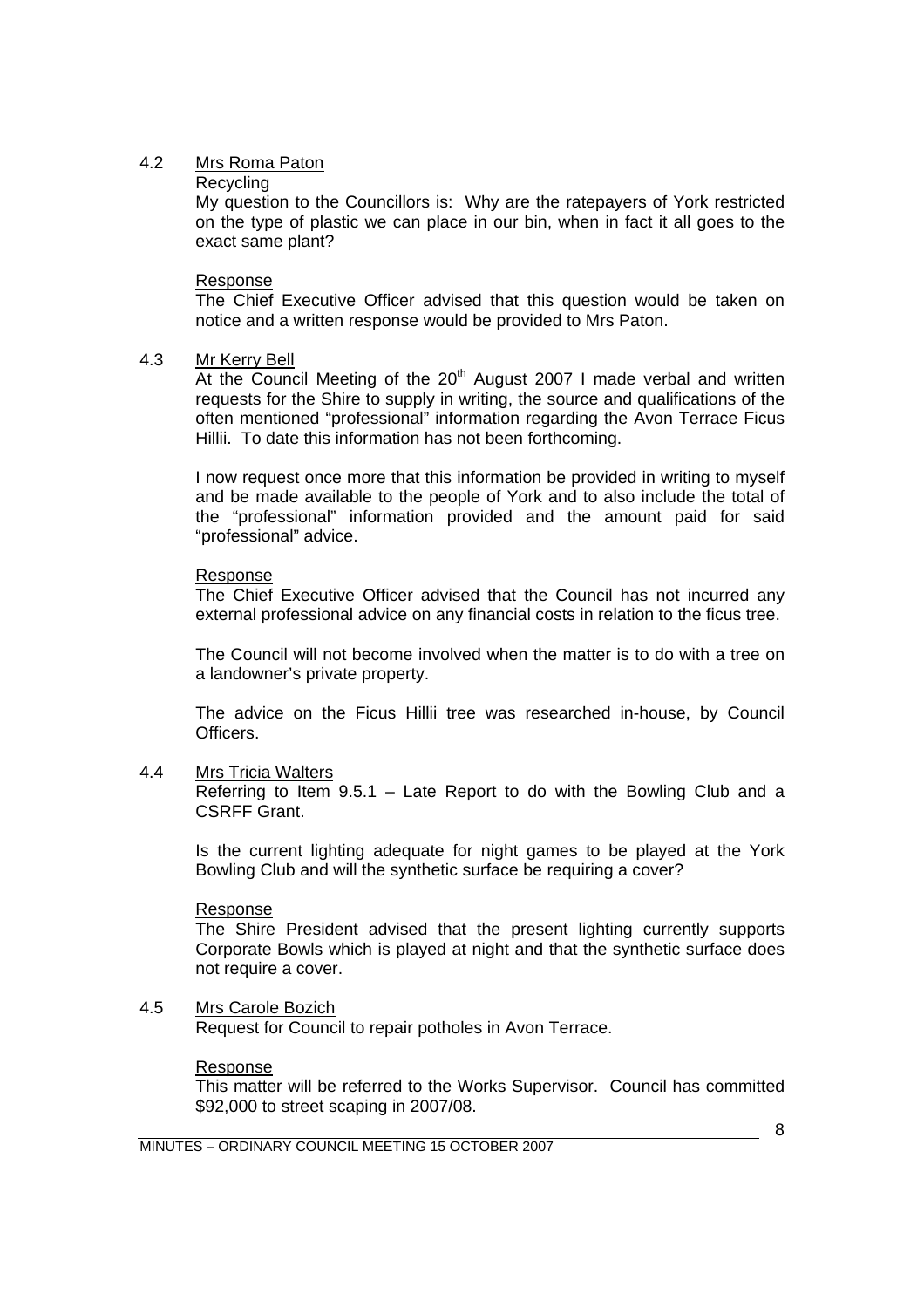#### <span id="page-8-0"></span>4.6 Mrs Carole Bozich

 Request for Council assess the service provided by the York Visitor Centre in relation to customer service and the availability of mapping particularly for heritage sites.

#### Response

 New brochures have been prepared by the Visitor Centre and are available for distribution.

#### 4.7 Mrs Carole Bozich

 Will Council undertake work to clean up the townsite as visitor feedback is that the town is tired, dirty and unkempt? Would this include cleaning out drains eg: South Street?

Response Council is undertaking a cleanup this week.

#### **5. APPLICATIONS FOR LEAVE OF ABSENCE**  Nil.

#### **6. PETITIONS / PRESENTATIONS / DEPUTATIONS**  Nil.

#### **7. CONFIRMATION OF MINUTES OF PREVIOUS MEETING**

7.1 Minutes of the Ordinary Meeting of Council held 17<sup>th</sup> September 2007

**Corrections** 

**Confirmation** 

Resolution 011007

MOVED Cr Delich seconded Cr Randell

*"That the minutes of the Ordinary Council Meeting held 17th September 2007 be confirmed as a correct record of proceedings."* 

*CARRIED (6-0)* 

7.2 Minutes of the Special Meeting of Council held 24<sup>th</sup> September 2007

**Corrections** 

Confirmation

Resolution 021007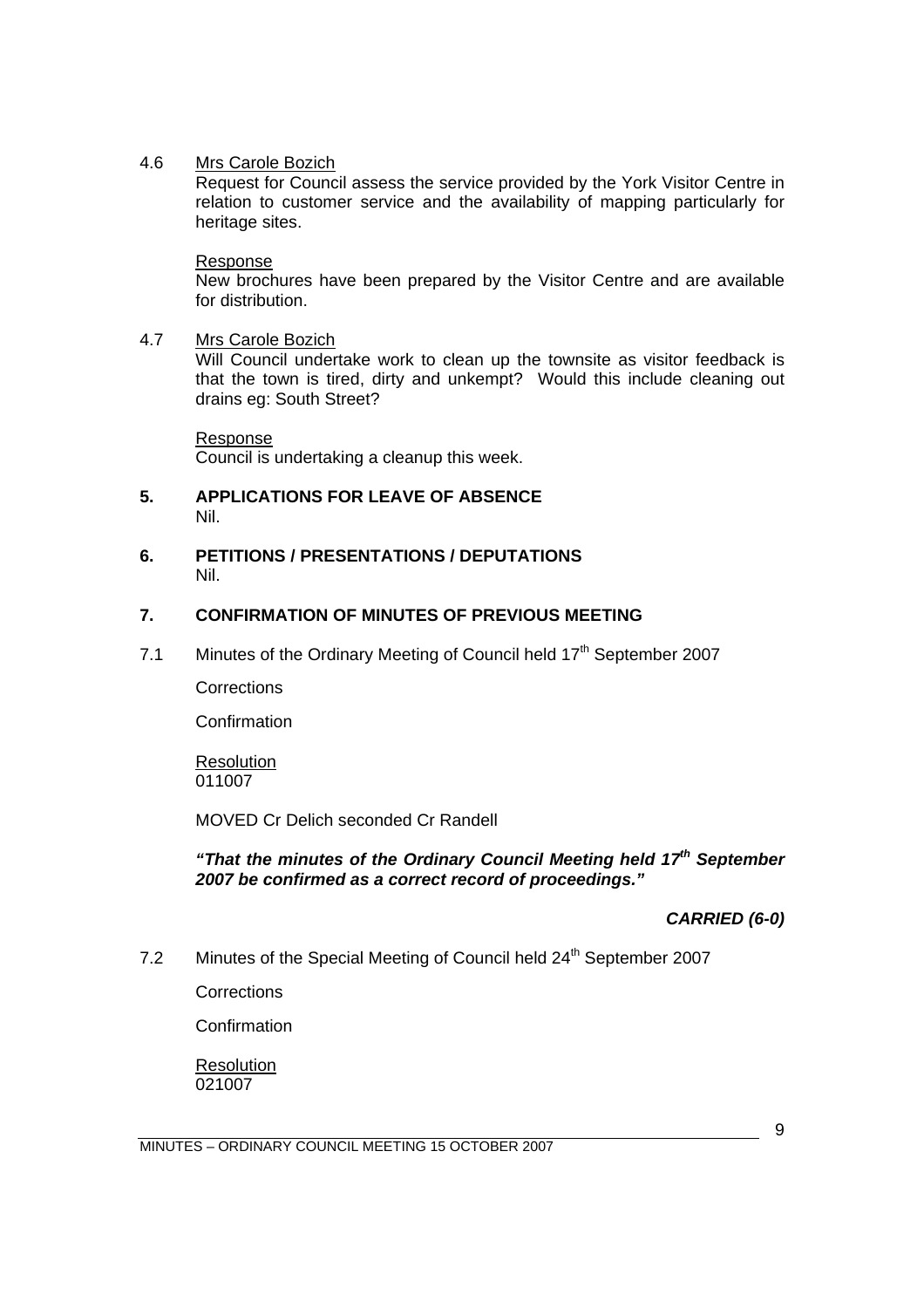<span id="page-9-0"></span>MOVED Cr Boyle seconded Cr Randell

"That the minutes of the Special Council Meeting held 24<sup>th</sup> September *2007 be confirmed as a correct record of proceedings."* 

 *CARRIED (6-0)* 

#### **8. ANNOUNCEMENTS BY PRESIDING MEMBER WITHOUT DISCUSSION**

#### STS Leeuwin – Sponsorship

 The Shire President advised that the Council was sponsoring three (3) places on the STS Leeuwin for local Youth in the Community.

 Anyone who knows of someone who would be interested was asked to take a brochure and contact the Shire Council or Cr Trevor Randell for more information.

#### **9. OFFICER'S REPORTS**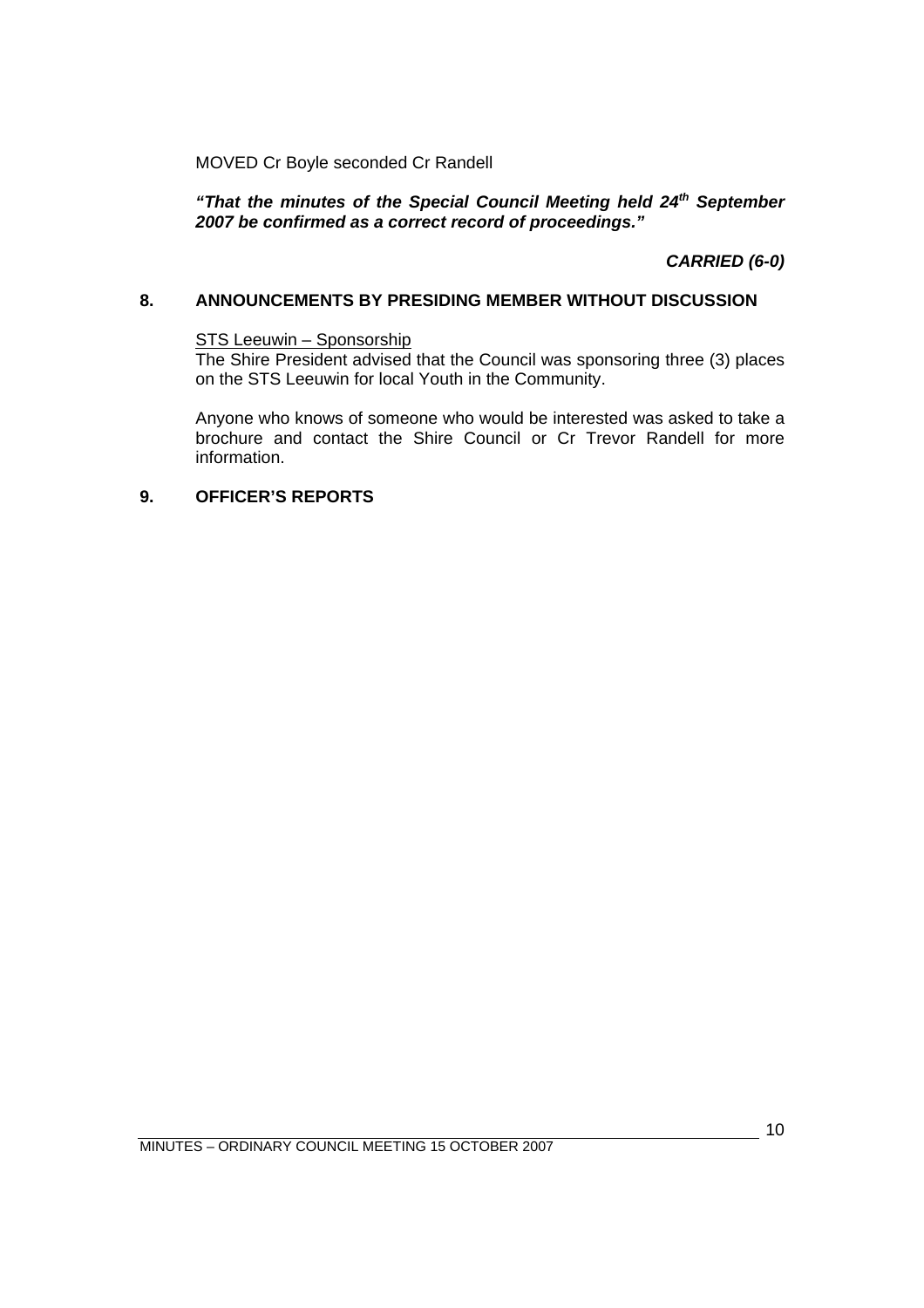<span id="page-10-0"></span>9.1 Development Services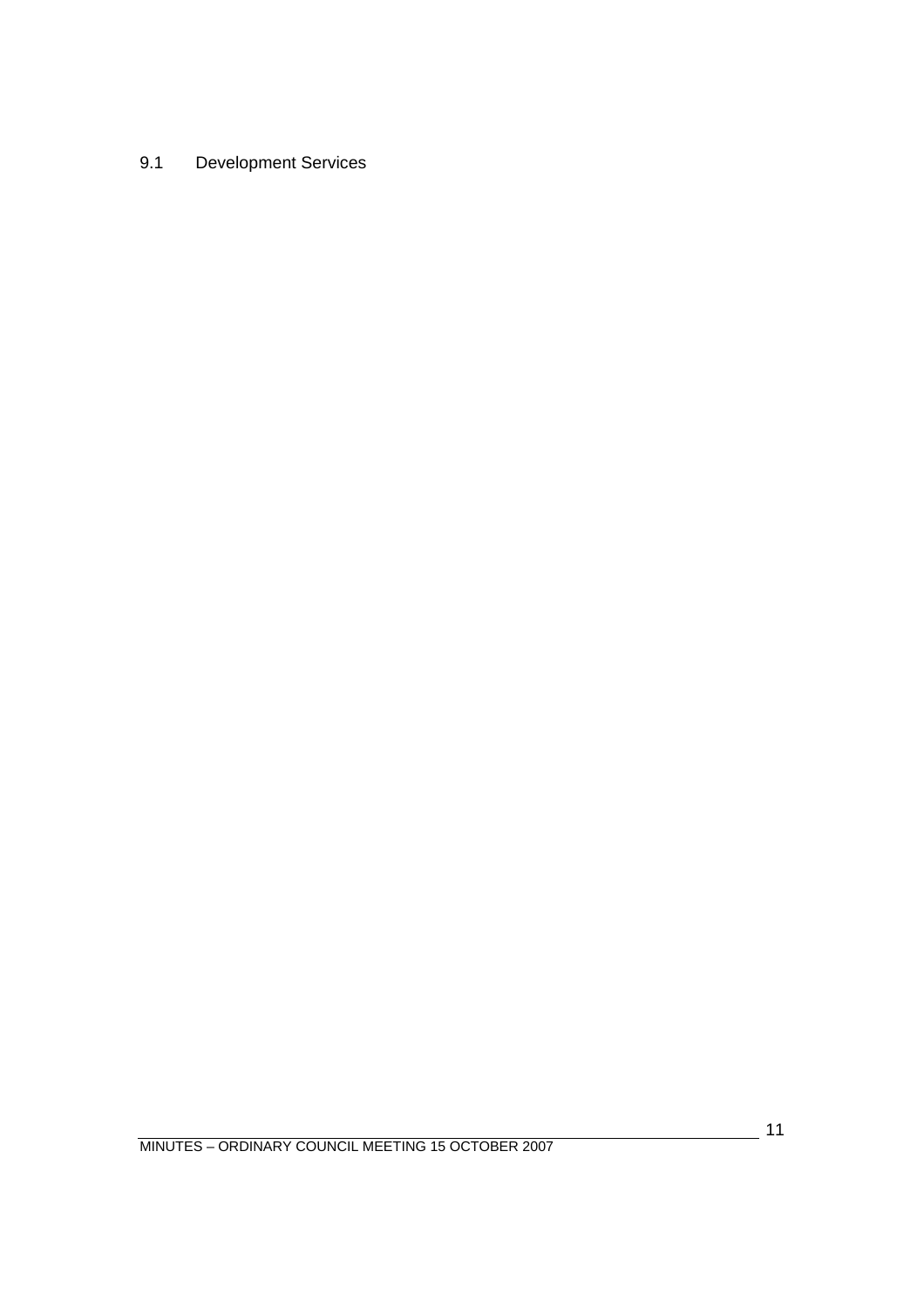## <span id="page-11-0"></span>**9. OFFICER'S REPORTS**

#### **9.1 DEVELOPMENT REPORTS**

**9.1.1 Restriction on Building Materials – 5 Mount Street, York** 

*When acting as a planning authority in accordance with the powers conferred by the Planning and Development Act 2005 and any relevant scheme, the Council of the Shire is entitled to make decisions based only on proper planning considerations.* 

| <b>FILE NO:</b>                | Mo 6.6415                                  |
|--------------------------------|--------------------------------------------|
| <b>COUNCIL DATE:</b>           | <b>15 October 2007</b>                     |
| <b>REPORT DATE:</b>            | 3 October 2007                             |
| <b>LOCATION/ADDRESS:</b>       | Lot 13 (5) Mount Street, York              |
| <b>APPLICANT:</b>              | W Bydder & V Vanderhelm                    |
| <b>SENIOR OFFICER:</b>         | <b>Ray Hooper, Chief Executive Officer</b> |
| <b>REPORTING OFFICER:</b>      | Tyhscha Cochrane, Senior Admin Officer     |
| <b>DISCLOSURE OF INTEREST:</b> | Nil                                        |
| <b>APPENDICES:</b>             | <b>Appendix A - Elevations</b>             |
|                                | Appendix B – Offer and Acceptance (Sub 1)  |
| <b>DOCUMENTS TABLED:</b>       | <b>Yes - Sample Product</b>                |

**Summary:** 

The applicants have requested an exemption from the Restriction on Building Materials Policy in that the finished product will have a textured finish and not be of a brick or masonry product.

#### **Background:**

Council at its Special Council meeting held on 23 January 2006 resolved to delegate approval of certain materials to the Chief Executive Officer, which gave the same outward appearance and texture of face or rendered brick work.

Through this delegation approximately eight planning approvals have been issued for the textured finish on hardiboard and two approvals have been issued recently at Council.

#### **Consultation:**

Surrounding landowners; McLeods – Lawyers and Solicitors; and Advert in paper.

The following submissions were received:

Submission 1:

*"The lot is part of a development created by the sub-division of Suburban lots 271, 272 and 273 into 13 lots. It was the developer's intention that it should be a "brick area" as demonstrated by the fact that restrictive covenants were registered on the titles. This covenant states that the house shall have a living area of not less than 14 Squares (130m2) and that the walls shall not be face constructed in any material other than brick. It further states that all lots in the*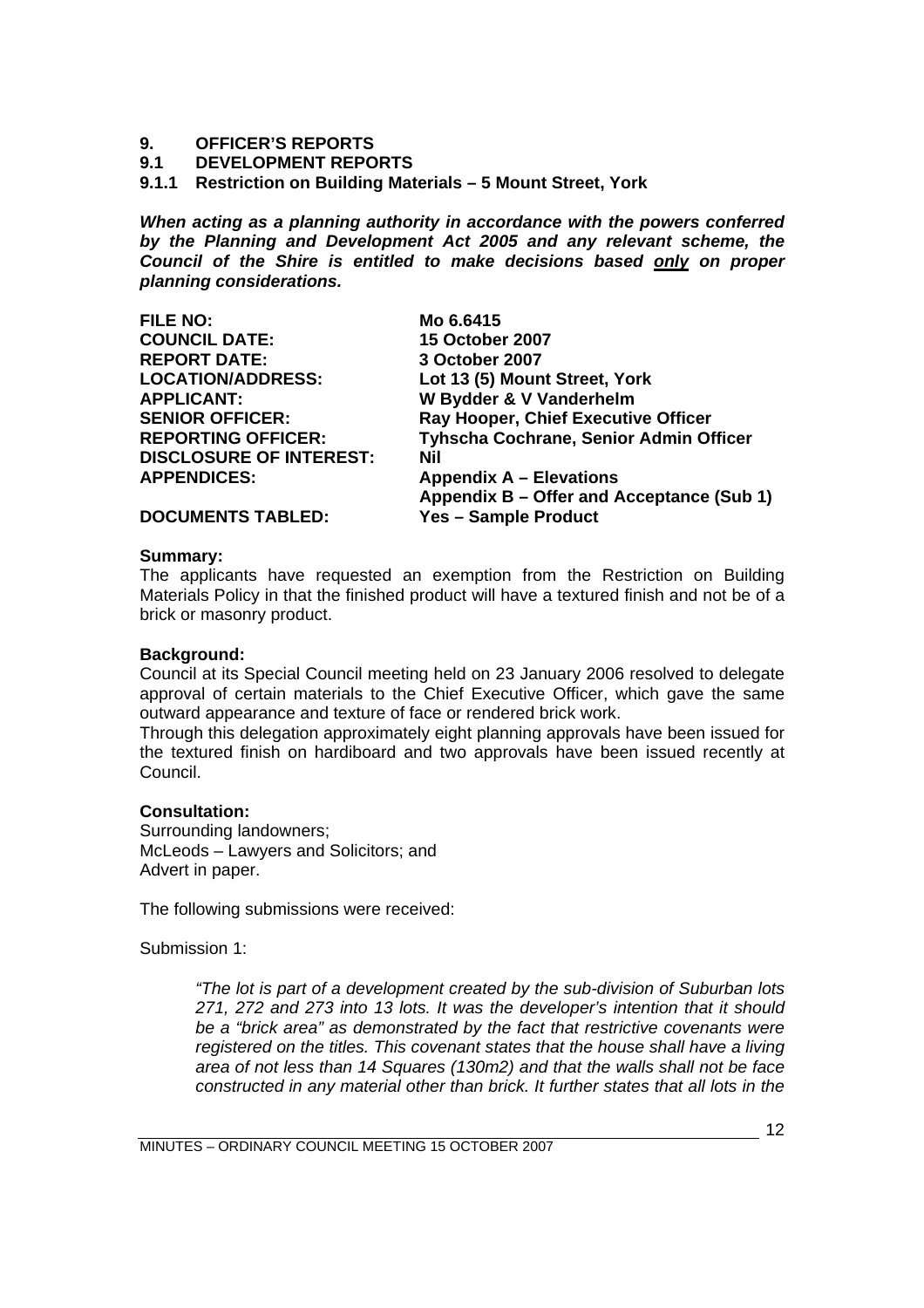*development benefit from the restrictions and it comprises a common building scheme. Please see attached.* 

*The existing residence on Lot 10 was constructed in brick and all the other residences that have since been erected are faced in brick. Eight owners have complied with conditions; the most recent residence was only built in 2006. Our house is faced with a combination of brick and limestone, but we did obtain approval for this from the developer prior to purchasing the lot.* 

*We object to this current proposal for lot 13, which is before you, on the grounds that it is totally against both the Shire's "brick area" zonings and the original objective of the development. To approve this proposal as it stands, would go against the rights of all of us that have invested in land in this development for the specific reason that we had reasonably expected to be protected from non brick residences being permitted."*

Submission 2:

*"After due consideration, I have come to the conclusion that a Hardiplank dwelling with texture coated fibre cement covering would be acceptable in the area.* 

*This is an area, which was originally designated a brick only area by the then developer and the York Shire. The blocks have restricted covenants registered in the titles specifying that the external walls must be constructed in brick. All houses built up to now have followed these strict guidelines. Why would it be acceptable to change the building restrictions now? It seems a retrogression to now accept dwellings of other materials.* 

*I would like to see the dwelling plans change to feature brick external to be in keeping with the surrounding houses."*

#### **Statutory Environment:**

Planning and Development Act 2005. Shire of York Town Planning Scheme No. 2.

**Financial Implications:** 

Nil to Council.

#### **Strategic Implications:**

To encourage development, which is appropriate to York's history and heritage.

| <b>Voting Requirements:</b>        |    |
|------------------------------------|----|
| <b>Absolute Majority Required:</b> | No |
|                                    |    |

**Site Inspection: Site Inspection Undertaken:** No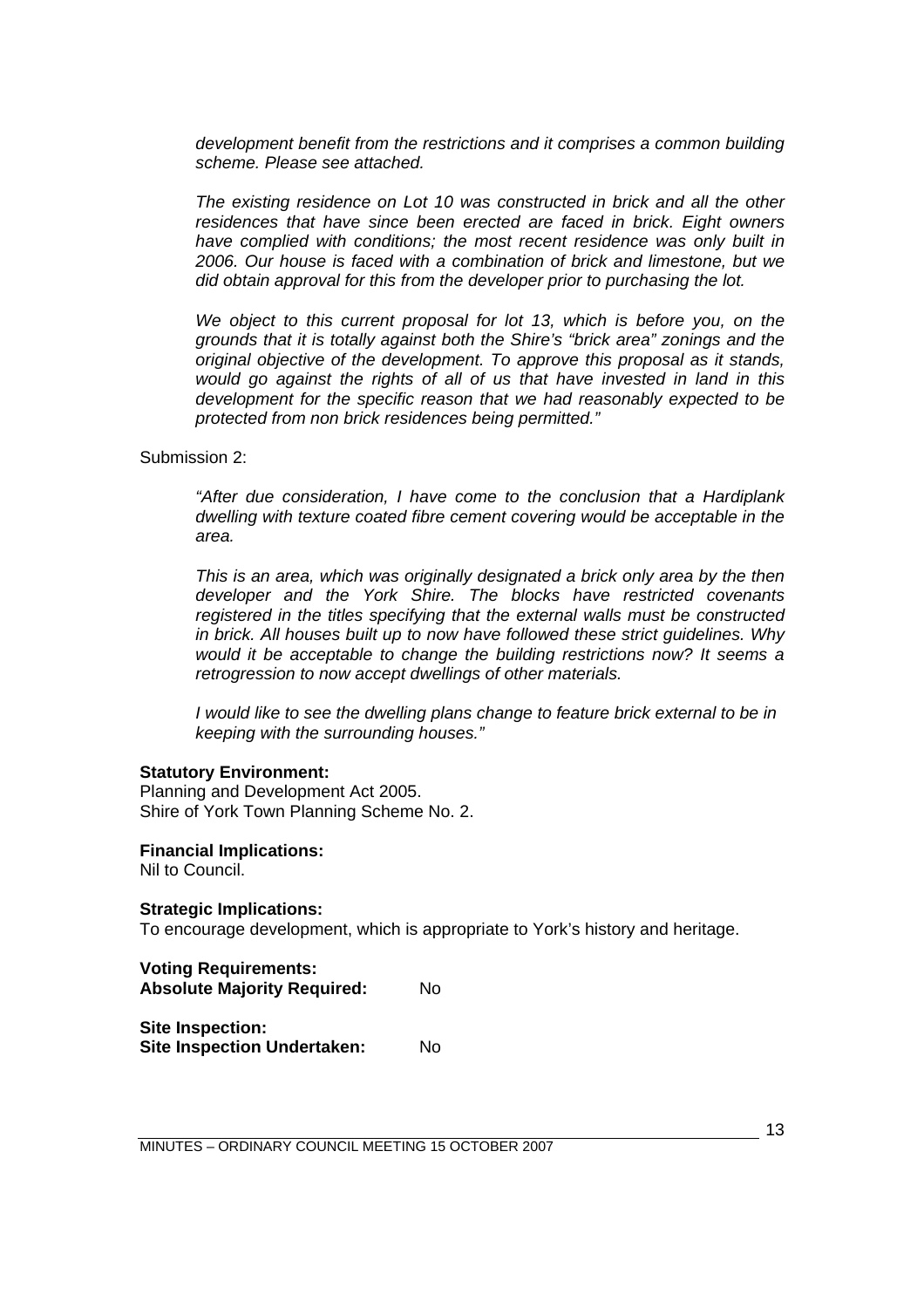#### **Triple bottom Line Assessment:**

**Economic Implications:**  Nil to Council.

#### **Social Implications:**

There may be some social implications, as two submissions were received.

#### **Environmental Implications:**

Nil.

#### **Comment:**

Council approval is required for an exemption of other materials that are not of a rendered look or masonry type. Whilst the buildings will result in a rendered finish residents within the area have put in submissions and as such the Council needs to consider these submissions.

There are new products on the market that give the same outward appearance of a rendered finish, this issue has been considered by Council previously and the new products are believed to be suitable. (A sample is tabled for perusal.)

The policy allows for an exemption where it can be shown that the building materials proposed has the same outwards appearance and texture of face or rendered brick work, it is believed that the sample provided shows that the new products give this result.

It is a condition that stormwater is to be retained on the property.

Council has already set a precedent by allowing a delegation to the Chief Executive Officer to approve the variation to the finishes where an appropriate product is to be used.

The officer has recommended approval with conditions that are believed to be appropriate.

Due to the submissions advice was sought from McLeods to ensure that Council were acting in good governance. As a result Council is not a party to the restrictive covenants and shall only act on the planning issue at hand. The area is no longer referred to as a "Brick Area" and as such in accordance with the actions that Council has taken in the past this dwelling is recommended for approval.

The following advice was provided from McLeods:

*"1. Clause 7.5 of the Shire's Town Planning Scheme 2 states:* 

*"The local government in considering an application for planning consent is to have regard to such of the following matters as are in the opinion of the local government relevant to the use or development the subject of the application:* 

*[goes on to list 28 considerations]."* 

MINUTES – ORDINARY COUNCIL MEETING 15 OCTOBER 2007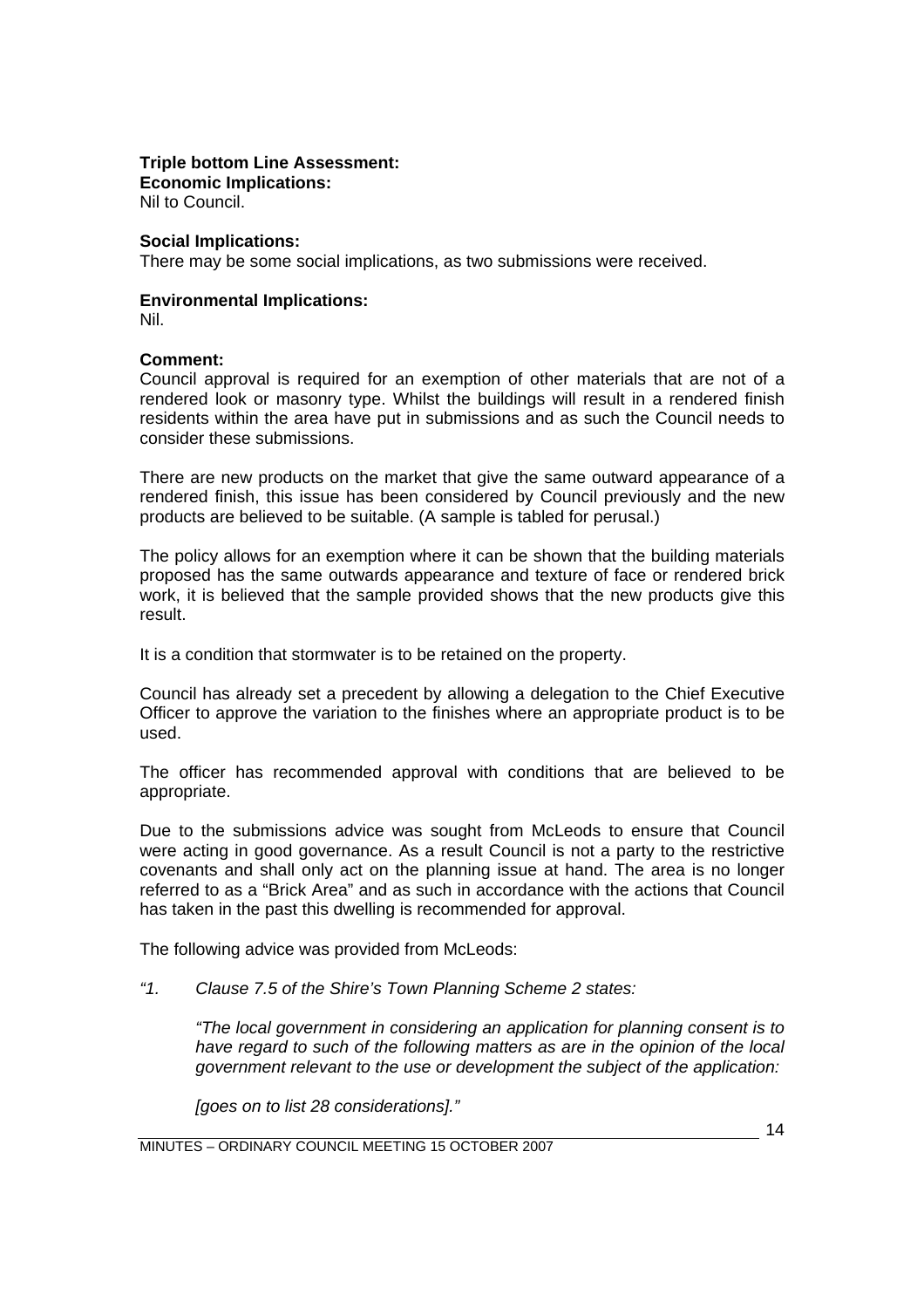*None of those considerations mentions private restrictive covenants or other private and contractual arrangements.* 

- *2. In determining a planning application the Shire has to decide what is best in the interests of orderly and proper planning, and that determination should be unaffected by any private contractual arrangements even if they are noted on the certificate of title of the subject property.*
- *3. It would place an unreasonable burden on the Shire if they needed to investigate for the existence of, or take account of the effect of restrictive covenants.*
- *4. Additionally, if the Shire were to refuse an application because of a private restrictive covenant, or were to grant a conditional approval subject to the terms of the restrictive covenant the applicant would then have a right of appeal against the Shire and the Shire would be in effect fighting the third party's fight."*

#### **OFFICER RECOMMENDATION**

**Resolution** 031007

MOVED Cr Fisher seconded Cr Delich

#### *"That Council:*

- *1. Advise the applicants that the exemption from the Restriction on Building Materials Policy is granted for Lot 13 Mount Street, York for hardiboard with a high profile textured finish/coating to be used subject to the following:* 
	- *a. A building licence being issued for the proposed dwelling and to comply with the Building Code of Australia.*
	- *b. The textured finish is to be completed prior to occupancy and is to be of the cream or earth coloured range.*
	- *c. A landscaping plan being provided to the satisfaction of the Chief Executive Officer and to include details of screening/fencing etc.*
	- *d. All stormwater to be retained on the property.*
- *2. Advise those that put in submissions of the resolution.*
- *3. Note that in making this decision it did not take notice of any restrictive covenant or any other private contractual constraint and that it is the responsibility of the landowners to take account of those matters.*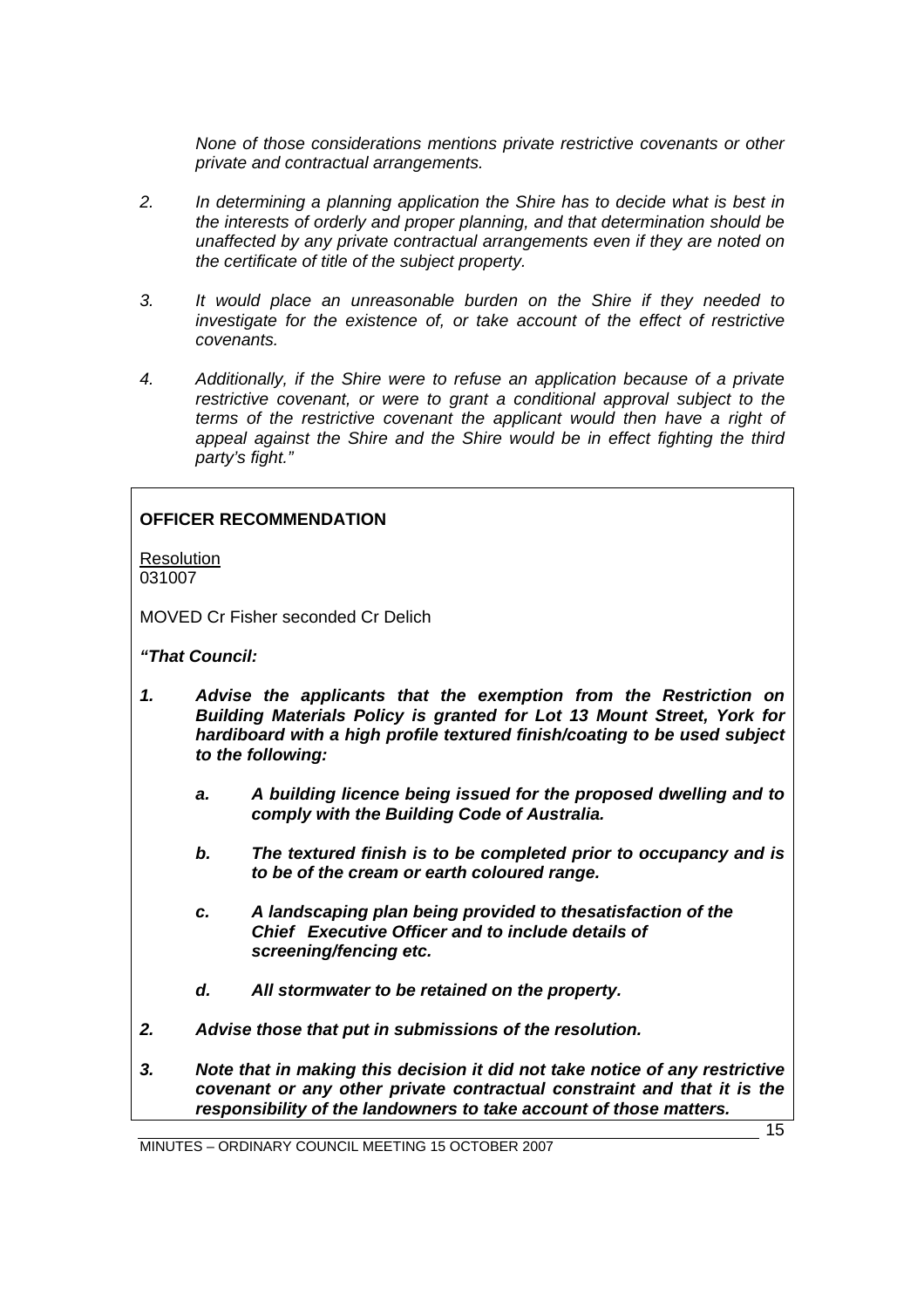*Advice Note:* 

*The applicant be advised that any approval of the Shire will not necessarily authorise the carrying out of any development or use which is inconsistent with the restrictive covenant binding the land or any other contractual constraint."* 

*CARRIED (4-2)*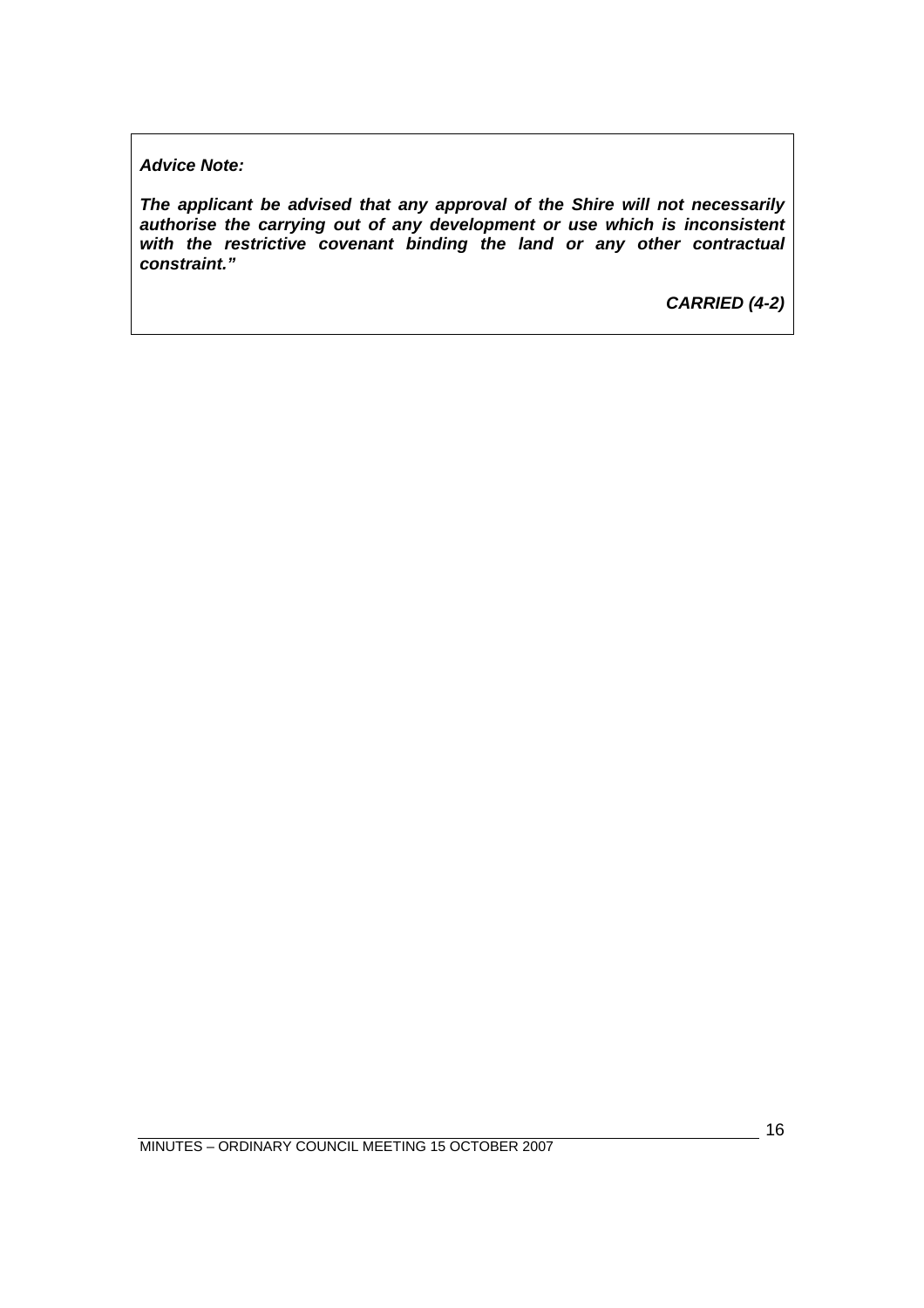#### <span id="page-16-0"></span>**9. OFFICER'S REPORTS**

- **9.1 DEVELOPMENT REPORTS**
- **9.1.2 Signage & Liquor Licence for Alfresco Area & Council Thoroughfare (Heritage Precinct)**

*When acting as a planning authority in accordance with the powers conferred by the Planning and Development Act 2005 and any relevant scheme, the Council of the Shire is entitled to make decisions based only on proper planning considerations.* 

| <b>FILE NO:</b>                                | Av 1.6360                                  |
|------------------------------------------------|--------------------------------------------|
| <b>COUNCIL DATE:</b>                           | <b>15 October 2007</b>                     |
| <b>REPORT DATE:</b>                            | 4 October 2007                             |
| <b>LOCATION/ADDRESS:</b>                       | Lot 14 (No 87) Avon Terrace, York          |
| <b>APPLICANT:</b>                              | S & H Saint                                |
| <b>SENIOR OFFICER:</b>                         | <b>Ray Hooper, Chief Executive Officer</b> |
| <b>REPORTING OFFICER:</b>                      | Tyhscha Cochrane, Senior Admin Officer     |
| DISCLOSURE OF INTEREST: Cr Randell - Financial |                                            |
| <b>APPENDICES:</b>                             | Appendix A - Site Plan                     |
|                                                | Appendix B - Liquor Licensing Standards    |
| <b>DOCUMENTS TABLED:</b>                       | Nil                                        |

#### **Summary:**

Council is requested to consider an application for planning approval for signage and a liquor licence for the alfresco area and the Council's verge.

#### **Background:**

This is the first application Council has received in accordance with the new liquor licensing laws.

The property is zoned Town Centre under the Shire of York Town Planning Scheme No. 2 and is part of the Town Centre Heritage Precinct. The applicants have received approvals to operate the premises as a B & B and café as detailed below:

*"I am pleased to advise you that approval is granted under delegated authority for additions (as per plans attached), alfresco area, bed and breakfast and café in a heritage area subject to the following:* 

- *1. The colour and materials to be complimentary to the existing building.*
- *2. The food premises to comply with the Health (Food Hygiene) Regulations 1993.*
- *3. The seating capacity will be assessed in accordance with the Health (Public Buildings) Regulations 1992.*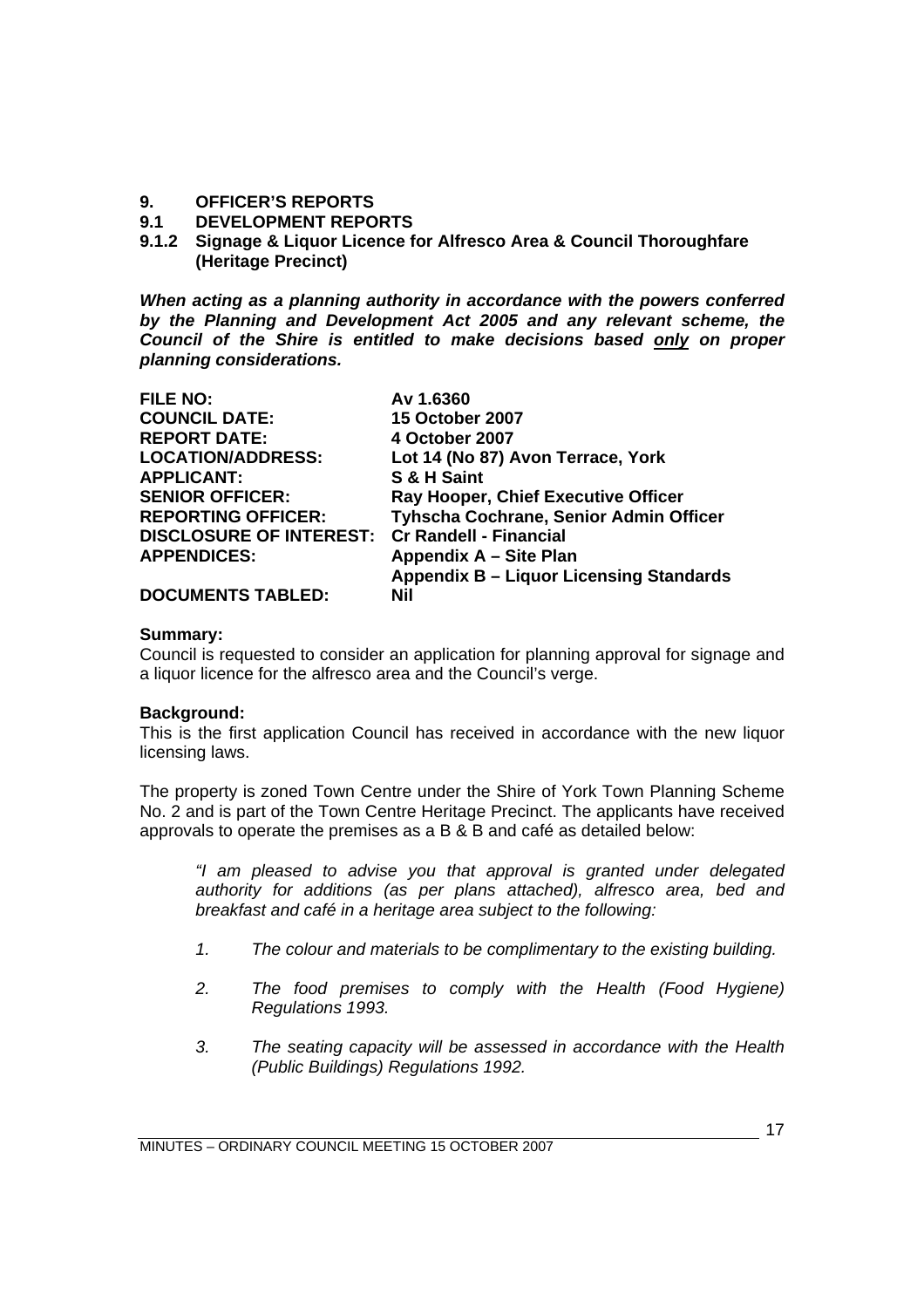*4. The bed and breakfast facility is limited to less than 6 people at any one time.* 

#### *Advice Note:*

- *a. When you are ready to open the food premises please contact Council to determine the class eg café, tearooms etc under the Health (Food Hygiene) Regulations.*
- *b. The amount of people that you can accommodate will be determined under the Health (Public Buildings) Regulation and will be assessed on items such as area, toilet facilities etc."*

*"I am pleased to advise you that approval is granted under delegated authority for additional toilets and a storeroom in a heritage area in accordance with your site plan submitted subject to the following:* 

- *1. A building licence being issued for the proposed works;*
- *2. Compliance with the Australian Standards 1428 Design for access and mobility;*
- *3. Compliance with the Health (Public Buildings) Regulations 1992 in relation to sanitary facilities; and*
- *4. The colours of the construction to compliment the existing building."*

Neither of the previous applications referred to the serving of alcohol.

#### **Consultation:**

As part of the process Council advertised locally, notified adjoining owners and advised the Heritage Advisor of the development. Only one submission was received which is provided below:

Submission dated 24 September 2007.

*"Proposed plans show a positive step forward in creating atmosphere and opportunity for both residents and tourists to socialise and relax in York.* 

*Successful forward thinking towns include liquor licence in alfresco areas and attracts visitors to an atmosphere which is relaxed and friendly.* 

*This and future applications for facilities of an upmarket nature should be encouraged and supported.* 

*Thank you for allowing the opportunity to comment."* 

#### **Statutory Environment:**

Liquor Control Regulations 1989; Liquor Control Act 1988;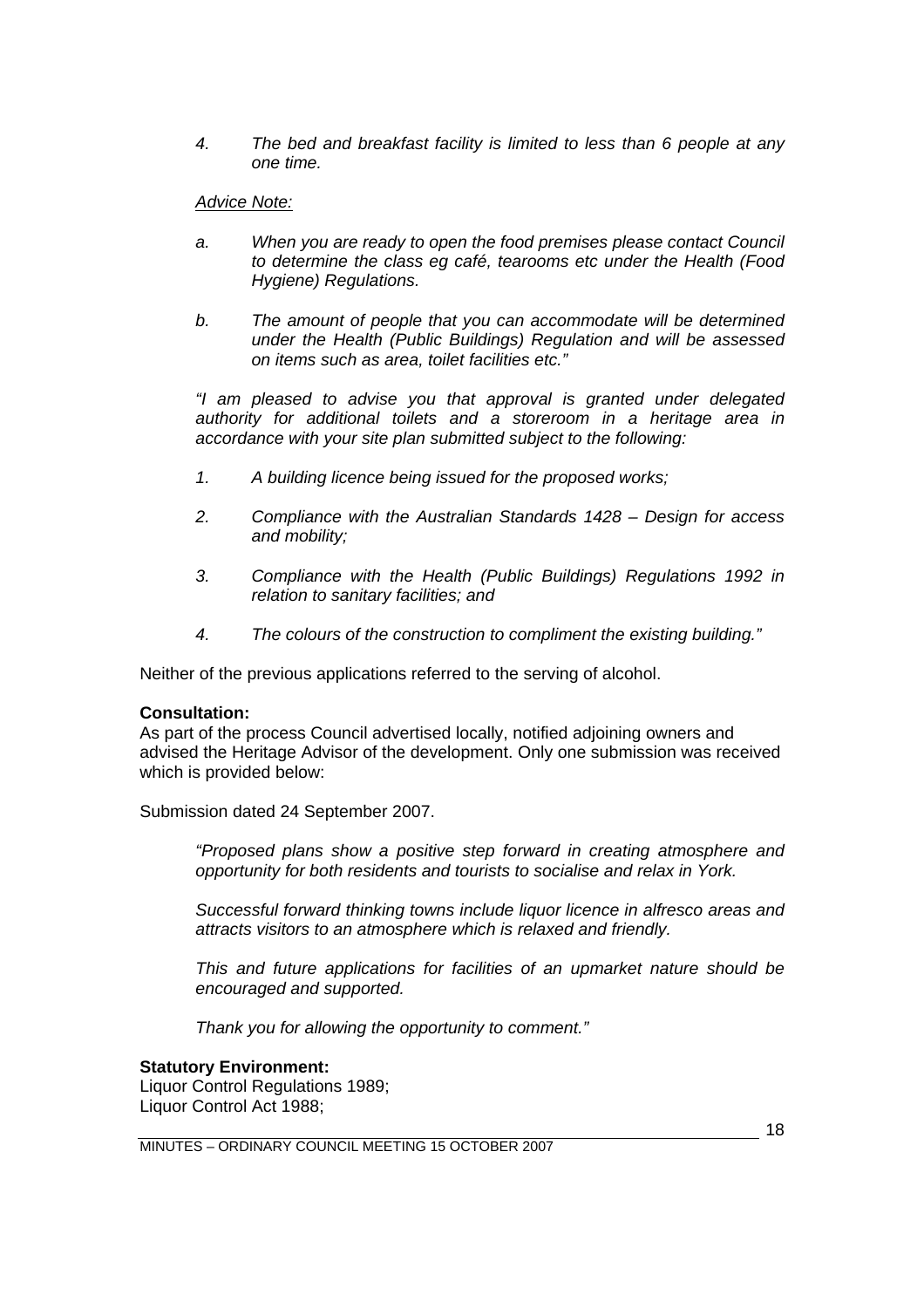Shire of York Town Planning Scheme.

#### **Policy Implications:**

Nil.

#### **Financial Implications:**

There are no financial implications to Council in relation to this report other than staff time in the preparation of a report.

#### **Strategic Implications:**

To encourage development, which is appropriate to York's history and heritage.

**Voting Requirements: Absolute Majority Required: No** 

**Site Inspection: Site Inspection Undertaken: Various** 

#### **Triple bottom Line Assessment: Economic Implications:**

This will be an economic benefit to the applicants and may assist in the economics of the business district as a whole.

#### **Social Implications:**

The use of alfresco areas can add to the liveliness of the town.

Increased availability of alcohol may lead to increased antisocial behaviour.

#### **Environmental Implications:**

Possible increase in noise from patrons frequenting the premises.

#### **Comment:**

The State Government has introduced new liquor licensing laws to move away from the large single venue drinking establishments and move to a more relaxed European atmosphere for the consumption of food and alcohol.

This is the first application to Council made under the new regime and should be considered carefully. However there have been no submissions opposing the application and one submission in support.

It is suggested that Council commence drafting of a new planning policy to reflect the new categories of licence for inclusion in the Shire of York Town Planning Scheme No. 2.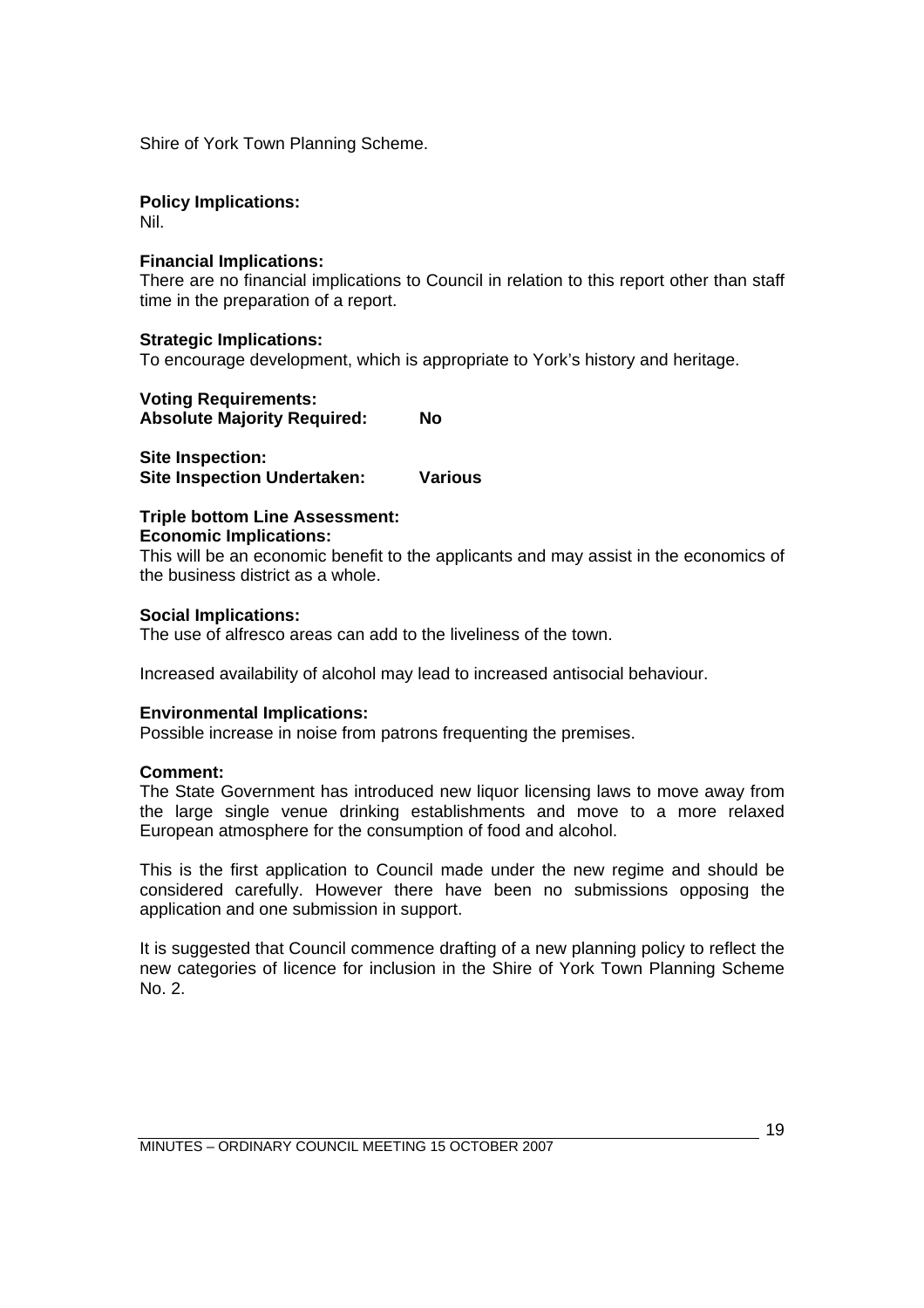#### **OFFICER RECOMMENDATION**

Cr Randell declared his interest in this item and left the meeting at 3.35pm.

**Resolution** 041007

MOVED Cr Lawrance seconded Cr Delich

*"That Council:* 

- *1. advise Mr and Mrs Saint that it grants approval for the serving of liquor on the premises and the alfresco area including Council's verge at Lot 14 Avon Terrace, York subject to the following conditions:*
- *a. The use is to commence within two years of the date of this decision.*
- *b. Acknowledge that whilst planning approval is granted, that this does not negate the need for a Section 40 Certificate.*
- *c. Details being provided to the Department of Racing, Gaming and Liquor.*
- *d. Compliance with the Liquor Control Regulations and Liquor Licencing Act.*
- *e. Proof of sufficient Public Liability Insurance being provided (\$10,000,000).*

 *A minimum of two (2) metres of clear pathway being provided to allow pedestrian flow and to be maintained as a clearway at all times while the business is operating.* 

- *f. It is the responsibility of the applicant that the alfresco area is kept clean at all times.*
- *g. A completed Alfresco Trading application being completed and all relevant fees being paid.*
- *2. Delegates to the Chief Executive Officer authority to approve the signage once all details have been received.*

*Advice Note:* 

*The applicant is advised that there may be additional requirements under other licensing requirements."*

*CARRIED (5-0)* 

Cr Randell returned to the meeting the time being 3.39pm.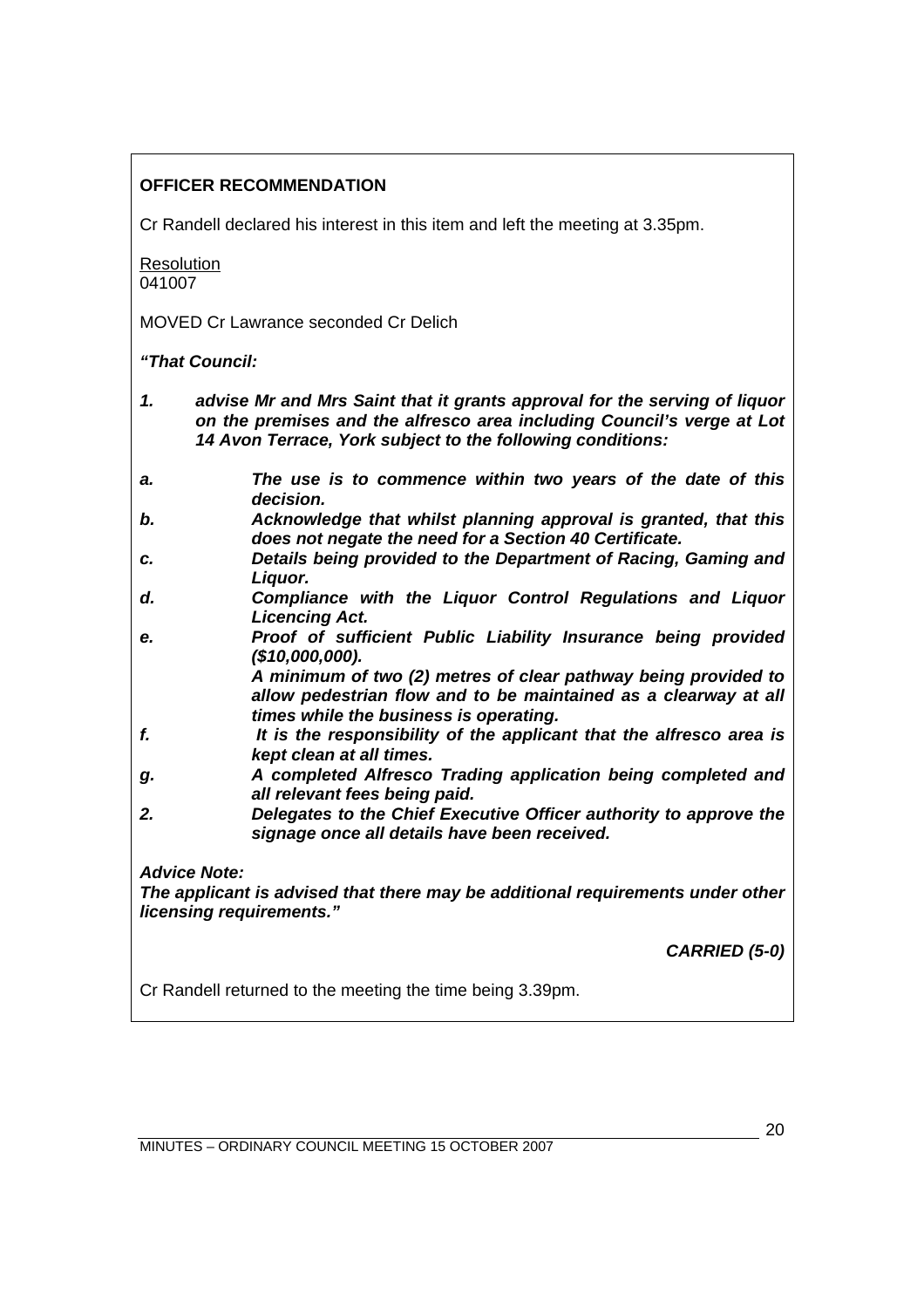#### <span id="page-20-0"></span>**9. OFFICER'S REPORTS**

#### **9.1 DEVELOPMENT REPORTS**

#### **9.1.3 Aviation Uses**

*When acting as a planning authority in accordance with the powers conferred by the Planning and Development Act 2005 and any relevant scheme, the Council of the Shire is entitled to make decisions based only on proper planning considerations.* 

| <b>FILE NO:</b>                | SP 1.750 & SP 1.340                      |
|--------------------------------|------------------------------------------|
| <b>COUNCIL DATE:</b>           | <b>15 October 2007</b>                   |
| <b>REPORT DATE:</b>            | 5 October 2007                           |
| <b>LOCATION/ADDRESS:</b>       | Lots 9 & 10 York Spencers Brook Road     |
| <b>APPLICANT:</b>              | L Forster & Skydive Express WA Pty Ltd & |
|                                | <b>Blacks Australia Pty Ltd</b>          |
| <b>SENIOR OFFICER:</b>         | Ray Hooper, Chief Executive Officer      |
| <b>REPORTING OFFICER:</b>      | Tyhscha Cochrane, Senior Admin Officer   |
| <b>DISCLOSURE OF INTEREST:</b> | <b>Nil</b>                               |
| <b>APPENDICES:</b>             | Appendix A – List of Approved Uses       |
| <b>DOCUMENTS TABLED:</b>       | Nil                                      |

#### **Summary:**

Council is requested to consider an application for general aviation and associated uses at Lot 9 and Lot 10 York Spencers Brook Road, York which are detailed as follows:

- 1. Commercial Skydiving Centre.
- 2. Unrestricted aircraft airfield.
- 3. Short stay accommodation (on site caravans & sleeping quarters within main building), with use restricted to aviation uses such as skydiving.
- 4. Restaurant & Bar.
- 5. Museum (Aviation & Parachute).
- 6. Flight Training.
- 7. Office & Storage areas.
- 8. Aircraft hangers and associated facilities.
- 9. Aviation Fuel storage and dispensing facilities.
- 10. Adventure Training.
- 11. Caretaker and Staff Accommodation.
- 12. Aircraft and parachute maintenance.
- 13. Car Parking.
- 14. Club facilities.
- 15. Sky park which would allow for people to purchase/ lease land for a hanger and residence.

#### **Background:**

The applicant provided the following information in relation to the existing approvals and subsequently what the proposed uses for the site would be, detailed as follows: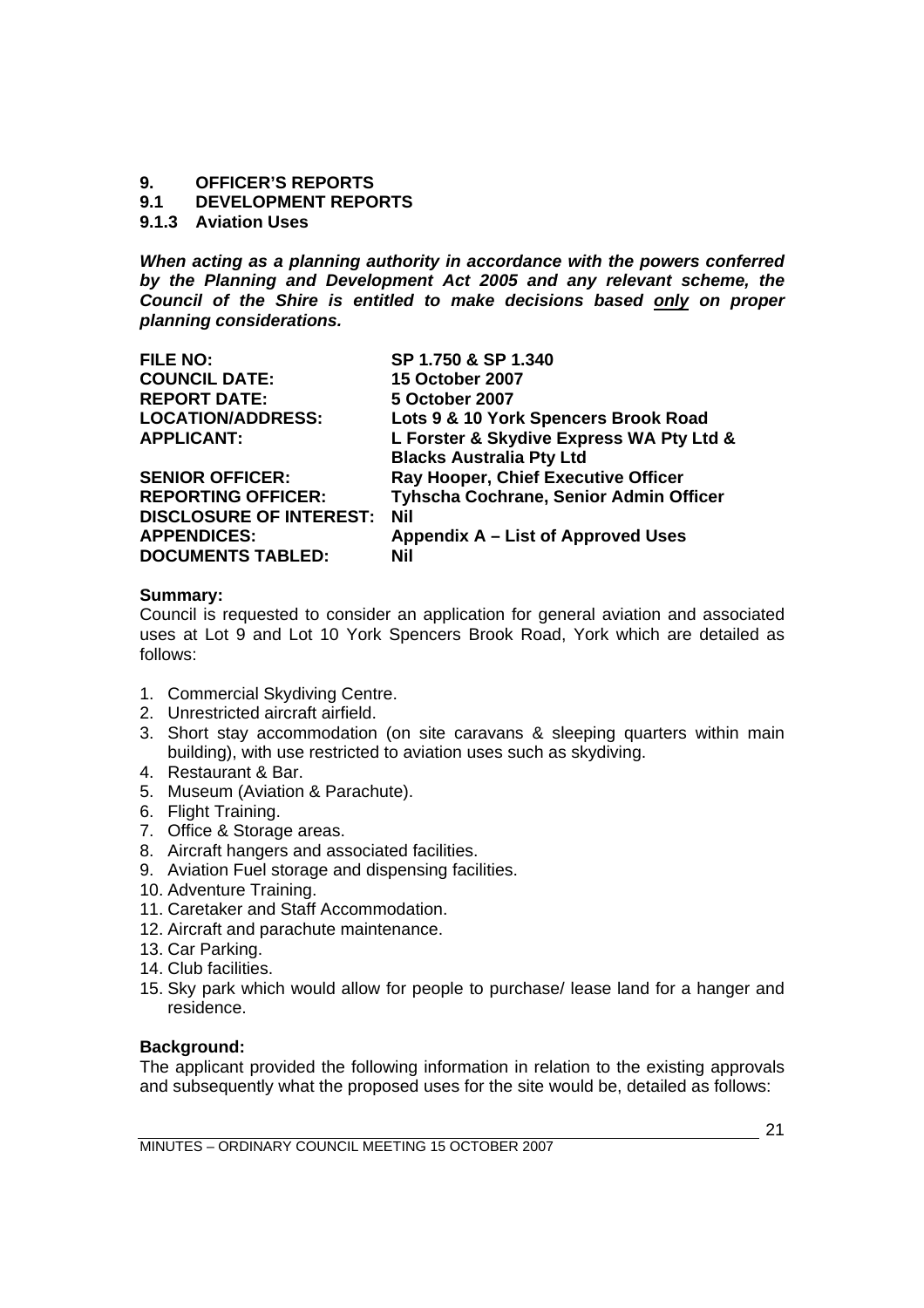*"Skydive Express has operated a Skydiving Centre that was formally opened by Gordon Marwick in June 1999. This approval covered:* 

- *1. Skydiving Operations.*
- *2. Café/ Restaurant Area.*
- *3. Swimming Pool.*
- *4. Bunk/ Sleeping Rooms.*
- *5. Caravan Park Area.*
- *6. Refuelling Area.*
- *7. Car Parking Area.*
- *8. Toilet & Shower areas with Biocycle sewage system.*
- *9. Children's play area.*
- *10. Dwellings for caretakers and other staff.*

*The original approval contained a clause that stated 'Approval being valid for three years from 10 November 1997'. We had taken this to mean that the development must be completed within this period.* 

*This approval was subject to a review by the Department of Environmental Protection (DEP). The DEP followed Australian Standard AS 2021 that prescribes a maximum noise level of 75db for surrounding residences.* 

*A report was prepared by Herring Storer Acoustics that mapped noise contours based on actual noise readings. There were no residences that were within the 75db noise contour for all directions of plane movements (except for the Lot 10 residence for which a letter of support was received.)* 

*Subsequently to the Council approval, Skydive Express gained a special facility licence from the Department of Racing Gaming & Liquor.* 

#### *Description of proposed development and/or use*

*To clarify our existing use and provide for future development approval is sought to conduct the following operations from both Lot 9 & Lot 10 Spencers Brook Road:* 

- *1. Commercial Skydiving Centre.*
- *2. Unrestricted aircraft airfield.*
- *3. Short stay accommodation (on site caravans & sleeping quarters within main building), with use restricted to aviation uses such as skydiving.*
- *4. Restaurant & Bar.*
- *5. Museum (Aviation & Parachute).*
- *6. Flight Training.*
- *7. Office & Storage areas.*
- *8. Aircraft hangers and associated facilities.*
- *9. Aviation Fuel storage and dispensing facilities.*
- *10. Adventure Training.*
- *11. Caretaker and Staff Accommodation.*
- *12. Aircraft and parachute maintenance.*
- *13. Car Parking.*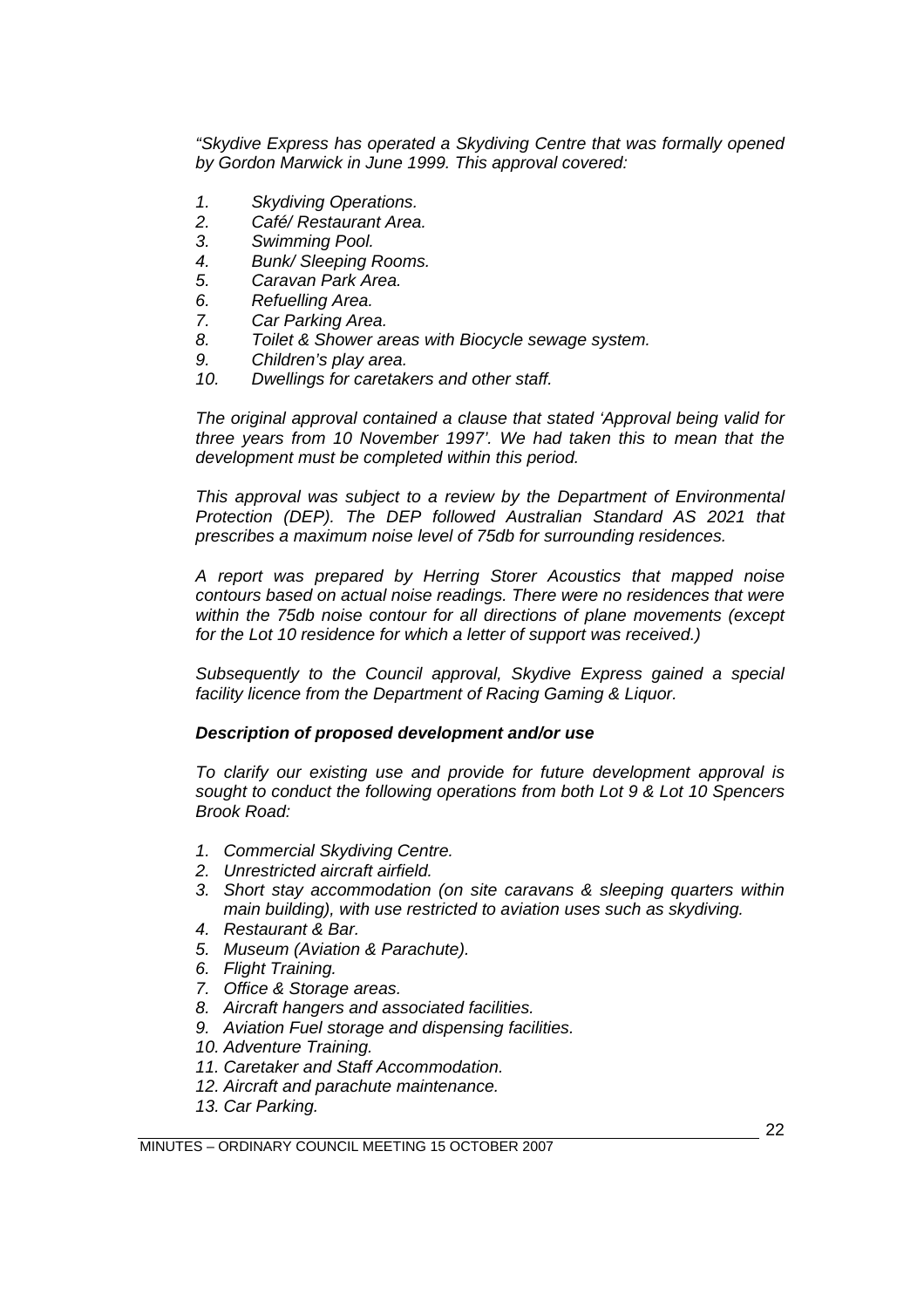- *14. Club facilities.*
- *15. Sky park which would allow for people to purchase/ lease land for a hanger and residence.*

*The operations relate to Skydiving and aviation related activities.* 

*No new buildings are planned at this stage.* 

*Existing dangerous goods storage facilities registered with the Department of Consumer & Employment Protection and complaint with the Explosives and Dangerous Goods Act are:* 

*2.5 Kilolitre LP gas Tank 13,000 Jet A-1 Tank & Refuelling facility."* 

The following approvals were put in place.

- *1. THAT THE APPLICATION DATED 8 MAY 1997 FOR THE USE OF LOT 9 SPENCERS BROOK ROAD, YORK, FOR COMMERCIAL SKYDIVING OPERATIONS BY SKYDIVE EXPRESS BE REFERRED TO THE ENVIRONMENTAL PROTECTION AUTHORITY.*
- *2. SUBJECT TO THE ENVIRONMENTAL PROTECTION AUTHORITY ADVISING THE COUNCIL THAT THE PROPOSED USE OF LOT 9 SPENCERS BROOK ROAD, YORK FOR COMMERCIAL SKYDIVING OPERATIONS BY SKYDIVE EXPRESS IS ACCEPTABLE, THE APPLICATION TO USE LOT 9 SPENCERS BROOK ROAD, YORK FOR "CLUB PREMISES" BE APPROVED SUBJECT TO THE FOLLOWING CONDITIONS:* 
	- *I) THE USE OF THE AIRFIELD BY AIRCRAFT TO BE FOR SKYDIVING PURPOSES FOR SKYDIVE EXPRESS, NOT ANY OTHER USE.*
	- *II) EXCLUDING THE USE OF THE AIRFIELD, ALL DEVELOPMENT TO*  **BE IN ACCORDANCE WITH THE APPLICATION RECEIVED BY** *THE COUNCIL ON 23 JULY 1997 AND THE USE OF "CLUB PREMISES".*
	- *III) COMPLIANCE WITH THE PROVISIONS OF THE SHIRE OF YORK TOWN PLANNING SCHEME NO.2.*
	- *IV) ISSUE OF A BUILDING LICENCE FOR ALL BUILDINGS.*
	- *V) COMPLIANCE WITH ALL RELEVANT BY-LAWS, LOCAL LAWS AND REGULATIONS.*
	- VI) APPROVAL BEING VALID FOR THREE YEARS FROM 10 NOVEMBER 1997.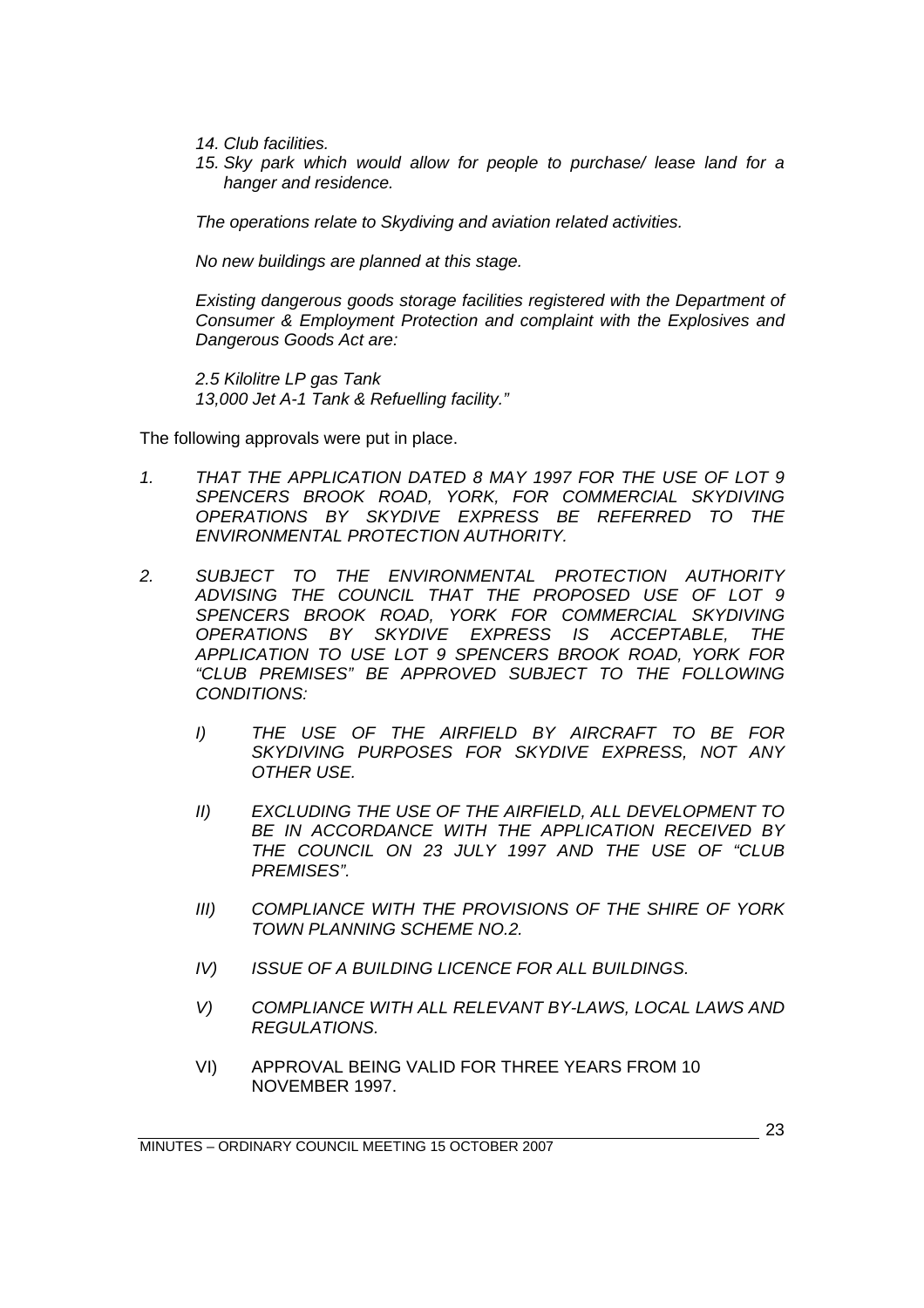*VII) APPROVAL FROM WESTRAIL AND THE MAIN ROADS DEPARTMENT THAT THE RAIL CROSSING OFF THE MAIN ROAD IS OF ADEQUATE STANDARD FOR THE PROPOSED DEVELOPMENT. IN THE EVENT THAT THE ROAD OR CROSSING IS REQUIRED TO BE UPGRADED THESE WORKS ARE TO BE CARRIED OUT AT NO COST TO THE COUNCIL."*

*"THAT THE COUNCIL ADVISE SKY DIVE EXPRESS THAT THEY APPROVE THEIR APPLICATION FOR A SPECIAL FACILITIES LICENCE SUBJECT TO CONDITIONS AS DETAILED IN APPENDIX A BEING INCLUDED ON THE LICENCE."* 

Appendix A reads as follows:

- "1. The sale, supply and consumption of liquor on or from licensed premises is prohibited on Good Friday and before noon on Anzac;
- 2. The principal place for the sale of liquor will be from the shop/café ("the licensed premises");
- 3. Packaged liquor may be sold to lodgers for consumption off the licensed premises provided the lodger remains on the property of Skydive express for one night or more.
- 4. Liquor may be sold for consumption from the licensed premises to bona fide participants in skydiving and parachuting, guests of such sportspersons, spectators, employees or friends of employees and relatives of both employees and sportspersons who attend the Skydive Express facilities.
- 5. Liquor shall be available from the licensed premises between the hours of 12 noon to 1am, seven days a week save and except no liquor shall be in the "packing area" or other parts of the premises (except the licensed premises) while parachuting is in progress;
- 6. Pursuant to Section 120(1)(e) of the Liquor Licensing act 1988 unaccompanied juveniles are permitted to enter and remain on licensed premises;
- 7. Liquor may not be consumed on the runway, in any aircraft or in any area where maintenance is carried out to aircraft or in the packing area during any periods during which parachutes are being packed."

#### **Consultation:**

Council advertised and notified surrounding owners of the development and no submissions were received at the close of the advertising period.

#### **Statutory Environment:**

Relevant Acts and associated Regulations will apply to this type of development eg. public buildings, which will be included under the broad umbrella of the Health Act. Inspections will be carried out in accordance with the conditions of approval and further details/licensing may be required.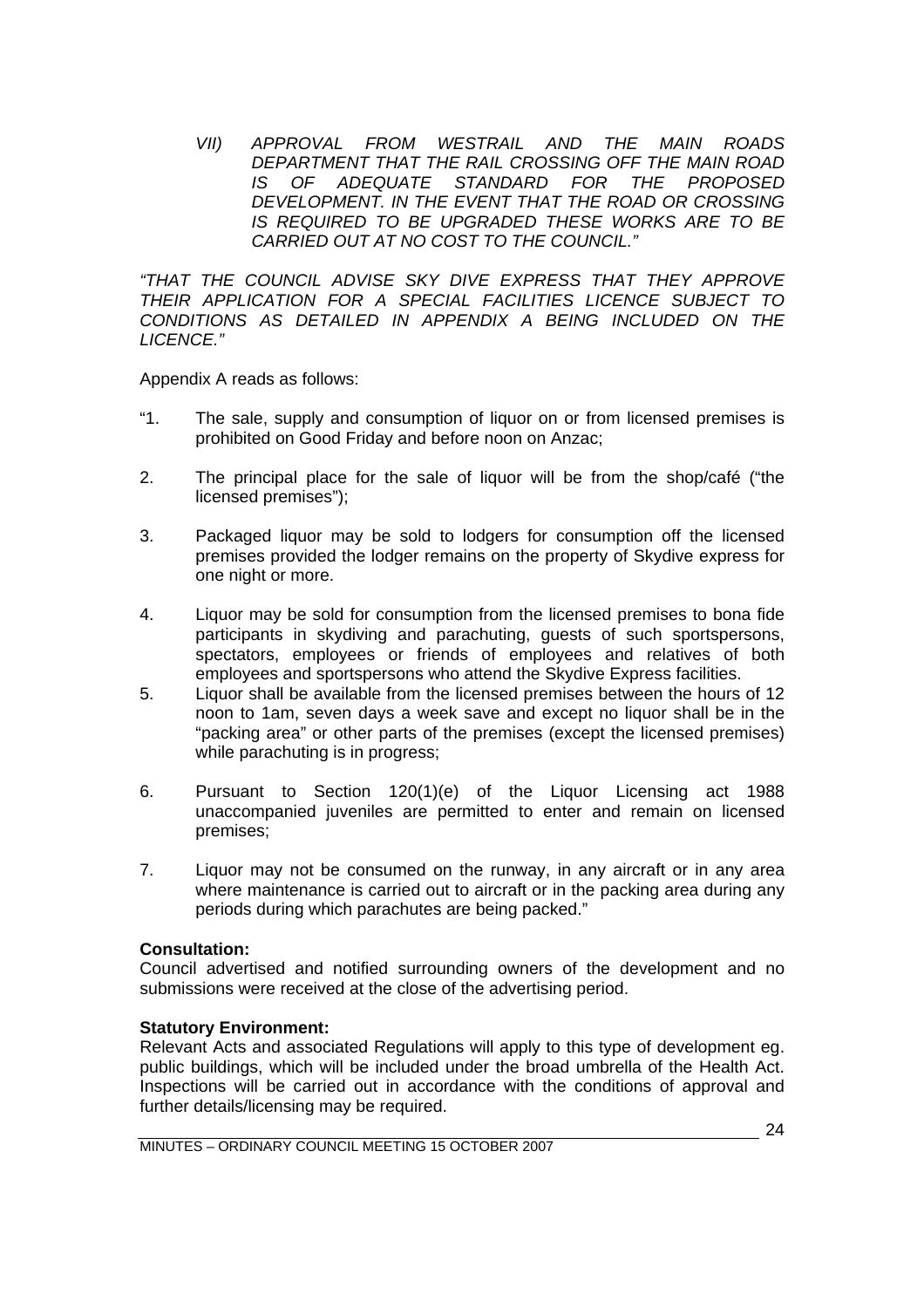In the following section a definition has been provided for each of the areas under the Shire of York Town Planning Scheme, if available:

#### **Commercial Skydiving Centre**

The use is not listed within the Shire of York Town Planning Scheme and therefore can be considered as per Clause 3.2.3 and 3.2.4, detailed at the bottom of this section.

#### **Unrestricted aircraft airfield**

The use is not listed within the Shire of York Town Planning zoning table and therefore can be considered under Clause 3.2.3 & 3.2.4 of the Shire of York Town Planning Scheme No. 2.

#### **Short stay accommodation (on site caravans & sleeping quarters within main building), with use restricted to aviation uses such as skydiving.**

**camping area:** means land used for the lodging of persons in tents or other temporary shelter.

**caravan park:** means an area of land specifically set aside for the parking of caravans and park homes or for the erection of camps on bays or tent sites allocated for that purpose.

The use is not listed within the Shire of York Town Planning Scheme zoning table and therefore can be considered under Clause 3.2.3 & 3.2.4 of the Shire of York Town Planning Scheme No. 2, detailed at the bottom of this section.

#### **Restaurant and Bar**

**restaurant:** means a building wherein food is prepared for sale and consumption within the building and the expression shall include a licensed restaurant.

 A restaurant is not a permitted use under the Scheme; consideration may be given to ancillary tourist use, which is detailed as follows:

**ancillary tourist use** means a premises used for:

- (a) recreation or entertainment,
- (b) consumption of food and/or beverages,
- (c) the sale of produce,
- (d) the sale of arts and crafts, and / or
- (e) tourist excursions,

where such use is incidental to and directly related to the predominant use of the land.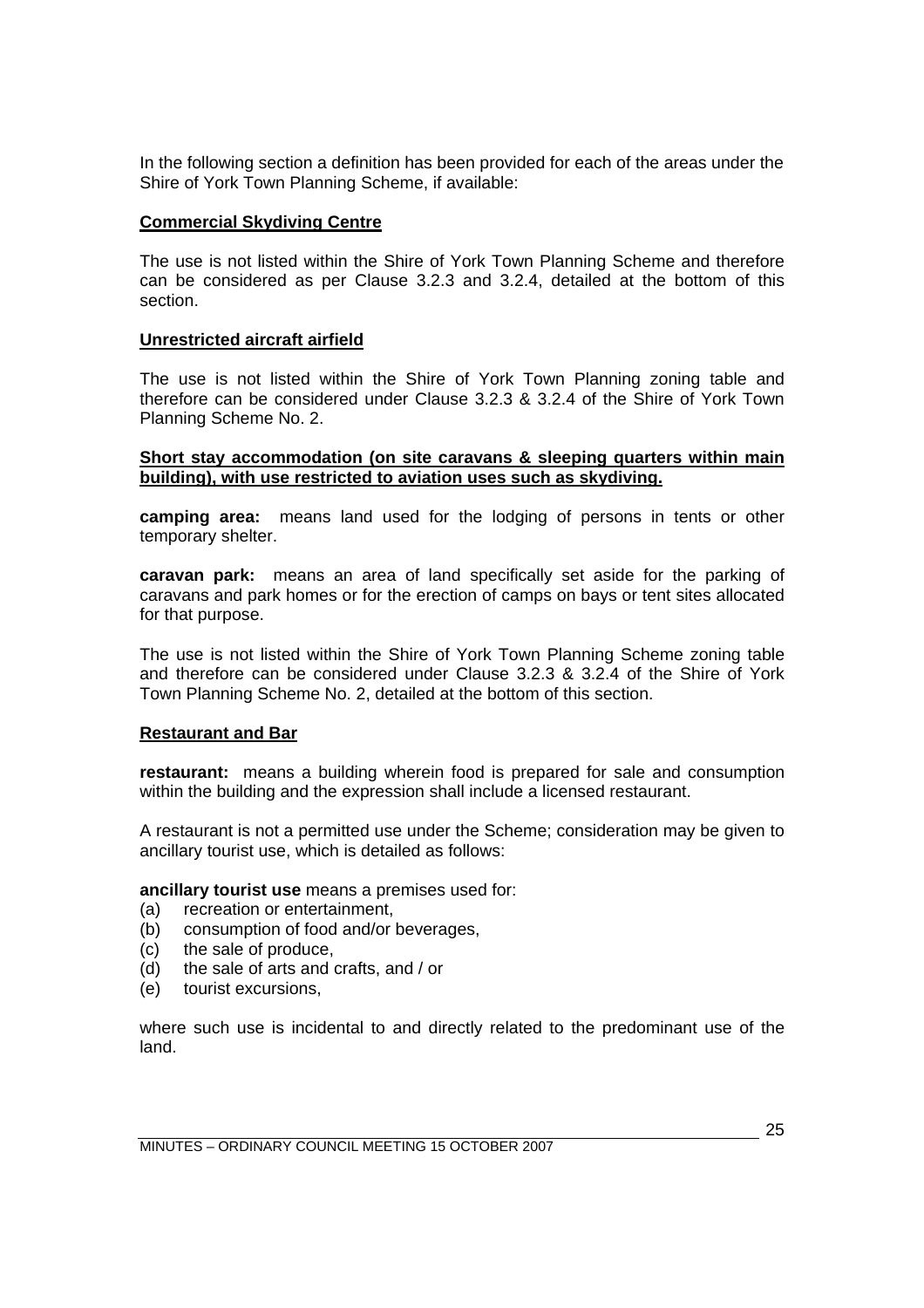#### **Museum**

**public amusement:** means land and buildings used for the amusement or entertainment of the public, with or without charge.

The use is not listed within the Shire of York Town Planning Scheme and therefore can be considered as per Clause 3.2.3 and 3.2.4, detailed at the bottom of this section.

#### **Flight Training**

The use is not listed within the Shire of York Town Planning Scheme and therefore can be considered as per section 3.2.3, detailed at the bottom of this section.

#### **Office and Storage Areas**

An office is not a permitted use under the Scheme in a General Agricultural zone, however through the review of the Scheme it should be made available as an 'IP' use, which is detailed at the end of this section under Clause 3.2.2.

#### **Aircraft Hangars and associated facilities**

The use is not listed within the Shire of York Town Planning Scheme zoning table and therefore can be considered under Clause 3.2.3 & 3.2.4 of the Shire of York Town Planning Scheme No. 2, detailed at the bottom of this section.

#### **Aircraft Fuel Storage and dispensing facilities**

The use is not listed within the Shire of York Town Planning Scheme zoning table and therefore can be considered under Clause 3.2.3 & 3.2.4 of the Shire of York Town Planning Scheme No. 2.

#### **Adventure Training**

The use is not listed within the Shire of York Town Planning Scheme zoning table and therefore can be considered under Clause 3.2.3 & 3.2.4 of the Shire of York Town Planning Scheme No. 2.

#### **Caretaker and Staff Accommodation**

**caretakers dwelling:** means a building used as a dwelling by a person having the care of the building, plant, equipment or grounds associated with an industry, business, office or recreation area carried on or existing on the same site.

Clause 3.2.2 of the Scheme relates to this part of the proposal.

Staff accommodation is not a use listed on the zoning table and therefore can be considered under Clause 3.2.3 & 3.2.4 of the Shire of York Town Planning Scheme No. 2, detailed at the bottom of this section.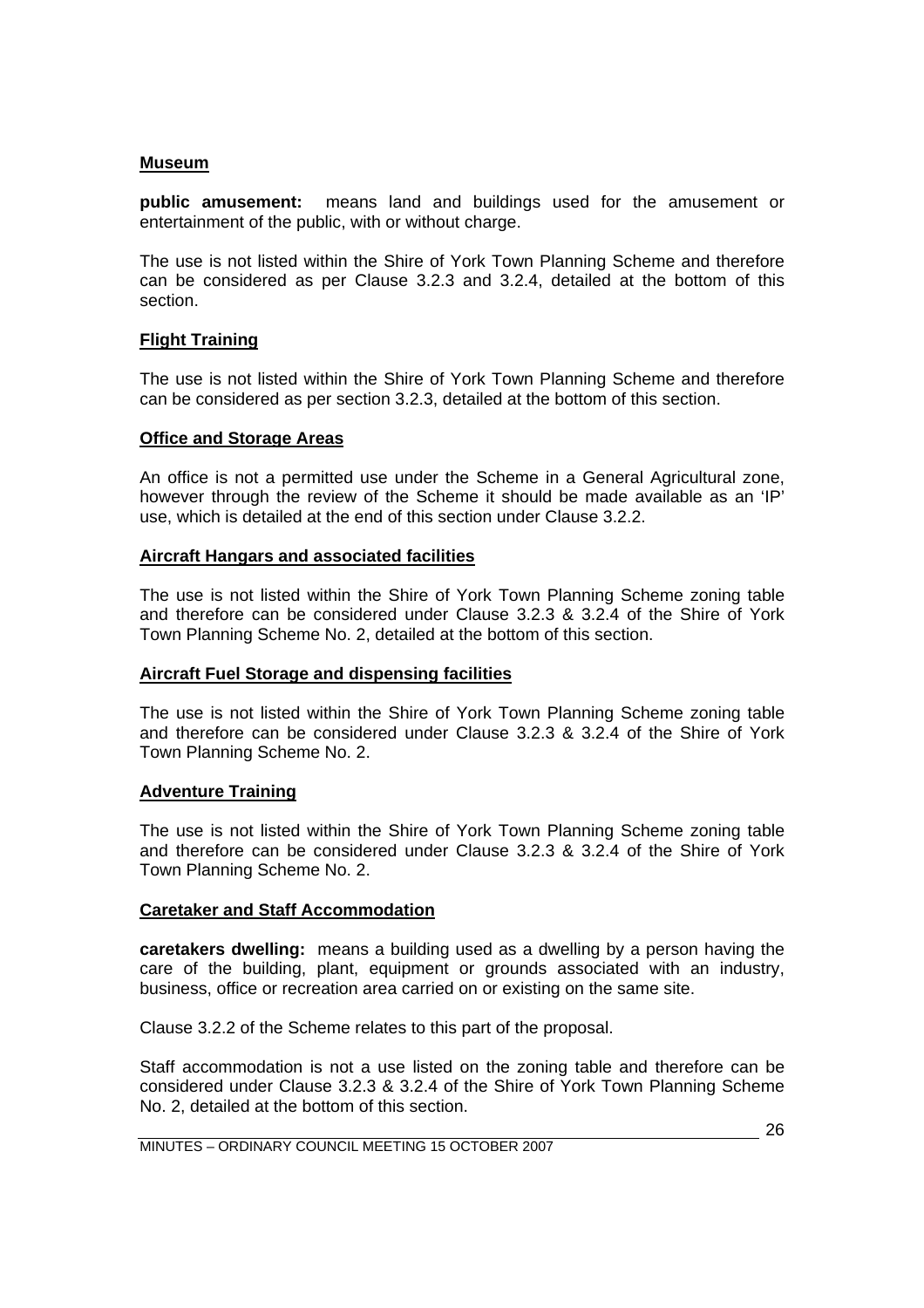#### **Aircraft and Parachute Maintenance**

The use is not listed within the Shire of York Town Planning Scheme zoning table and therefore can be considered under Clause 3.2.3 & 3.2.4 of the Shire of York Town Planning Scheme No. 2, detailed at the bottom of this section.

#### **Carparking**

Carparking is defined under the Shire of York Town Planning Scheme No. 2 and is subject to various conditions, however there is sufficient land onsite for carparking.

#### **Club Facilities**

**club premises:** means land and buildings used or designed for use by a legally constituted club or association or other body of persons united by a common interest whether such building or premises be licensed under the provisions of the *Liquor Licensing Act, 1988* (as amended) or not and which building or premises are not otherwise classified under the provisions of the Scheme.

A club premises is an 'AA' use under the Shire of York Town Planning Scheme No. 2, which is defined at the bottom of this section.

#### **Sky Park**

It is a use description which allows for the development of residents and hangar facilities on the land, however further information is required eg a structure plan.

Shire of York Town Planning Scheme No. 2 – References:

Clause 3.2.2 of the Scheme states:

*3.2.2 The symbols used in the cross reference in the Zoning Table have the following meanings:* 

> *…'IP' means a use that is not permitted unless such use is incidental to the predominant use as decided and approved by the local government.*

*…'AA' means that the use is not permitted unless the local government has exercised its discretion by granting planning consent.* 

The above use is not listed within the Shire of York Town Planning Scheme's zoning table and therefore can be considered under Clause 3.2 of the Scheme, which states as follows:

*3.2.3 Where a specific use is mentioned in the Zoning Table, it is deemed to be excluded from the general terms used to describe any other use.*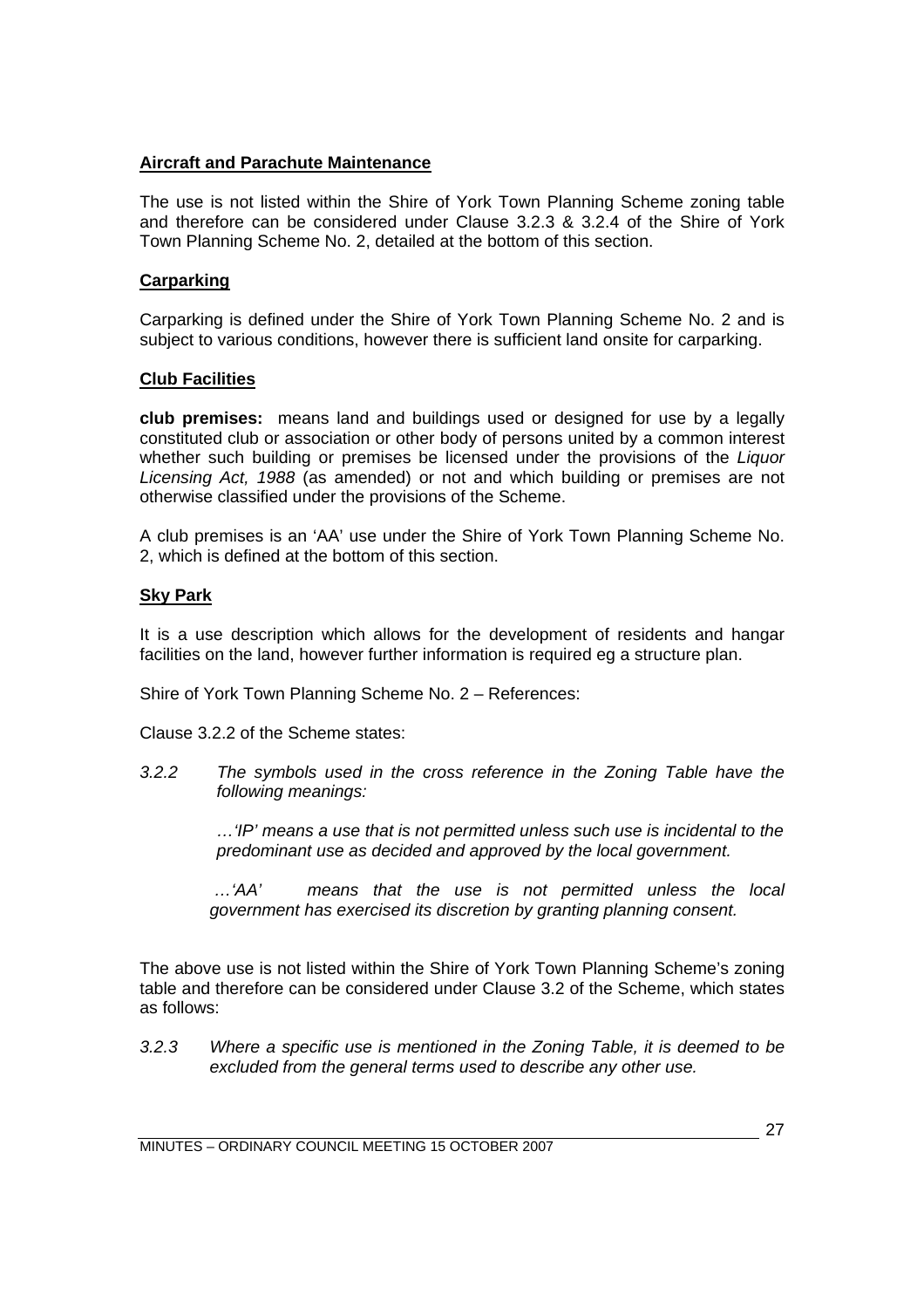- *3.2.4 If the use of land for a particular purpose is not specifically mentioned in the Zoning Table and cannot reasonably be determined as falling within the type or class of activity of any other use the local government may:* 
	- *(a) determine that the use is consistent with the objectives and purposes of the particular zone and is therefore permitted; or*
	- *(b) determine that the use may be consistent with the objectives and purpose of the zone and thereafter follow the advertising procedures of clause 7.3 in considering an application for planning consent; or*
	- *(c) determine that the use is not consistent with the objectives and purposes of the particular zone and is therefore not permitted.*

**Policy Implications:**  Nil.

#### **Financial Implications:**

No financial implications to Council.

#### **Strategic Implications:**

Economic Development & Tourism KRA 2 Sections 1 – 5:

*"To encourage a sustainable community by increasing opportunities in York, attracting investment and businesses to the town and achieving diversification of industries.* 

*To increase tourism to achieve business viability and growth.* 

*To increase the net disposable income of the York community and investigate ways of increasing spending within the Shire.* 

*To utilise the unique features of York's heritage and rural lifestyle, where appropriate, as the basis for economic development.* 

*To ensure economic development does not conflict with York's heritage, lifestyle and environment."* 

History and Heritage KRA 5 Section 4:

*"To encourage development which is appropriate to York's history and heritage."* 

Community Services KRA 7 Section 1:

*"To meet community needs in terms of physical infrastructure and overall community services."*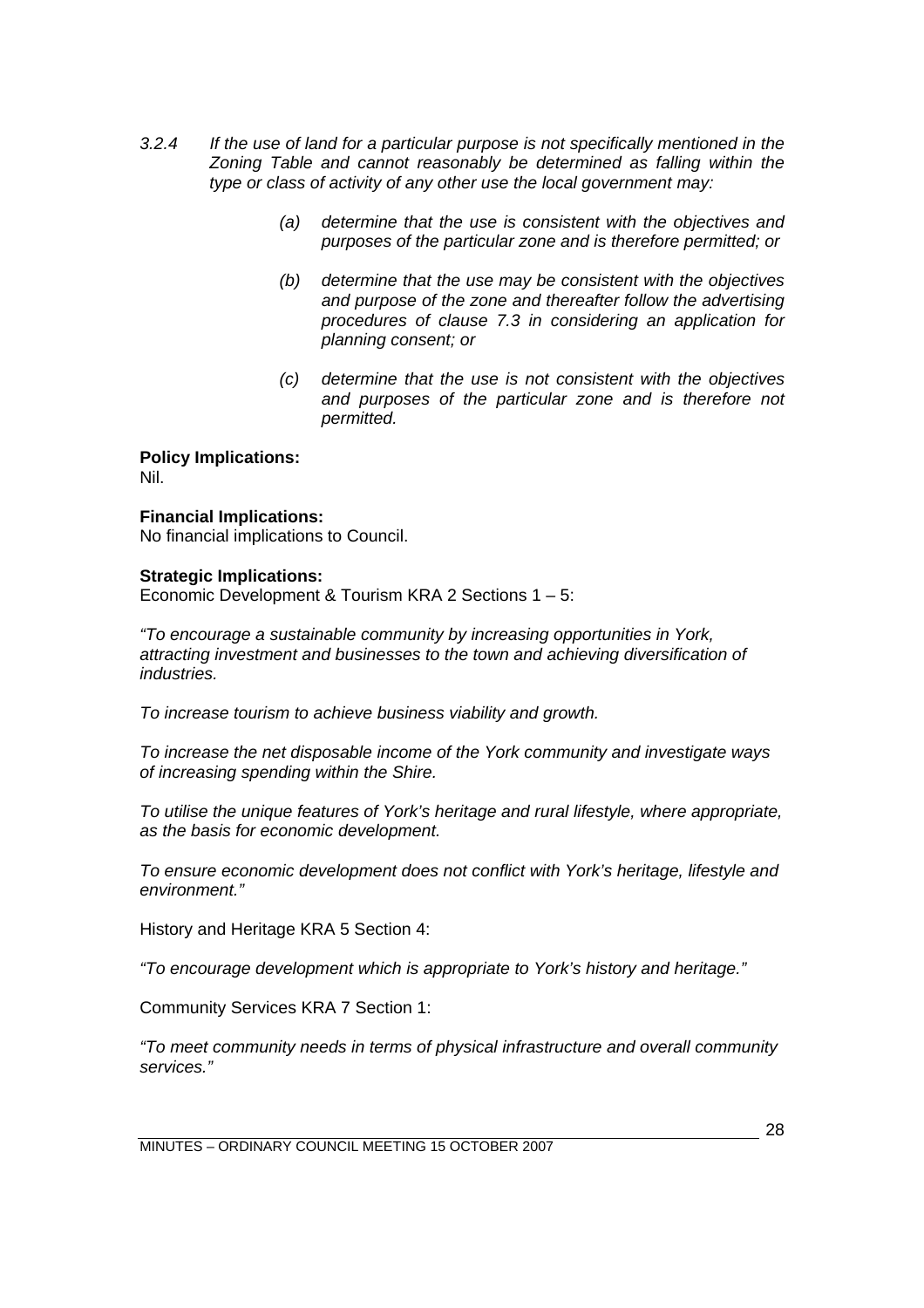**Voting Requirements: Absolute Majority Required:** No

**Site Inspection: Site Inspection Undertaken:** Not applicable

**Triple bottom Line Assessment: Economic Implications:** 

This will be an economic benefit to the applicants and may assist in the economics of the business district as a whole.

#### **Social Implications:**

It would appear that the development which has been operating for a number of years has gained acceptance through the community, as no submissions were received through the advertising period.

#### **Environmental Implications:**

Possible increase in noise from patrons frequenting the premises.

#### **Comment:**

It is unknown why the development was not approved in full at the time of the original application, however a time period was put on the development of three years and this has not been picked up until such time as the Department for Planning and Infrastructure were providing funding for the upgrading of the airstrip and Council staff conducted a search on the current approvals and records for Skydive Express.

#### **OFFICER RECOMMENDATION**

**Resolution** 051007

MOVED Cr Lawrance seconded Cr Fisher

*"That Council advise the applicants that it approves general aviation with the associated uses listed in Appendix A at Lot 9 & 10 York Spencers Brook Road, York subject to the following conditions:* 

- *1. All necessary approvals being in place from the Civil Aviation Authority;*
- *2. Noise levels created are not to exceed the requirements of the Environmental (Noise) Regulations 1997;*
- *3. Compliance with the Liquor Control Act 1988;*
- *4. Compliance with the Caravan Parks and Camping Grounds Act 1995;*
- *5. Compliance with the Health Act 1911;*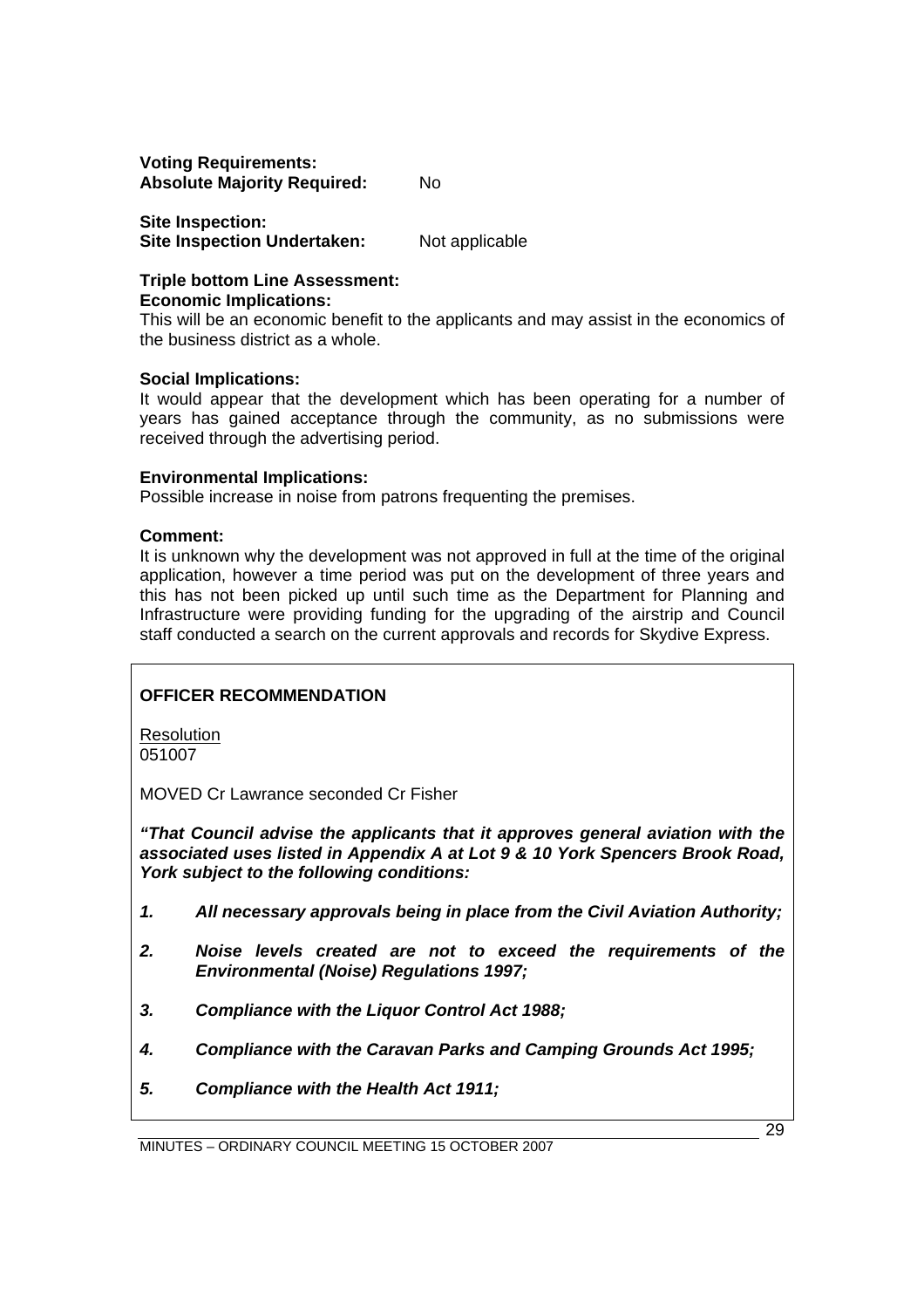*6. Public Liability Insurance being kept up to date at all times.* 

*7. A structure plan being provided for the Sky Park.* 

*Advice Note:* 

*The applicants are advised that all development must comply with all legislation required under law or relevant to the development.* 

*Please note that there may be other State Departments where other licensing is required.* 

*Council to incorporate aviation uses within the General Agriculture zone through the Town Planning Scheme review."* 

*CARRIED (5-1)*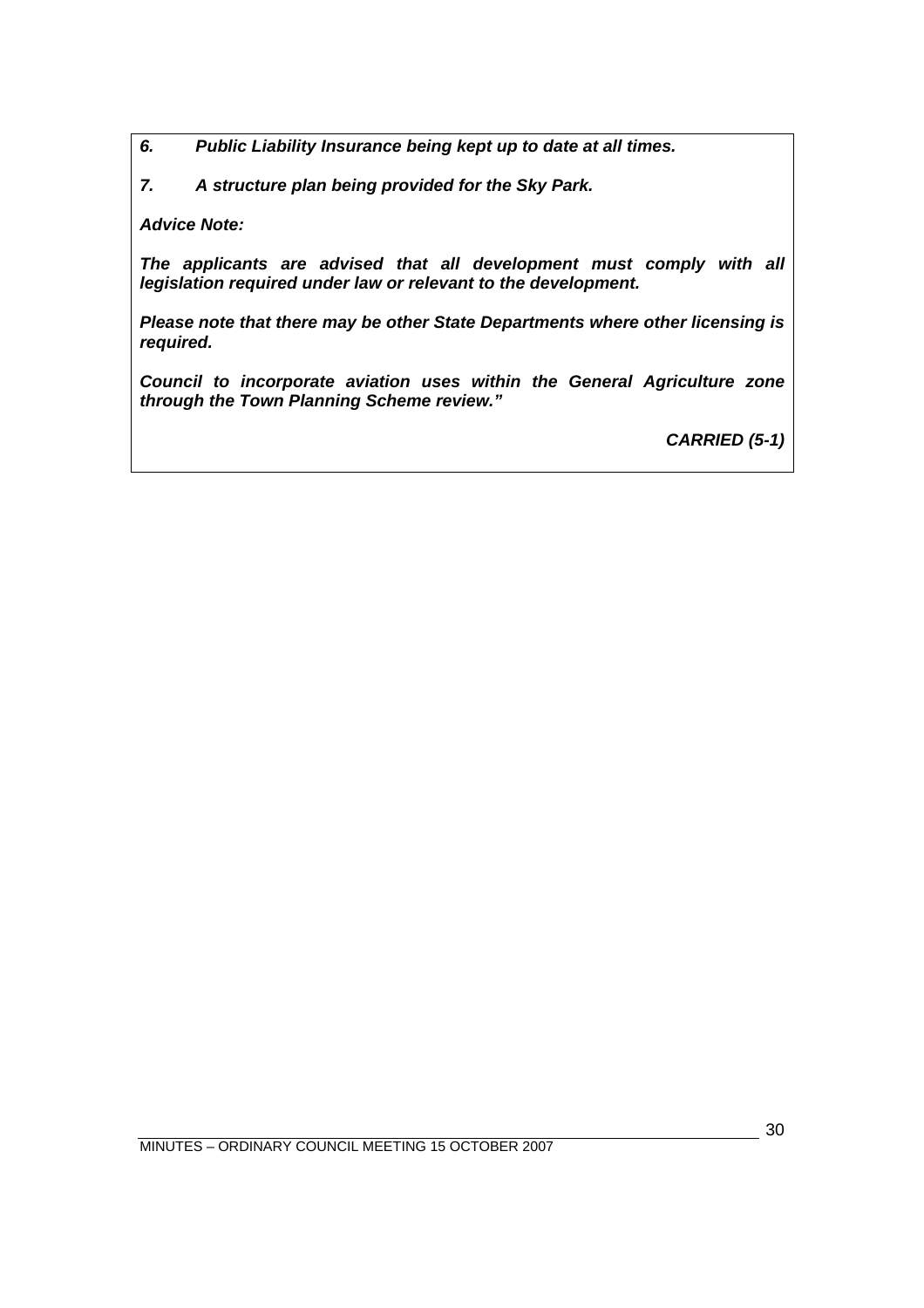#### *List of Associated Uses*

*Commercial Skydiving Centre.* 

*Unrestricted aircraft airfield.* 

*Short stay accommodation (on site caravans & sleeping quarters within main building), with use restricted to aviation uses such as skydiving.* 

*Restaurant & Bar.* 

*Museum (Aviation & Parachute).* 

*Flight Training.* 

*Office & Storage areas.* 

*Aircraft hangers and associated facilities.* 

*Aviation Fuel storage and dispensing facilities.* 

*Adventure Training.* 

*Caretaker and Staff Accommodation.* 

*Aircraft and parachute maintenance.* 

*Car Parking.* 

*Club facilities.* 

*Any ancillary uses associated with aviation.* 

*Sky Park.*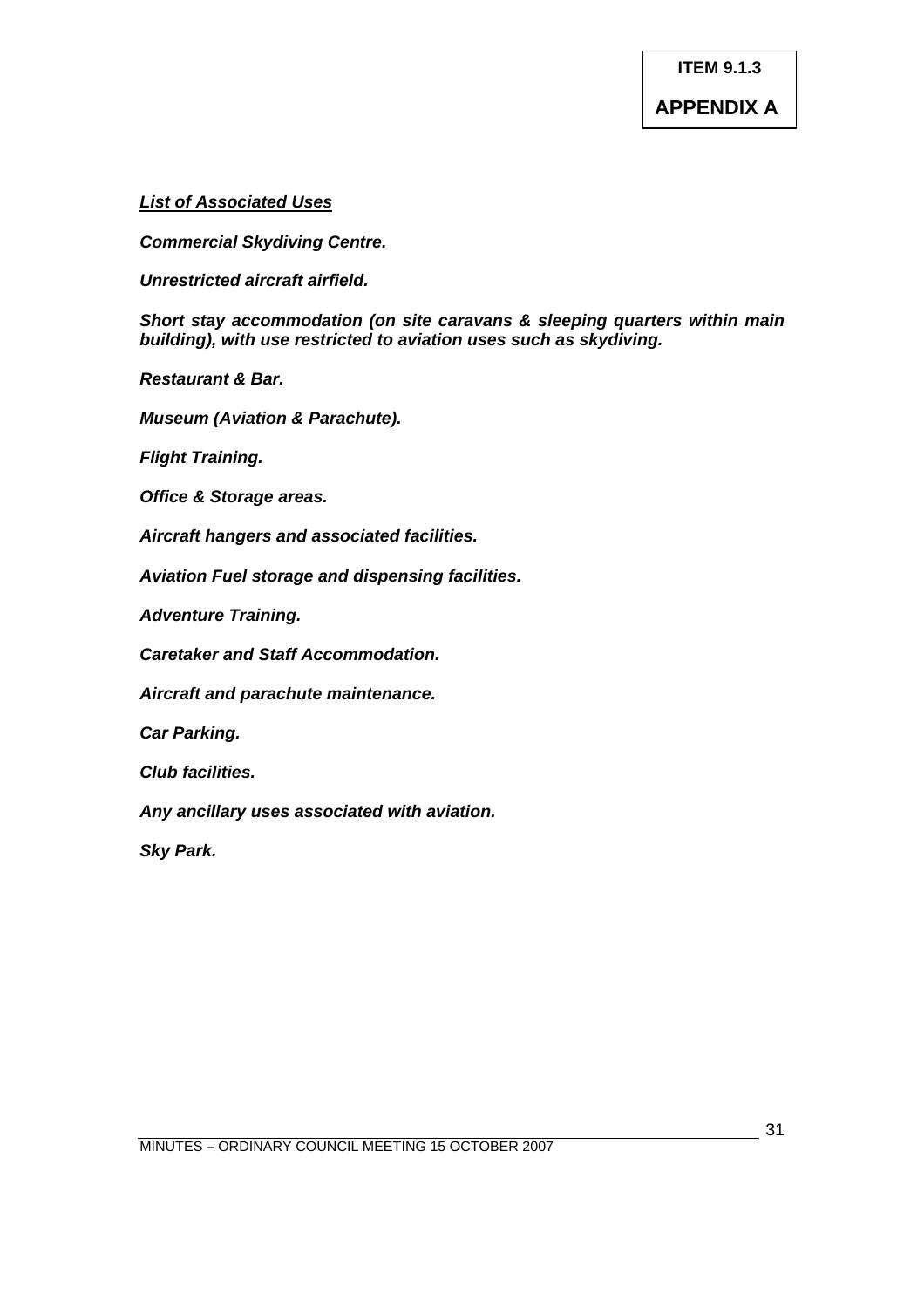#### <span id="page-31-0"></span>**9. OFFICER'S REPORTS**

**9.1 DEVELOPMENT REPORTS** 

#### **9.1.4 Planning Consent – Extractive Industries**

*When acting as a planning authority in accordance with the powers conferred by the Planning and Development Act 2005 and any relevant scheme, the Council of the Shire is entitled to make decisions based only on proper planning considerations.* 

| <b>FILE NO:</b>                | Ha 1.1060/Ka 1.3610/Le 3.2961/Ca 1.2385 & 2920 |
|--------------------------------|------------------------------------------------|
| <b>COUNCIL DATE:</b>           | <b>15 October 2007</b>                         |
| <b>REPORT DATE:</b>            | 6 October 2007                                 |
| <b>LOCATION/ADDRESS:</b>       | Various - Detailed in Report                   |
| <b>APPLICANT:</b>              | Various - Detailed in Report                   |
| <b>SENIOR OFFICER:</b>         | Ray Hooper, Chief Executive Officer            |
| <b>REPORTING OFFICER:</b>      | Tyhscha Cochrane, Senior Admin Officer         |
| <b>DISCLOSURE OF INTEREST:</b> | <b>Nil</b>                                     |
| <b>APPENDICES:</b>             | Appendix A - Extractive Industry Requirements  |
| <b>DOCUMENTS TABLED:</b>       | Nil                                            |

#### **Summary:**

The following applicants have requested Council's permission to have an extractive industry use approved on their properties:

R & G Ludgate - Ludgate & Sons – Lots 73, 613 and 5577 Hamersley Siding Road, York – Gravel.

A Robinson – TF & JM Robinson Pty Ltd – Lot 200 Karabine Road, York – Gravel & Sand.

EJ & LJ Hewett – Lot 3890 Lennard Road, York – Sand, Gravel, Composting, Soil Conditioning.

G Humphrey – Humphrey Bros – Lots 4797, 3215, 8539, 2251, 1273, 21133 Cameron and Goldfield Roads, York – Gravel and Sand.

G & S Humphrey – York Earthmoving – Lot 2308 Cameron Road, York – Gravel and Sand.

#### **Background:**

The subject properties are zoned 'General Agriculture' under the Shire of York Town Planning Scheme No. 2.

This proposal requires two separate application processes. Firstly the planning consent of Council is required for an extractive industry and the second process is an application for a license to be issued under the Extractive Industry Local Law.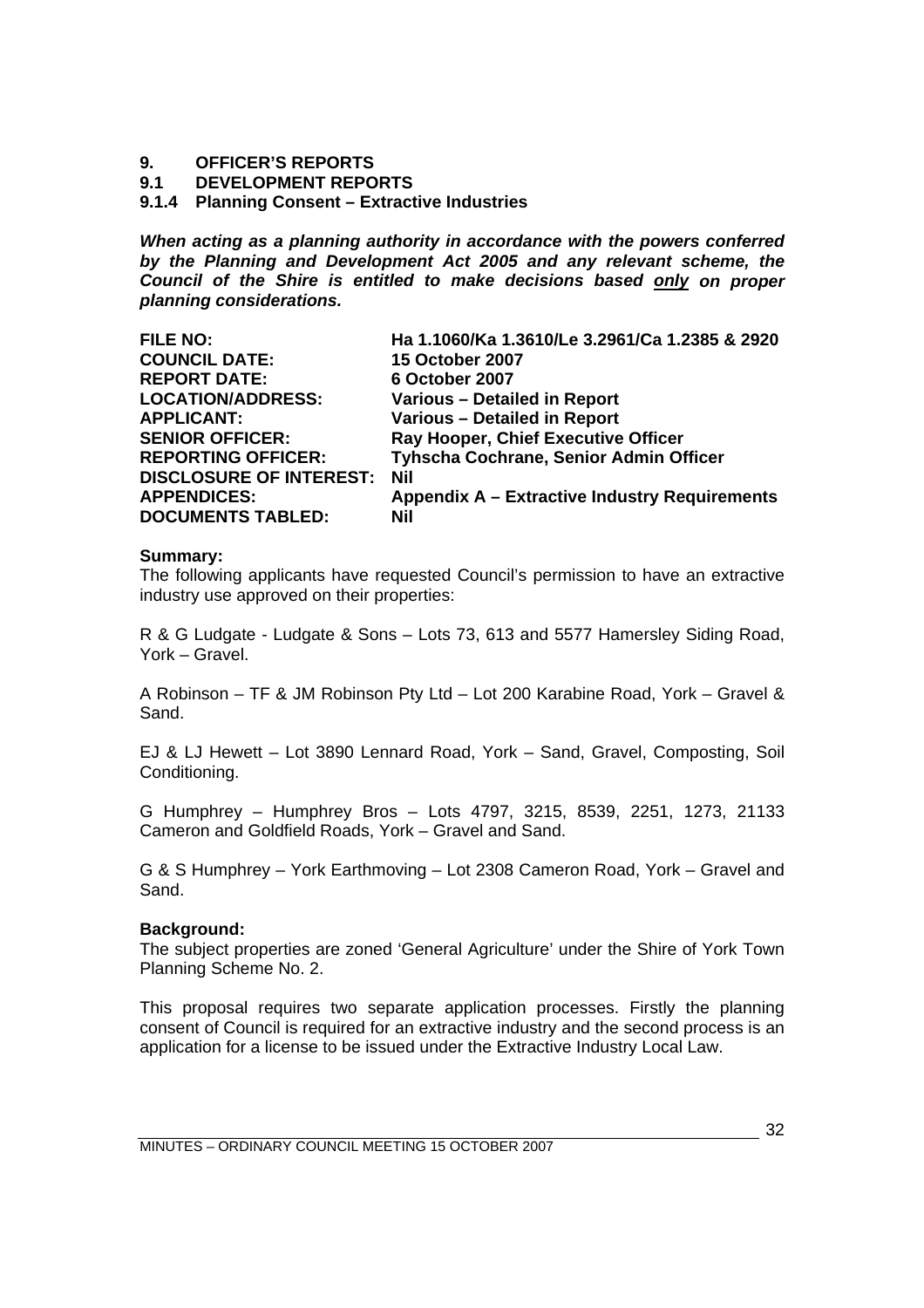The issue of illegally operated extractive industries has been ongoing for some time now and the purpose of this report is to approve the first step of the process to operate an extractive industry.

The Council offered an amnesty in 2005 to try to rectify the situation however there was a very poor response.

#### **Consultation:**

The applications were advertised for public comment in accordance with the Shire of York Town Planning Scheme.

#### **Statutory Environment:**

Part one of this application is an application for planning consent in accordance with Town Planning Scheme No. 2.

In the zoning table an extractive industry is an "AA" use in the 'General Agriculture' zone. An 'AA' use is defined in the Scheme as:

*"'AA' means that the use is not permitted unless the local government has exercised its discretion by granting planning consent."* 

In addition to the requirement for planning consent any proposal for an extractive industry requires a license to be issued under the Local Law relating to Extractive Industry. Clause 2.1 of the local law states:

- *"2.1 A person must not carry on an extractive industry*
- *(a) unless the person is the holder of a valid and current licence; and*
- *(b) otherwise than in accordance with any terms and conditions set out in, or applying in respect of, the licence."*

The WAPC Statement of Planning Policy 2.4 – Basic Raw Materials recognises that raw materials such as gravel are a valuable resource and identifies resources that must be protected. While the policy area does not extend to the Shire of York, in relation to identifying priority protection areas, the requirements of the policy do apply and clause 6.2.1 states:

*"6.2.1 Proposals in local planning schemes, to prohibit extractive industries in zones that permit broad rural land uses (in future referred to as a Rural zone), will not be supported without adequate justification being provided. Extractive industry could also be a permitted use in other zones, subject to the location of these zones in relation to sensitive uses."* 

It should be noted that Council is in receipt of advice from the Department for Planning and Infrastructure that the Western Australian Planning Commission is seeking to update its Basic Raw Materials Resource Protection Strategy for the Perth Metropolitan Region and expand it further east to the outer Metropolitan areas and to cover the Peel and South West regions of Western Australia.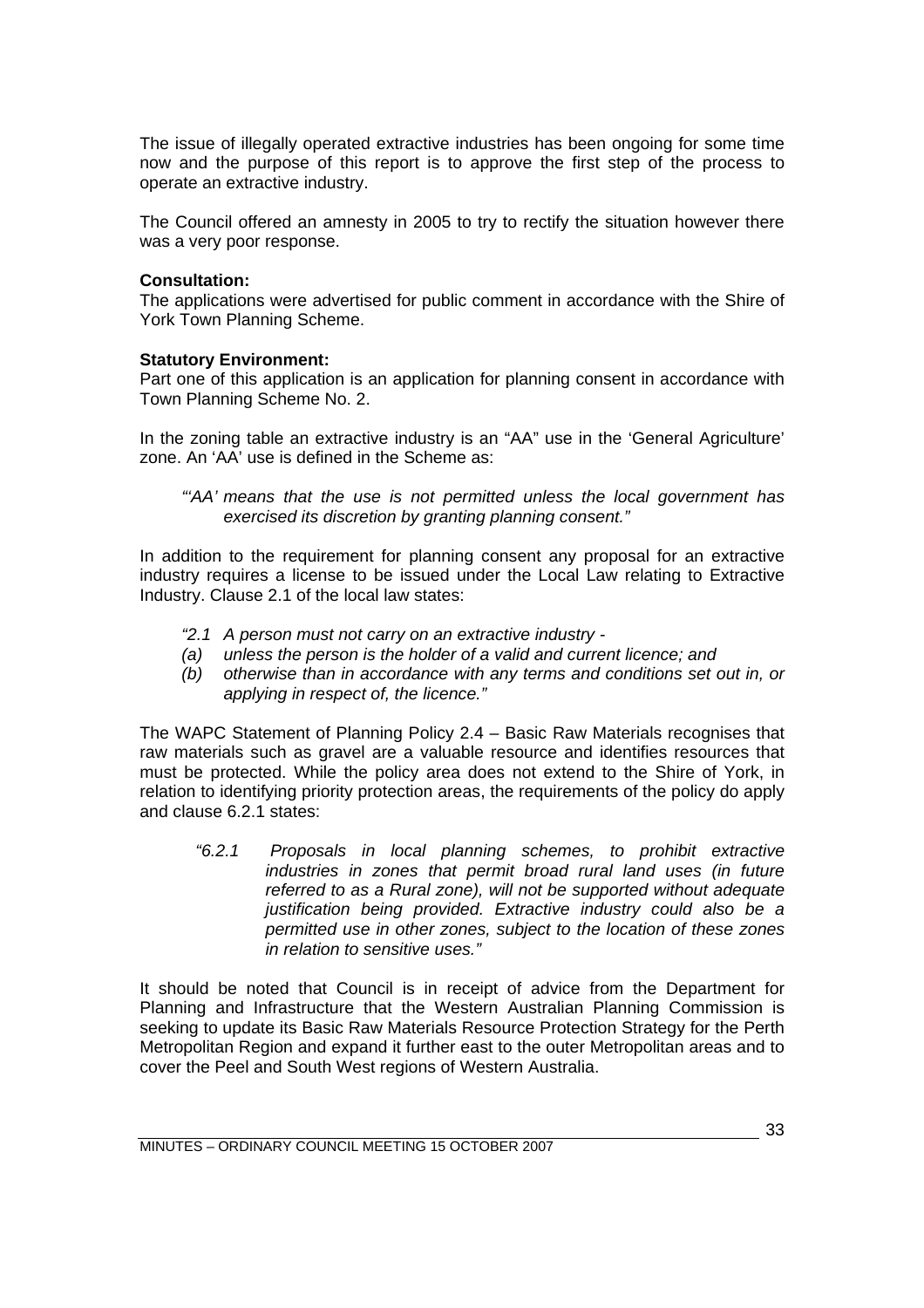The intention of this policy statement is that local authorities cannot list extractive industries as a prohibited use in the zoning table in the scheme. The use must be listed as either a permitted use or a discretionary use. The Council must consider an application for planning consent however they have the discretion to approve or refuse any application on the merits of that application.

If the conditions of a Development Approval are breached then action will be taken in accordance with the *Planning & Development Act 2005.*

If the conditions of an Extractive Industry Licence are breached then action will be taken in accordance with the Shire of York's Extractive Industry Local Law.

The following terms are extracts from the Shire of York Local Planning Strategy and are provided for information:

#### 2.3.4 Minerals and Basic Raw Materials

The potential for extractable minerals and materials in the Shire is generally restricted to basic raw materials, however, significant exploratory drilling has occurred in 2005 and 2006 for gold and other metals. Basic raw materials of hard rock, sand, and gravel must be reserved and protected with buffers to ensure their staged utilisation during future development of the shire. Excavations for basic raw materials take up very small areas when compared to the total area occupied by roads, houses, or other land uses. Without their ready availability, however, development could be restricted through conflicting land uses.

Quartz sand occurs in both the western and eastern parts of the shire. Frequently this sand requires little or no processing apart from perhaps screening. Laterite gravel is present on the plateau remnants. However, these areas remain covered by remnant vegetation. Currently, active and completed gravel pits bottom on duricrust that restricts rehabilitation and future land use. Hardrock resources occur where basement granite is exposed. It is unlikely that more than one hard rock quarry would be required in the shire in the foreseeable future, although there is potential for granite to be cut into blocks for dimension stone, and a quarry exists to the south of York although production has been intermittent.

Section 2.3.6 - Planning Implications:

- $\triangleright$  Areas suitable for basic raw material extraction need to be protected from encroachment by inappropriate uses.
- $\triangleright$  Impact of extractive industry on adjoining landowners, the environment and the transport network.

#### 3.1.9 Buffers

Developments that may need a buffer include industries (including rural and extractive), agriculture, infrastructure and services. Buffer requirements are generally guided by State and regional policy, including that which is set by the Environmental Protection Authority, Western Australian Planning Commission and the Department of Industry and Resources. Any proposed land use or expansion of an existing land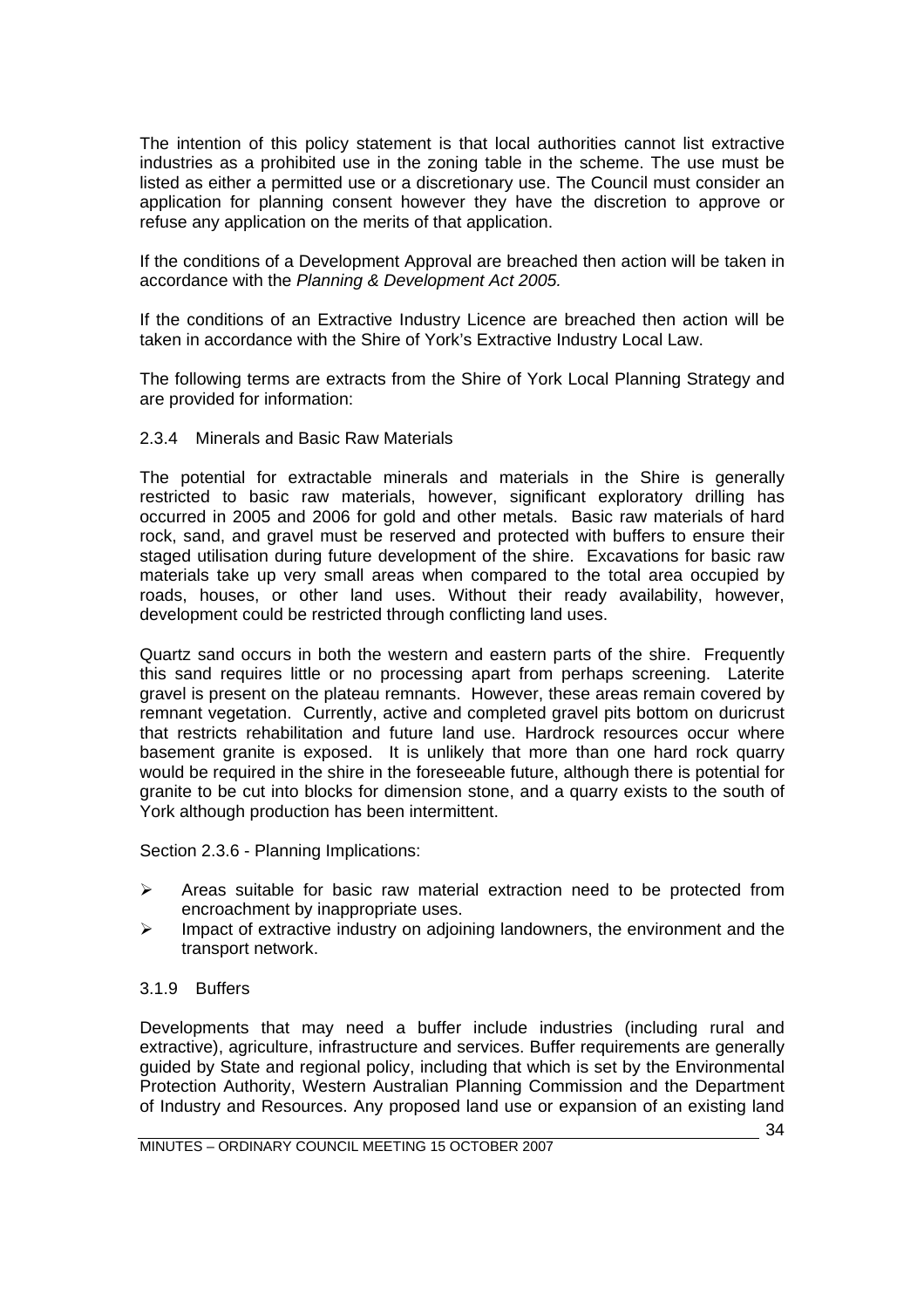use that may require a buffer should be referred to the relevant State Government Department for advice.

#### *Actions*

- 10. Identify and map the current and proposed basic raw material extraction operations in the Shire and the location of high quality, high volume basic raw material resources elsewhere in the Shire.
- 11. Prepare a local planning policy on basic raw materials that addresses issues such as buffer requirements, traffic impacts, management plan requirements and community consultation.
- 87. Review scheme to ensure that a range of agricultural uses, tourism and basic raw materials are permissible with discretion of Council and that guidance is given on what basis such applications will be assessed and what conditions imposed through Scheme provisions or policies.
- 93. Review scheme to ensure that tourism and basic raw materials are permissible with discretion of Council and that guidance is given on what basis such applications will be assessed and what conditions imposed through Scheme provisions or policies.
- 98. Review scheme to ensure that a range of agricultural uses, tourism and basic raw materials are permissible with discretion of Council and that guidance is given on what basis such applications will be assessed and what conditions imposed through Scheme provisions or policies.
- 106. Review scheme to ensure that a range of agricultural uses, tourism and basic raw materials are permissible with discretion of Council and that guidance is given on what basis such applications will be assessed and what conditions imposed through Scheme provisions or policies.
- 115. Review scheme to ensure that a range of agricultural uses, tree farming, tourism and basic raw materials are permissible with discretion of Council and that guidance is given on what basis such applications will be assessed and what conditions imposed through Scheme provisions or policies.
- 122. Review scheme to ensure that tree farming, tourism and basic raw materials are permissible with discretion of Council and that guidance is given on what basis such applications will be assessed and what conditions imposed through Scheme provisions or policies.

The planning applications have identified areas within York that extract basic raw materials.

#### **Policy Implications:**

No policy implications arise from this report.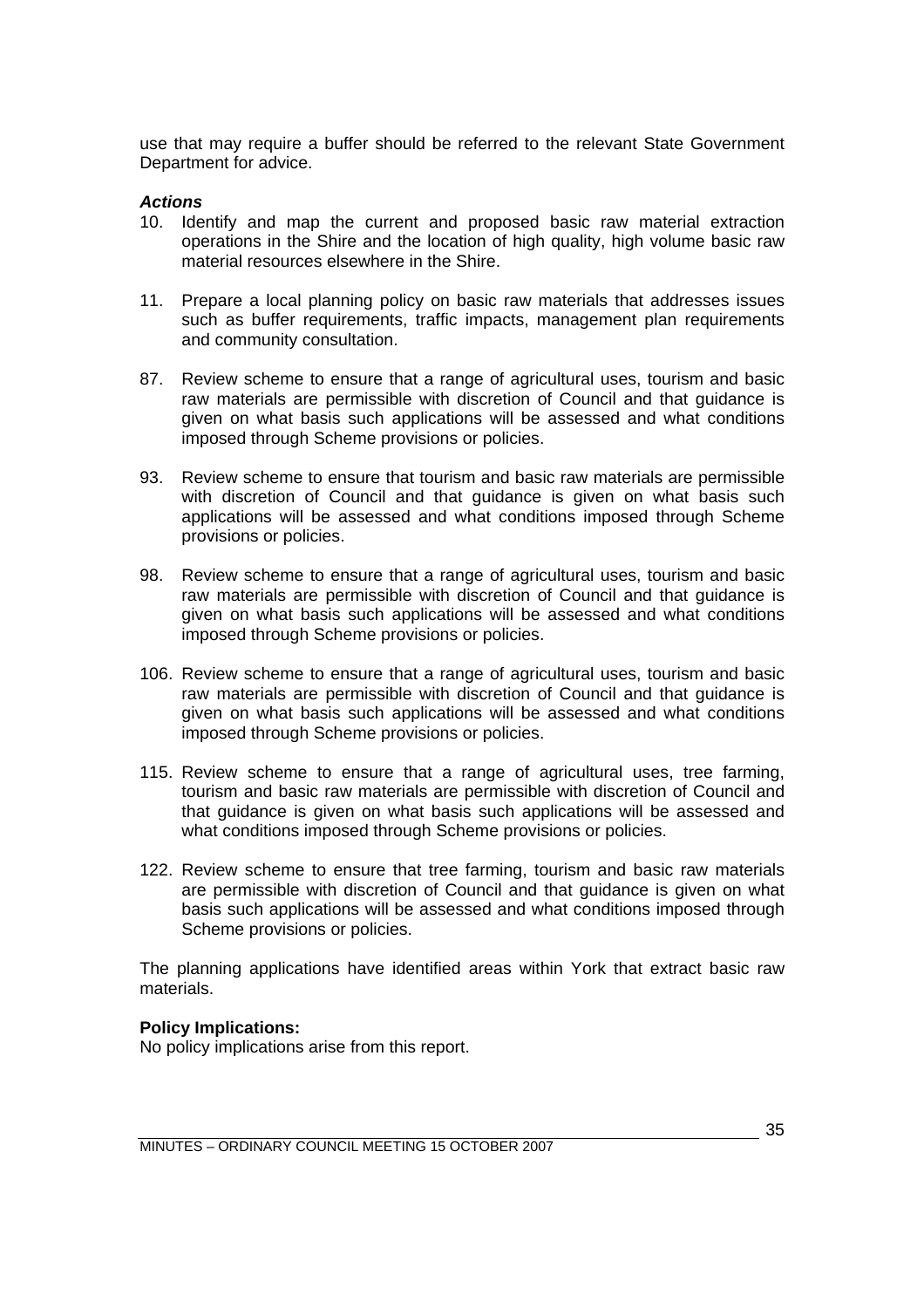#### **Financial Implications:**

The maximum security bonds for rehabilitation of the site as permitted under the local law will be imposed on the project to protect the community from any future costs.

Annual license fees are payable under the Extractive Industry Local Law, which will cover the cost to Council of administration and monitoring of the development.

#### **Strategic Implications:**

The objectives of KRA 2 – Economic Development and Tourism, include:

"To ensure economic development does not conflict with York's heritage, lifestyle and environment."

#### **Voting Requirements: Absolute Majority Required:** No

**Site Inspection: Site Inspection Undertaken:** Not applicable

#### **Triple bottom Line Assessment:**

#### **Economic Implications:**

No economic implications arise from the granting of planning consent as the Extractive Industry Licence process still has to be followed.

#### **Social Implications:**

As this application only relates to planning consent no adverse social impacts are envisaged.

#### **Environmental Implications:**

If or when an extractive industry licence is issued monitoring and compliance regimes will need to be in place for all relevant conditions.

#### **Comment:**

*Extractive industry is a special case, as it can be a temporary use or a long term use. In the case of basic raw materials, or materials used in the development of urban areas for buildings, roads and infrastructure, its cost effectiveness often requires proximity to the urban areas.* 

The Shire will require the submission of appropriate management plans prior to the issue of an extractive industry licence. The management plans may be forwarded to the relevant State Government agencies for comment and advice but it is unlikely that the plans will be advertised for public comment.

Extractive Industry Licence's and their associated conditions will be audited by the Shire to ensure compliance.

Generally the proposals will involve the removal and stockpiling of the topsoil and the subsequent removal of the product.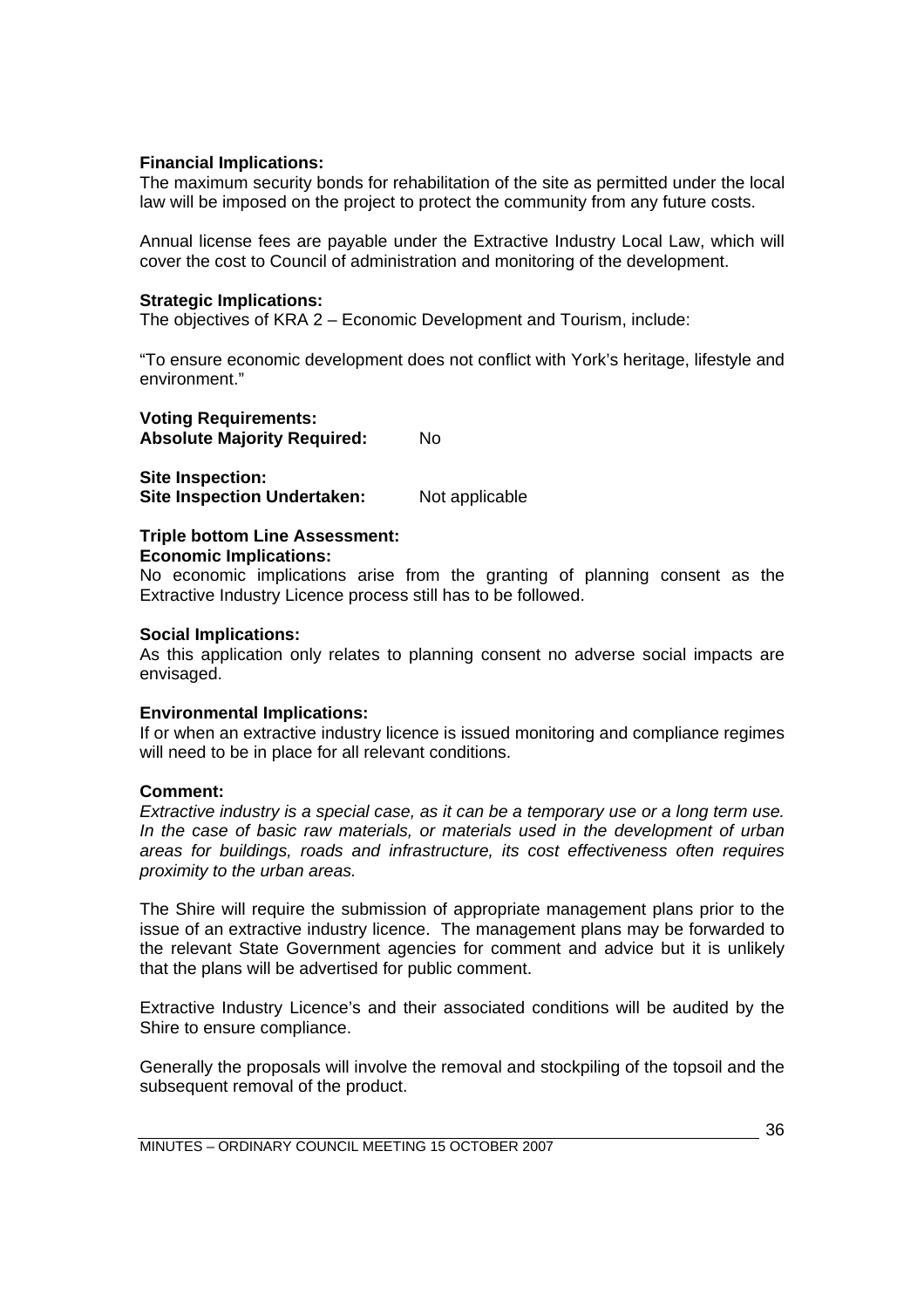*The following issues must be addressed to ensure that the amenity of the area is protected.* 

- Traffic Impact
- School Bus Route
- Lifespan of Operation
- **Extent of Activities**
- Noise
- Dust Control
- Water Run-Off
- Intersections of Local and State Roads
- Hours of Operation
- Landscape Views
- **Rehabilitation**
- Damage to the Environment
- Danger to Children

Planning consent relates to the use of the land, or a portion of that land, for a purpose in addition to the uses already permitted under the 'general agriculture' zoning. The term of the planning consent may be definite, for example 20 years, or open - no end date.

The issuing of planning consent identifies the use as being permitted on the subject land; it does not permit the excavation to occur. For excavation to occur a license under the Extractive Industry Local Law must be issued. This license is the controlling power over the actual removal of the resource from the land. It is proposed that any approval under the local law be limited to five years. If at the conclusion of that time further activities are planned the applicant will have to again make application for a license. Extension of the activities outside the condition of the license is an offence under the local law.

Accordingly it is not necessary to limit the timeframe of the planning consent.

The proposals have merit and are activities that can be supported and approved in the rural area. The 'general agriculture' zone is the only zone within the scheme area where an extractive industry can be permitted, however there is the potential for environmental and social problems occurring if not managed properly.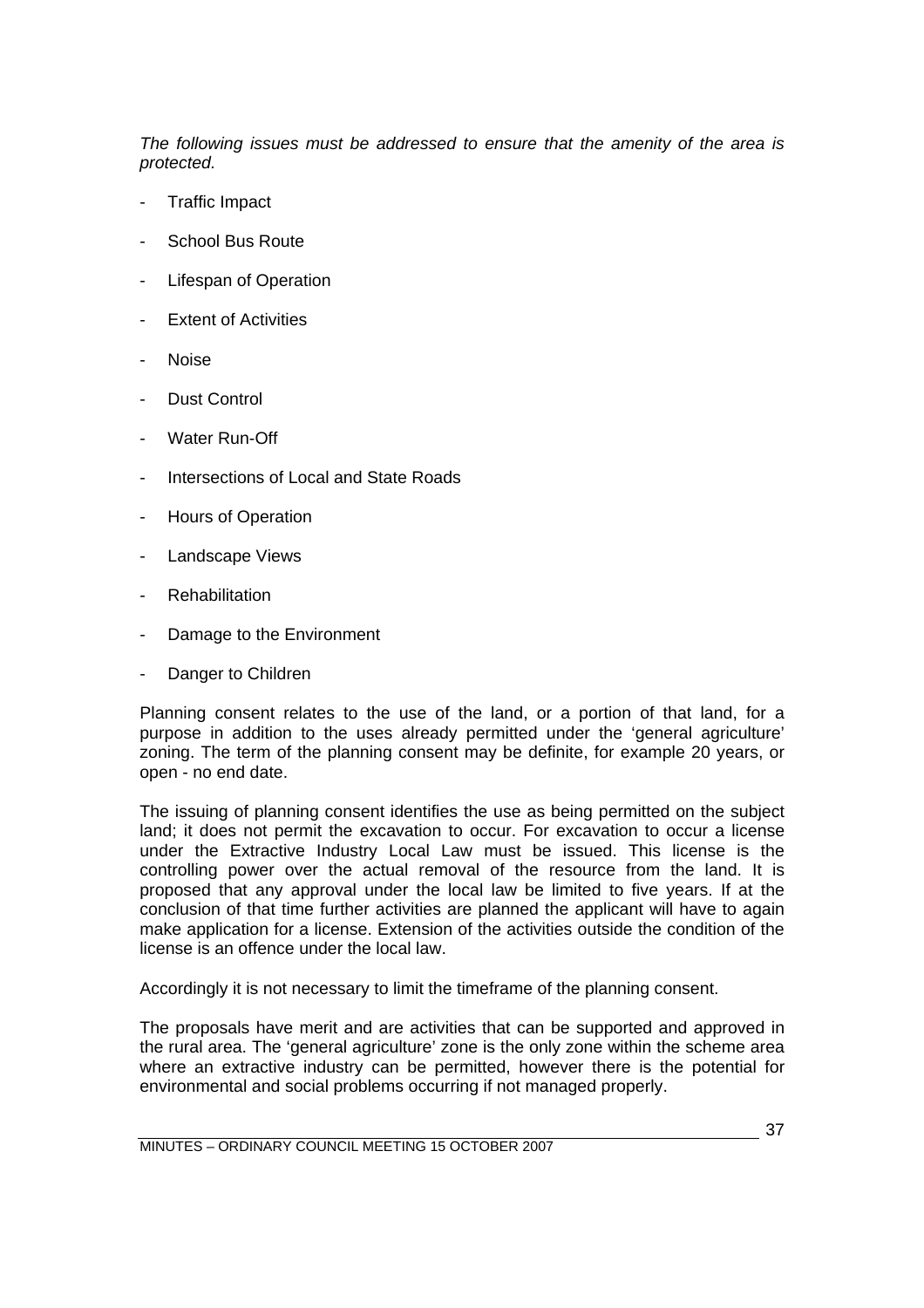The use of the land for the purpose of an extractive industry should be supported, however to support the commercial operations further information must be provided and it is envisaged that a further three month period be provided to gather relevant information and submit with an extractive industry application. Accordingly it is recommended that the use be approved.

## **OFFICER RECOMMENDATION**

Resolution 061007

MOVED Cr Fisher seconded Cr Randell

*"That Council:* 

- *1. Advise R & G Ludgate that it grants planning consent to operate an extractive industry for the extraction of gravel on Lots 73, 613 and 5577 Hamersley Siding Road, York subject to no valid objections being received during the advertising period and compliance with Condition 6 to 11 inclusive of the recommendation.*
- *2. Advise A Robinson that it grants planning consent to operate an extractive industry for the extraction of gravel and sand on Lot 200 Karabine Road, York subject to compliance with Condition 6 to 11 inclusive of the recommendation.*
- *3. Advise EJ & LJ Hewett that it grants planning consent to operate an extractive industry for the extraction of gravel, sand, composting and soil conditioning on Lot 3890 Lennard Road, York subject to the appropriate approvals being in place with the Department for Environment in regards to composting and soil conditioning and subject to compliance with Condition 6 to 11 inclusive of the recommendation.*
- *4. Advise G Humphrey that it grants planning consent to operate an extractive industry for the extraction of gravel and sand on Lots 4797, 3215, 8539, 2251, 1273, 21133 Cameron and Goldfields Road, York subject to compliance with Condition 6 to 11 inclusive of the recommendation.*
- *5. Advise G & S Humphrey that it grants planning consent to operate an extractive industry for the extraction of gravel and sand on Lot 2308 Cameron Road, York subject to compliance with Condition 6 to 11 inclusive of the recommendation.*
- *6. The Shire of York's Extractive Industries Local Law states the following in respect to setbacks:*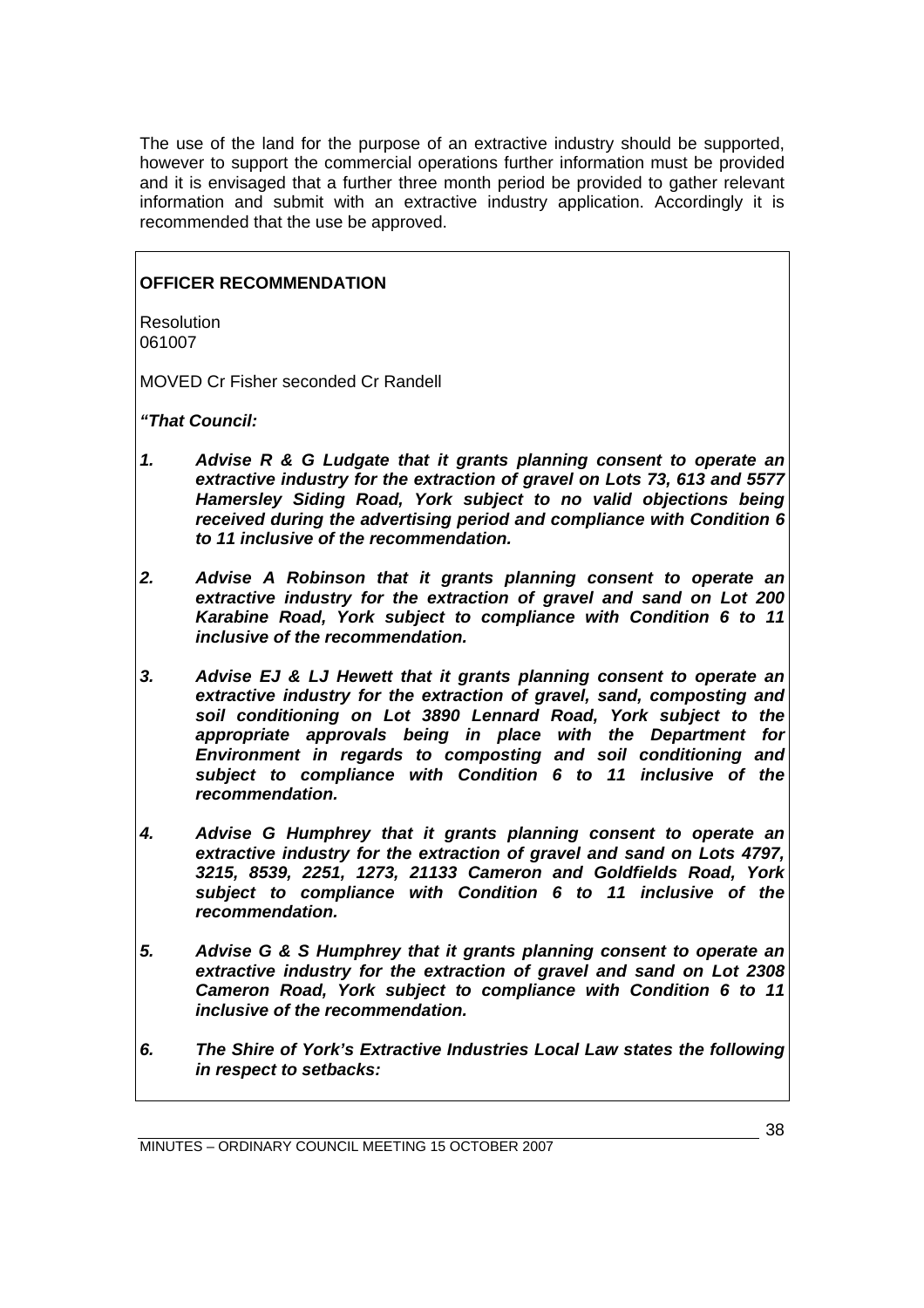## *'LIMITS ON EXCAVATION NEAR BOUNDARY*

- *6.1 Subject to any licence condition imposed by the local government, a person shall not, without the written approval of the local government, excavate within –* 
	- *a) 20 metres of the boundary of any land on which the excavation site is located;*
	- *b) 20 metres of any land affected by a registered grant of easement;*
	- *c) 40 metres of any thoroughfare;*
	- *d) 100 metres of any watercourse or 700 metres of any wetland of designated conservation value.'*
- *7. Noise levels emitted are not to exceed the requirements of the Environmental Protection (Noise) Regulations 1997.*
- *8. Dust produced from the site is to be controlled so as not to cause a nuisance to surrounding residents.*
- *9. Detailed plans including contours at a distance of 0.5 metres to be submitted to Council confirming the position of contour banks and bunding designed to control the flow of surface water across the site. Contours for the immediate area within 100 metre radius of the pits to be supplied.*
- *10. Warning signs are to be erected in accordance with the Extractive Industry Local law.*
- *11. Advise all the applicants that should they wish to proceed to an extractive industry licence all relative information needs to be submitted to Council prior to the 31st January 2007 and must include all information contained within the Advice Note and Appendix A.*

## *Advice Note:*

*The applicants to be advised that the following matters must be addressed in any future application for an extractive industry licence under the Extractive Industry Local Law:* 

*(a) A report being prepared by a qualified Traffic Engineer, at the applicants cost, to determine the impact of the proposed development on the relevant roads and submitted to Council for approval. The report is to address:*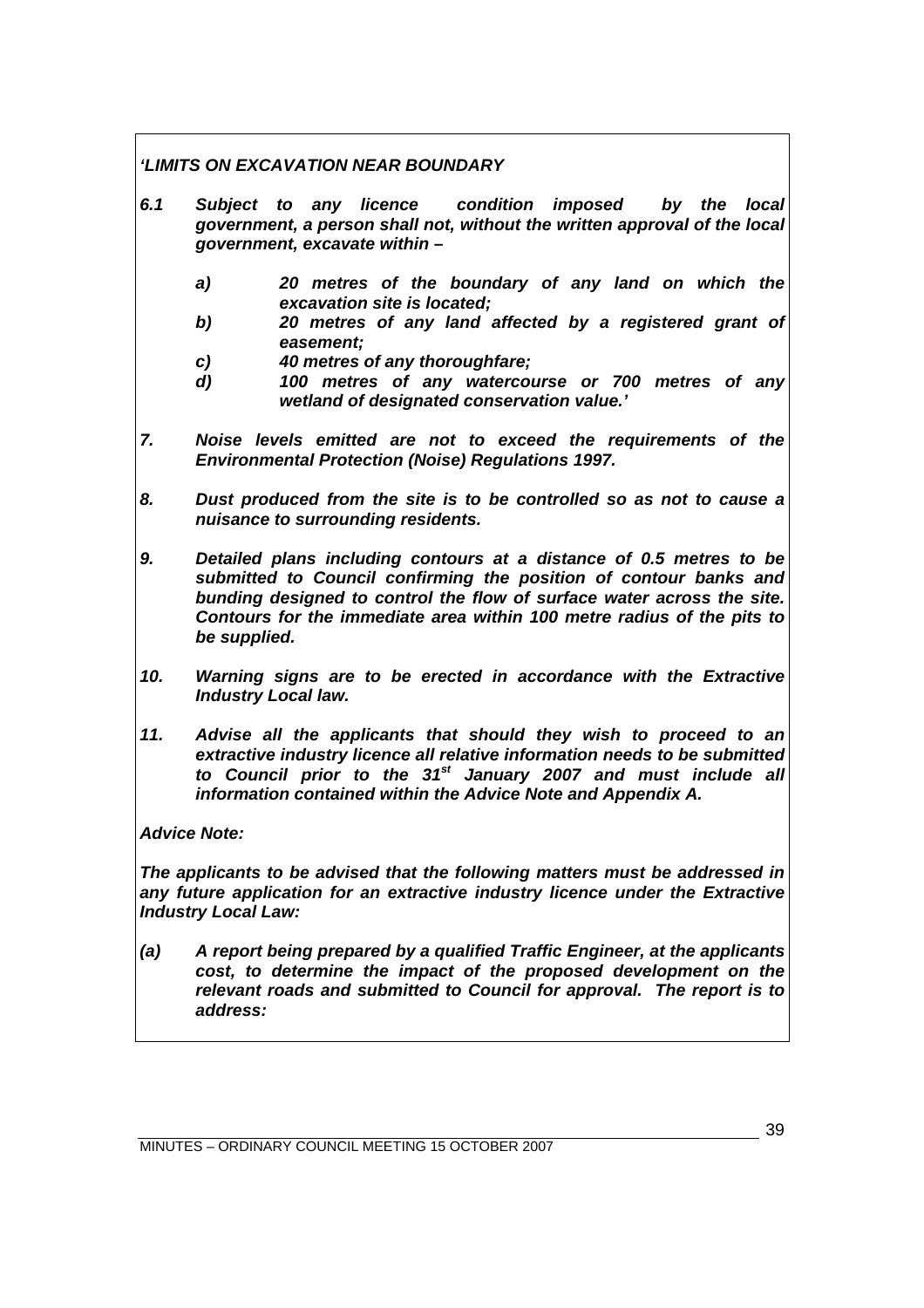- *Current standards of roads;*
- *Required upgrading of roads to accommodate the vehicles associated with the extractive industry;*
- *Current and projected traffic volumes for the roads;*
- The cost proportion that should be borne by the applicant  *for the upgrading of roads;*
- *Potential impacts on the school bus service and the provision of bus bays; and*
- Liaise with Main Roads WA, if required, to determine the  *suitability of the intersections onto a main road to accommodate safe access and egress for the transport vehicles.*
- *(b) A noise management plan is to be prepared and submitted to Council for approval. The plan is to demonstrate that the noise levels received at any noise sensitive premises in the vicinity will not exceed the requirements of the Environmental Protection (Noise) Regulations 1997;*
- *(c) A comprehensive dust management plan is to be prepared and submitted to Council for approval. The plan is to:* 
	- *demonstrate the methods of dust reduction in through the use of the dust suppression agent, the procedures for the use of the product, including frequency of application, strength of application, duration of dust suppression with each application and quantity of water required for each application;* 
		- *adequate information confirming the quantity of water available to be used for dust suppression and the quality of this water source. The DMP is also required to identify auxiliary water supplies if the proposed water supplies are exhausted; and*
	- details of the salinity of the proposed water supply to be  *used on the site is to be confirmed and details of the environmental implications of applying this water to the*  land in regard to the potential to increase the salinity of  *the groundwater supply in the area.*
- *(d) The applicants are advised that the commercial operation of pits is subject to an extractive industry licence being obtained and subject to relevant fees and charges at the time of the application."*

*CARRIED (6-0)*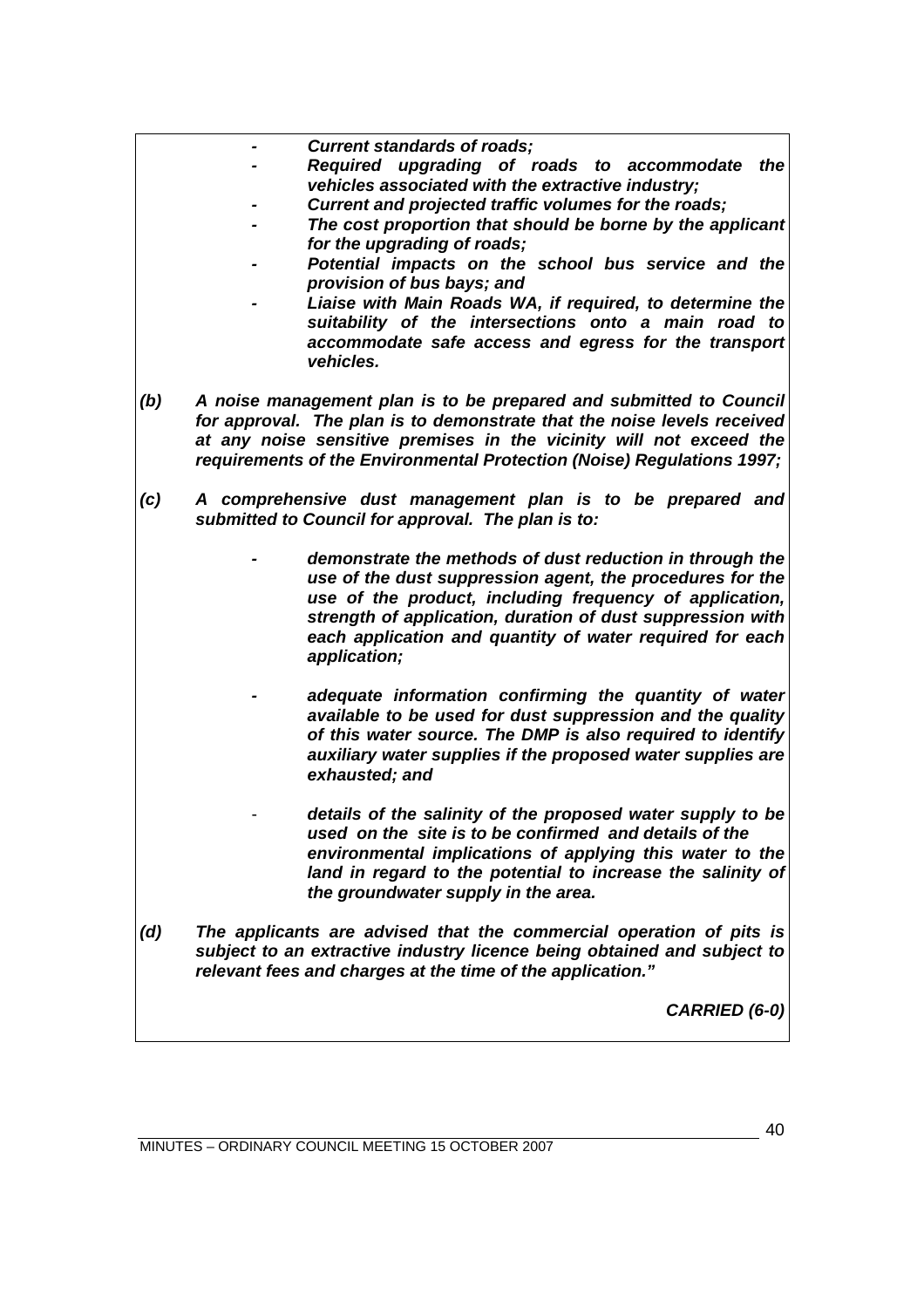# **9 OFFICER'S REPORTS**

**9.1 DEVELOPMENT REPORTS** 

**9.1.5 Health Local Law Amendments** 

| <b>FILE NO:</b>                | <b>HS.GEN</b>                              |
|--------------------------------|--------------------------------------------|
| <b>COUNCIL DATE:</b>           | 4 October 2007                             |
| <b>REPORT DATE:</b>            | <b>15 October 2007</b>                     |
| <b>APPLICANT:</b>              | <b>Not Applicable</b>                      |
| <b>SENIOR OFFICER:</b>         | <b>Ray Hooper, Chief Executive Officer</b> |
| <b>REPORTING OFFICER:</b>      | <b>Peter Stevens, EHO</b>                  |
| <b>DISCLOSURE OF INTEREST:</b> | Nil                                        |
| <b>APPENDICES:</b>             | <b>Yes</b>                                 |
| <b>DOCUMENTS TABLED:</b>       | <b>Shire of York Health Local Laws</b>     |
|                                | Government Gazette 7 September 2007, No.   |
|                                | 183                                        |

## **Summary:**

Council has received advice from the Department Of Health that certain provisions of the Shire of York Health Local Laws were unreasonable and possibly contrary to common law. The provisions in question were part of the model Health Local Laws adopted by a large number of Western Australian Local Governments.

The Parliamentary Joint Standing Committee on Delegated Legislation (**the Committee**) drafted the relevant changes to the provisions with the amendments appearing in the Government Gazette on 7 September 2007(**Tabled**). All 100 local governments affected have been notified and are required to amend their local laws in accordance with the Committee's provisions.

## **Background:**

The Parliamentary Joint Standing Committee on Delegated Legislation operates under specific terms of reference to review Delegated Legislation (**Appendix A**). Council was contacted about possible problems with certain provisions of the Health Local Laws in 2006 and 2007 by the Committee. The problems related to unreasonable provisions regarding storage of food and rights to sue a Local Government (Appendix A).

Council was asked to inform the Committee if its Local Health Law contained the disputed provisions. It was found that the provisions were in the Shire of York Health Local Law and the Committee were duly informed. Over a hundred other Local Governments were also affected by the disputed provisions.

The Parliamentary Counsel then drafted amendments to effect the necessary changes to the Local Laws which were then published in Government Gazette No. 183 September 2007.

Council Officers have noted the changes and will undertake to update all copies of the Health Local Law. There is no requirement to publish the Health Local Law in the Government Gazette or advertise the changes.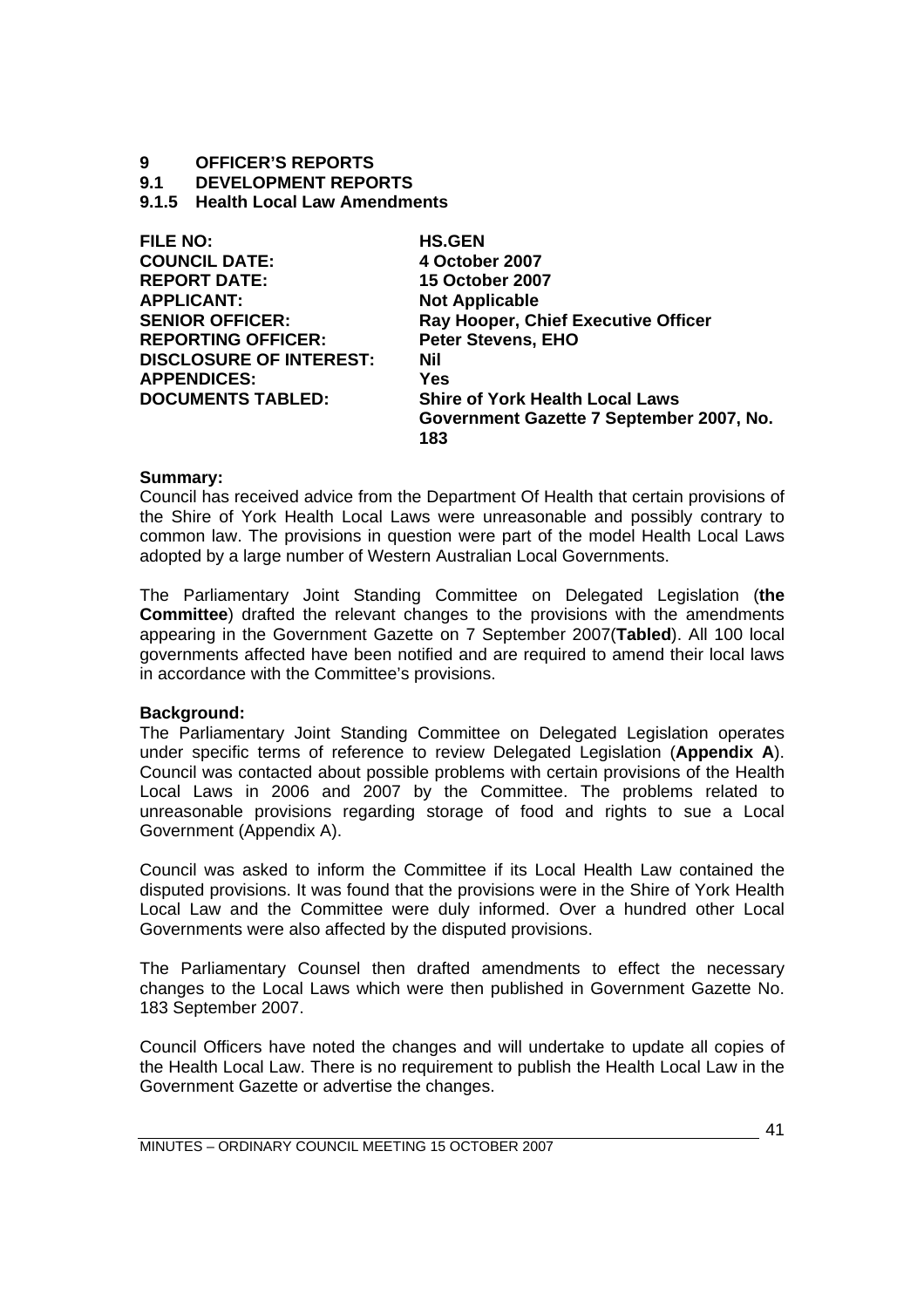**Consultation:** 

Department of Health.

## **Statutory Environment:**

The Shire of York Health Local Laws – 6.1.5(3), 6.2.3(3), 6.3.3, 7.1.10(3) and 7.1.2(4). Health Act 1911 – section 342 and section 343B.

## **Policy Implications:**

Nil.

**Financial Implications:**  Nil.

**Strategic Implications:**  Nil.

**Voting Requirements: Absolute Majority Required:** No

**Site Inspection: Site Inspections Undertaken:** N/A

**Triple Bottom Line Assessment: Economic Implications:**  Nil.

**Social Implications:**  Nil.

**Environmental Implications:** Nil.

## **Comment:**

Certain provisions of the Model Health Local Laws adopted by the Shire of York in 2000 were found to be flawed by the Parliamentary Joint Standing Committee on Delegated Legislation. The Shire of York was not alone in this matter as the flawed provisions affected over a hundred local governments. The new provisions drafted by the Committee do not affect the overall intent of the Local Laws but have been amended to provide fairness and common sense in the Local Laws.

All necessary legislative changes have been made to the Local Laws and have been published in the Government Gazette. Council staff will ensure that all copies of the Shire of York Health Local Law are updated accordingly.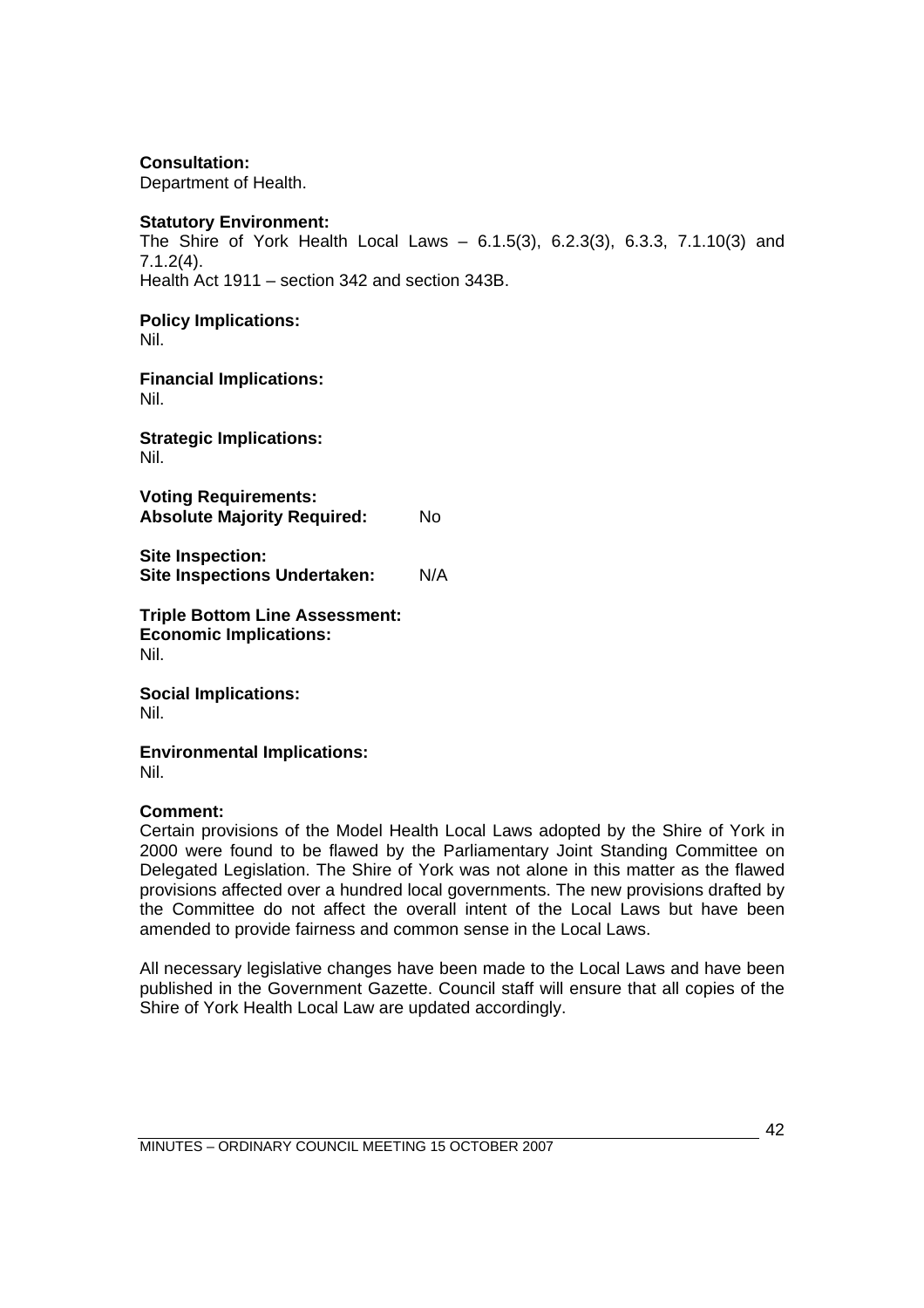# **OFFICER RECOMMENDATION**

**Resolution** 071007

MOVED Cr Delich seconded Cr Boyle

*"That Council receive the information on amendments to the Shire of York Health Local Law."* 

*CARRIED (6-0)*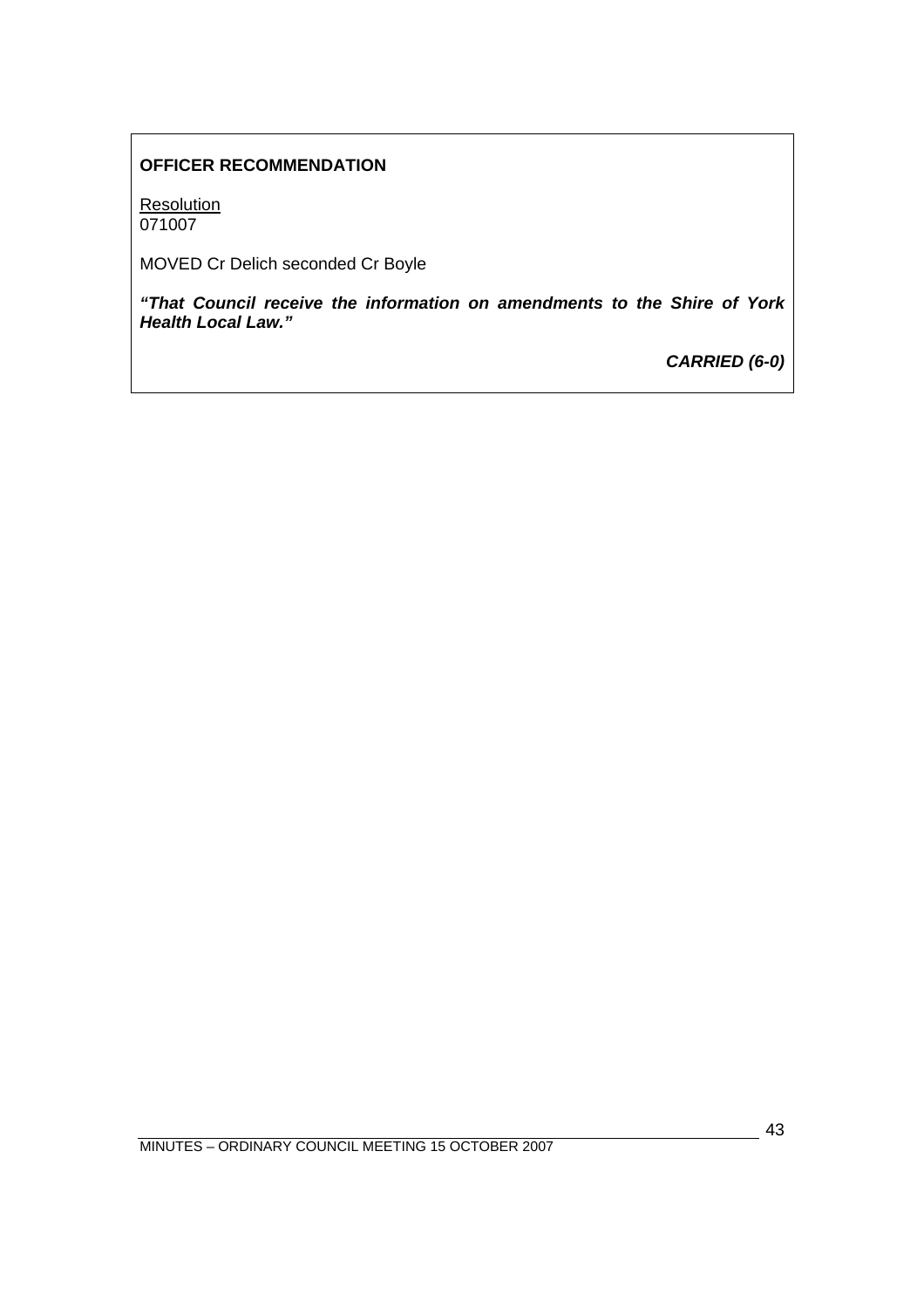# **9. OFFICER'S REPORTS**

## **9.1 DEVELOPMENT REPORTS**

## **9.1.6 Stages – Shire of York Local Planning Strategy**

*When acting as a planning authority in accordance with the powers conferred by the Planning and Development Act 2005 and any relevant scheme, the Council of the Shire is entitled to make decisions based only on proper planning considerations.* 

| <b>FILE NO:</b>                | <b>PS.TPS.1</b>                                |
|--------------------------------|------------------------------------------------|
| <b>COUNCIL DATE:</b>           | <b>15 October 2007</b>                         |
| <b>REPORT DATE:</b>            | 8 October 2007                                 |
| <b>LOCATION/ADDRESS:</b>       | Various                                        |
| <b>APPLICANT:</b>              | <b>Shire of York</b>                           |
| <b>SENIOR OFFICER:</b>         | Ray Hooper, Chief Executive Officer            |
| <b>REPORTING OFFICER:</b>      | Tyhscha Cochrane, Senior Admin Officer         |
| <b>DISCLOSURE OF INTEREST:</b> | Nil                                            |
| <b>APPENDICES:</b>             | Appendix A – Map Detailing Current Staging     |
|                                | <b>Appendix B - Proposed Staging Changes -</b> |
|                                | Map                                            |
| <b>DOCUMENTS TABLED:</b>       | Nil                                            |

#### **Summary:**

It is proposed to change the current staging of developments within the Local Planning Strategy to facilitate developments, which have structure plans in place.

#### **Background:**

Council is in receipt of a completed Local Planning Strategy and has Outline Development Plans for the following proposed rural residential areas:

Mt Matilda; Lot 4 Great Southern Highway; and Mt Hardey (partially completed)

## **Consultation:**

Department for Planning and Infrastructure.

**Statutory Environment:**  Planning and Development Act 2005.

**Policy Implications:** 

Nil.

## **Financial Implications:**

Administration time and mapping changes will incur a cost to Council.

All of the land will require rezoning from General Agriculture to an appropriate zoning and the proponents will be required to meet all associated costs.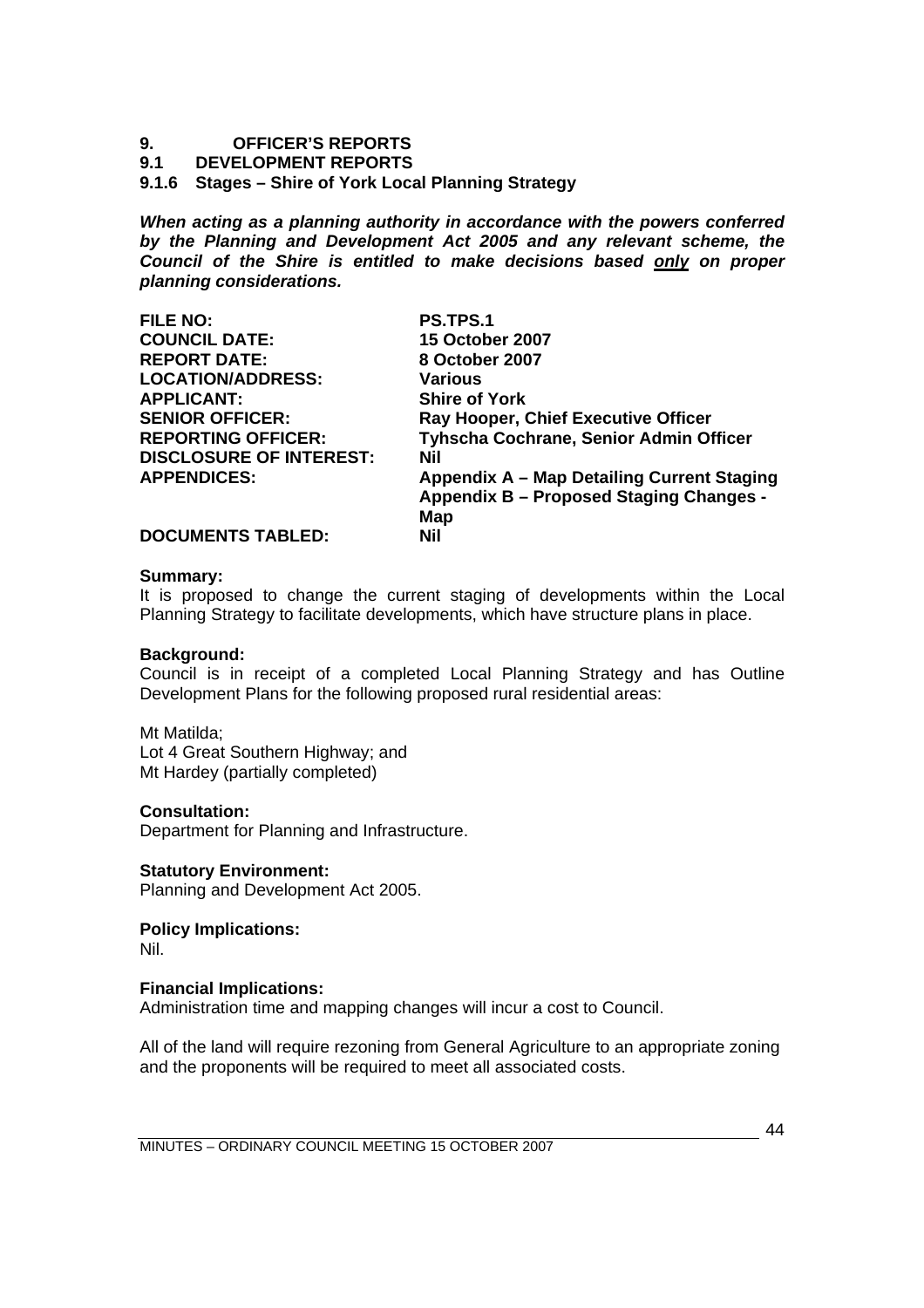## **Strategic Implications:**

KRA5 – History and Heritage

"*To encourage development which is appropriate to York's history and heritage."* 

#### **Voting Requirements: Absolute Majority Required:** No

**Site Inspection:** 

**Site Inspection Undertaken:** Not applicable

#### **Triple bottom Line Assessment: Economic Implications:**

Those areas listed for proposed Stage 1, have already gone through an expensive exercise to get their proposals up and running.

## **Social Implications:**

Orderly and progressive development through Structure Plans will support social cohesion in the precinct.

## **Environmental Implications:**

Nil arise through the changing of stages.

## **Comment:**

The Shire of York is experiencing high demand for land and it is proposed to change the staging to allow the release of land, in areas where pre-planning is in place.

The Mt Hardey area is currently staged 1 and 3. Research has revealed that in its current staging this would be unviable based on water supply availability, approximately two thirds of Mt Hardey cannot be serviced by existing infrastructure.

A new header tank needs to be installed on the high point of the land, which is now known as Stage 3, therefore development will more than likely start adjacent to the header tank. It is therefore proposed that the staging on Mt Hardey be changed from Stage 1 and 3 to Stage 1 and 2 in accordance with Appendix B.

The Mount Matilda area is currently staged 2 and 3, however as the structure plans have been before Council it is proposed to change this to Stage 1 for the whole area of land.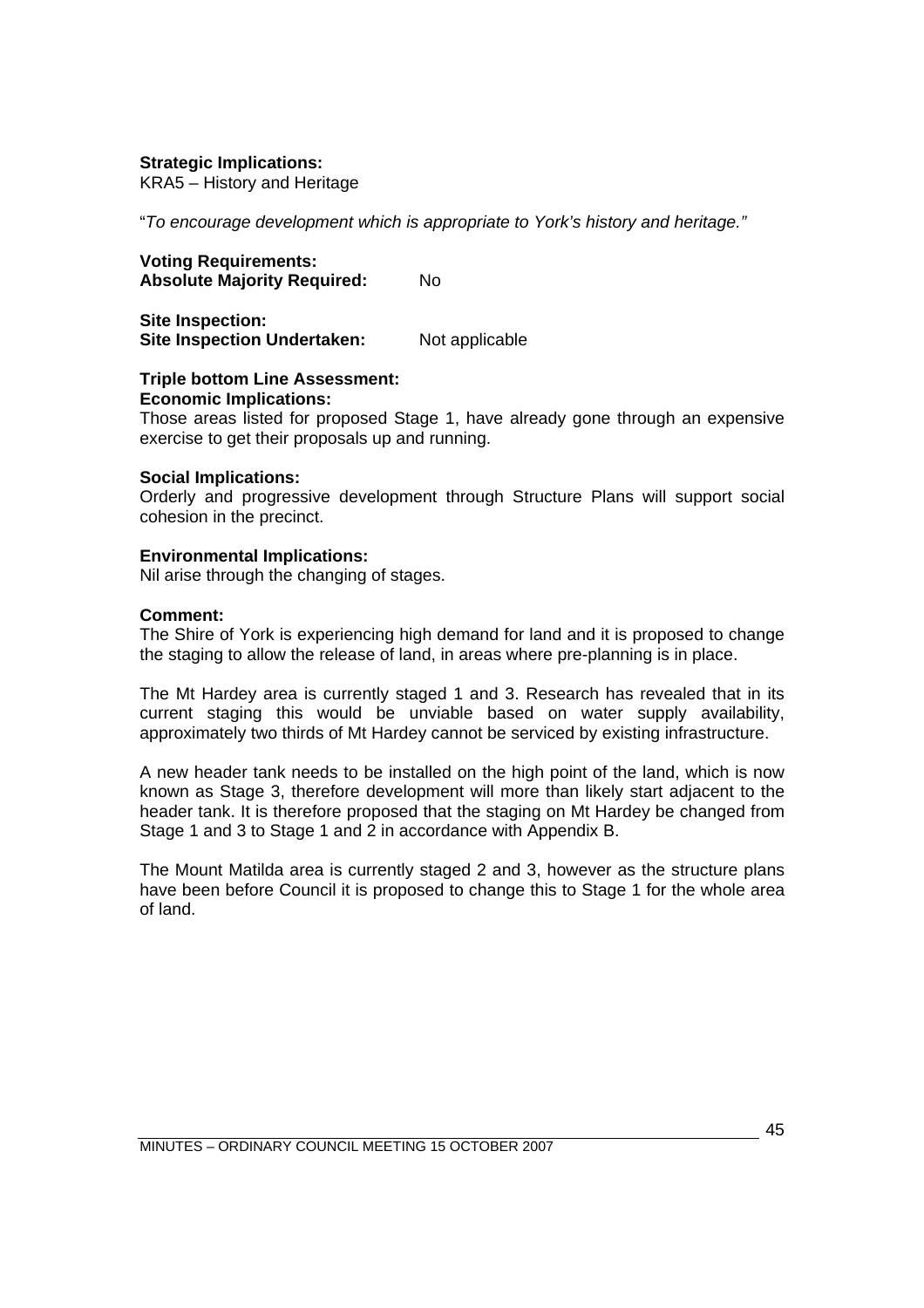# **OFFICER RECOMMENDATION**

**Resolution** 081007

MOVED Cr Boyle seconded Cr Randell

*"That Council;* 

- *1. approve a variation to the staging detailed in the adopted Local Planning Strategy to acknowledge and support Structure Plans in place and to provide for the provision and installation of appropriate service infrastructure such as water and power; and*
- *2. request the Western Australian Planning Commission to endorse the revised staging for the Mt Hardey and Mt Matilda precincts."*

*CARRIED (6-0)*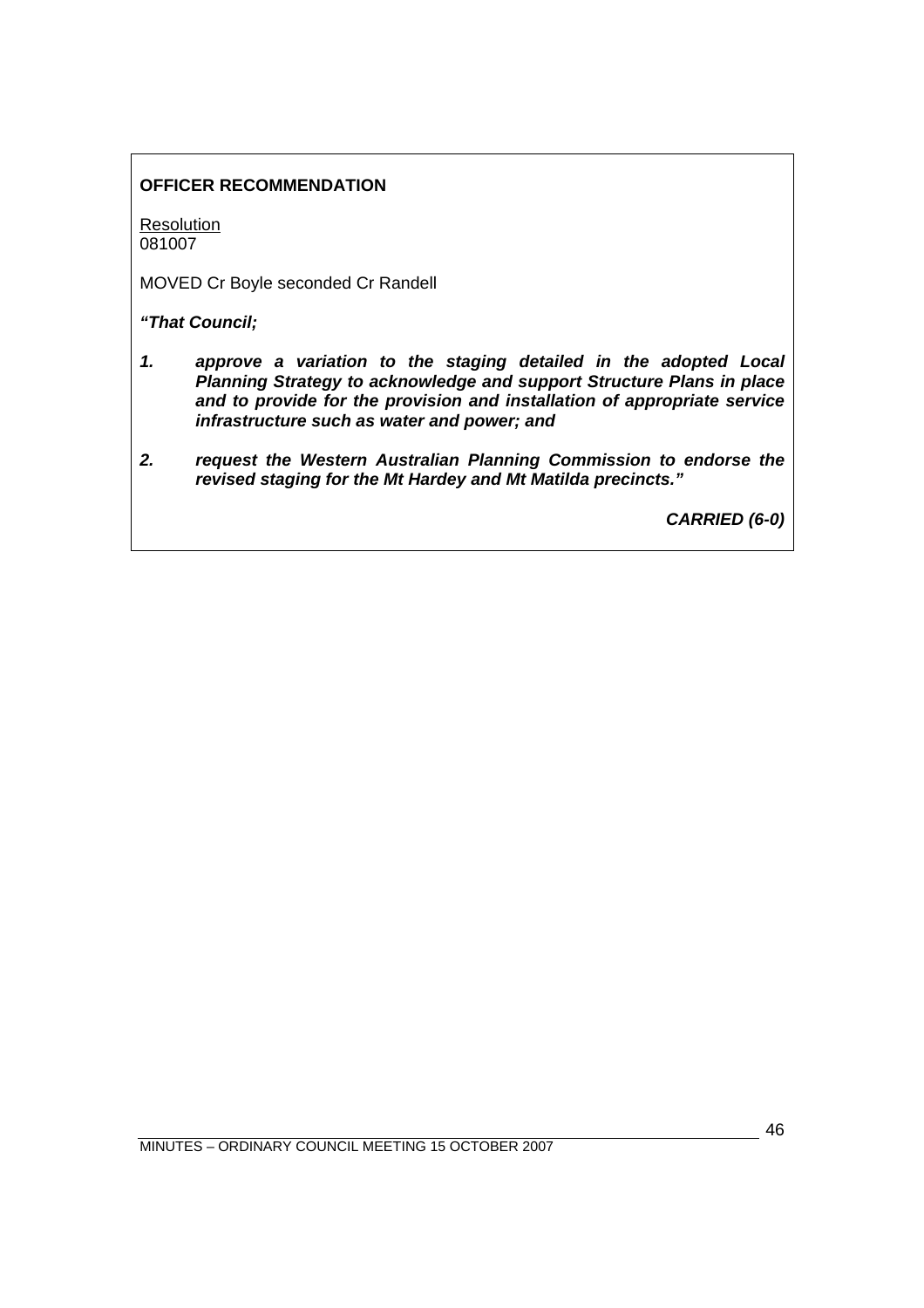# **9. OFFICER'S REPORTS**

## **9.1 DEVELOPMENT REPORTS**

## **9.1.7 Oversize Shed**

*When acting as a planning authority in accordance with the powers conferred by the Planning and Development Act 2005 and any relevant scheme, the Council of the Shire is entitled to make decisions based only on proper planning considerations.* 

| <b>FILE NO:</b>                | La 1.60138                             |
|--------------------------------|----------------------------------------|
| <b>COUNCIL DATE:</b>           | <b>15 October 2007</b>                 |
| <b>REPORT DATE:</b>            | 8 October 2007                         |
| <b>LOCATION/ADDRESS:</b>       | Lot 105 Langsford Cres, York           |
| <b>APPLICANT:</b>              | <b>Mr G Ashworth</b>                   |
| <b>SENIOR OFFICER:</b>         | Ray Hooper, Chief Executive Officer    |
| <b>REPORTING OFFICER:</b>      | Tyhscha Cochrane, Senior Admin Officer |
| <b>DISCLOSURE OF INTEREST:</b> | <b>Nil</b>                             |
| <b>APPENDICES:</b>             | Appendix A – Plans                     |
| <b>DOCUMENTS TABLED:</b>       | Nil                                    |

## **Summary:**

Council has received an application to construct a general purpose Class 10a private shed at Lot 105 Langford Cres. York. The proposed shed has a floor area of  $63m^2$ and a wall height of 2.7 metres.

Council's Building Procedures Manual states that the maximum size for outbuildings on land zoned residential should not exceed 100 $m<sup>2</sup>$  or have a wall height greater than 3.5 metres.

Council has discretionary powers in relation to issuing Building Licences and may allow variations to the sizes listed within the Residential Design Codes of WA.

## **Background:**

The applicant provided the following information:

- *"1a. R5 allows wall height (gutter height) to 2.4 mtr I would like to go to 2.7 mtrs.*
- *1b. R5 allows for a garage/shed to a size of 60m2 . The shed I would like to construct is a 9 x 7m = 63sqm.*
- *2a. Wanting to go to a 2.7mtr wall height to enable the roller door clearance to be high enough to get a 4WD vehicle in the shed with a roof rack on top.*
- *2b. Std shed depth is normally 6mtrs deep but that does not leave a lot of room in front of a car/4WD in the shed. That is why I have proposed a 9 x 7 mtr which just exceeds the 60sqm…"*

## **Consultation:**

Adjoining landowners.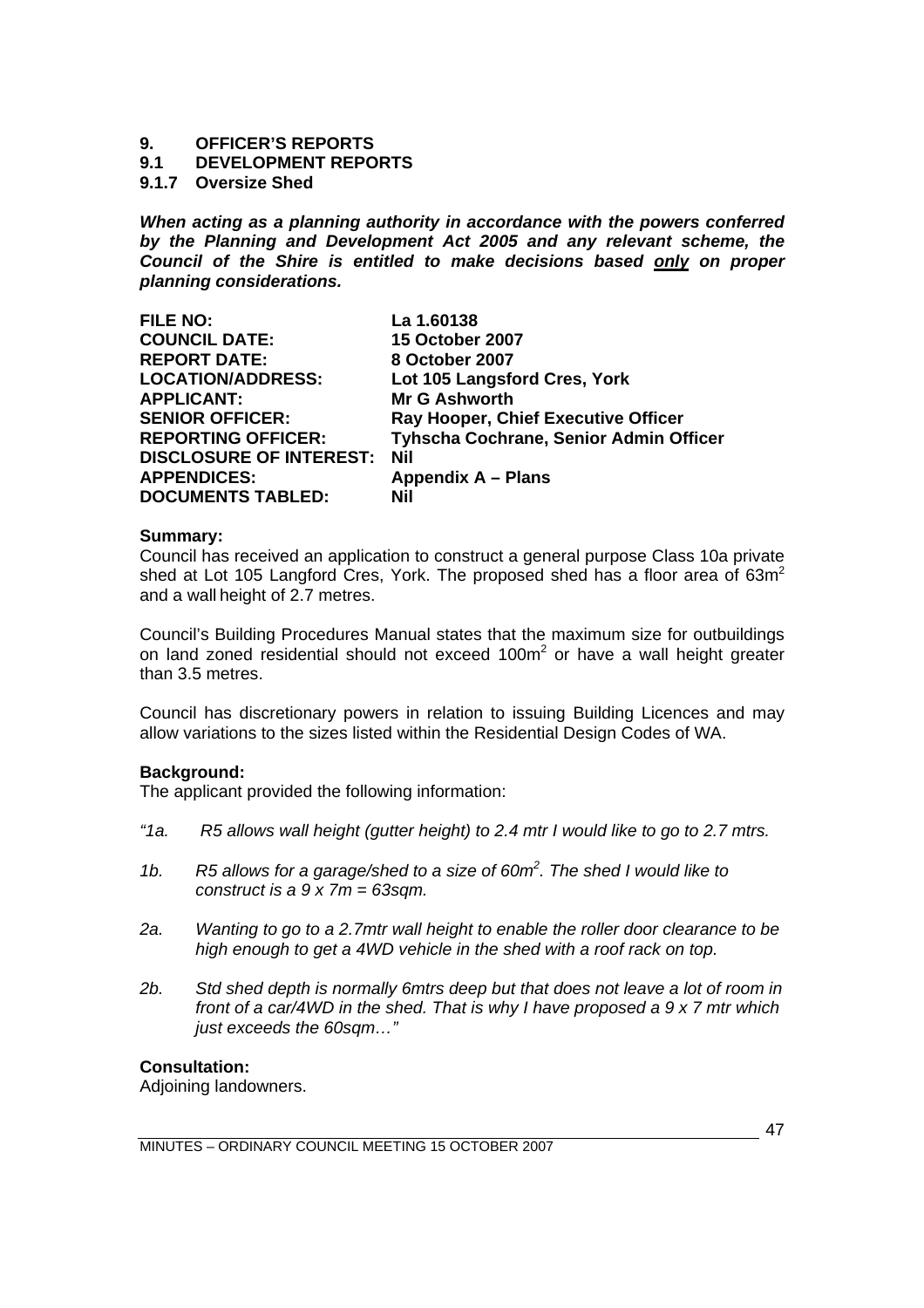Submission 1:

*"We are sorry to have to object. We have already expressed our serious concerns to York Council that these "envisaged" small residential sites have been ruined by huge overpowering sheds out of proportion and inconsistent with the actual homes.* 

*We live in York much of the time and have been dismayed that York Estates has become fields of sheds dominating the outlook from other properties. The height of a shed has huge impacts on its neighbours in a residential area, especially where there are no substantial trees or shrubs to screen it."* 

Submission 2:

*"We have no issue with the proposed shed construction on Lot 105 Langford Cres, York."* 

Submission 3:

*"No objection."* 

## **Statutory Environment:**

Shire of York Town Planning Scheme; Residential Design Codes of WA; and Local Government Miscellaneous Provisions Act 1960 states;

- *(1b) The authority to approve or refuse to approve plans and specifications submitted under this section may be delegated by a local government to a person appointed to the office of building surveyor, but where a plan and specifications so submitted conform to -* 
	- (*a) all local laws in force in the relevant district or part of a district in respect of building matters, and the local government's predetermined policy in respect of building matters; and*
	- *(b) all local laws and schemes in force in the relevant district or*  part of a district in respect of town and regional planning *matters, and the local government's pre-determined policy in respect of town and regional planning matters,*

*the building surveyor shall not refuse to approve that plan or those specifications without first obtaining the consent of the local government.*

## **Policy Implications:**

Nil.

## **Financial Implications:**

Building fees will be applicable to the applicant should the approval be granted.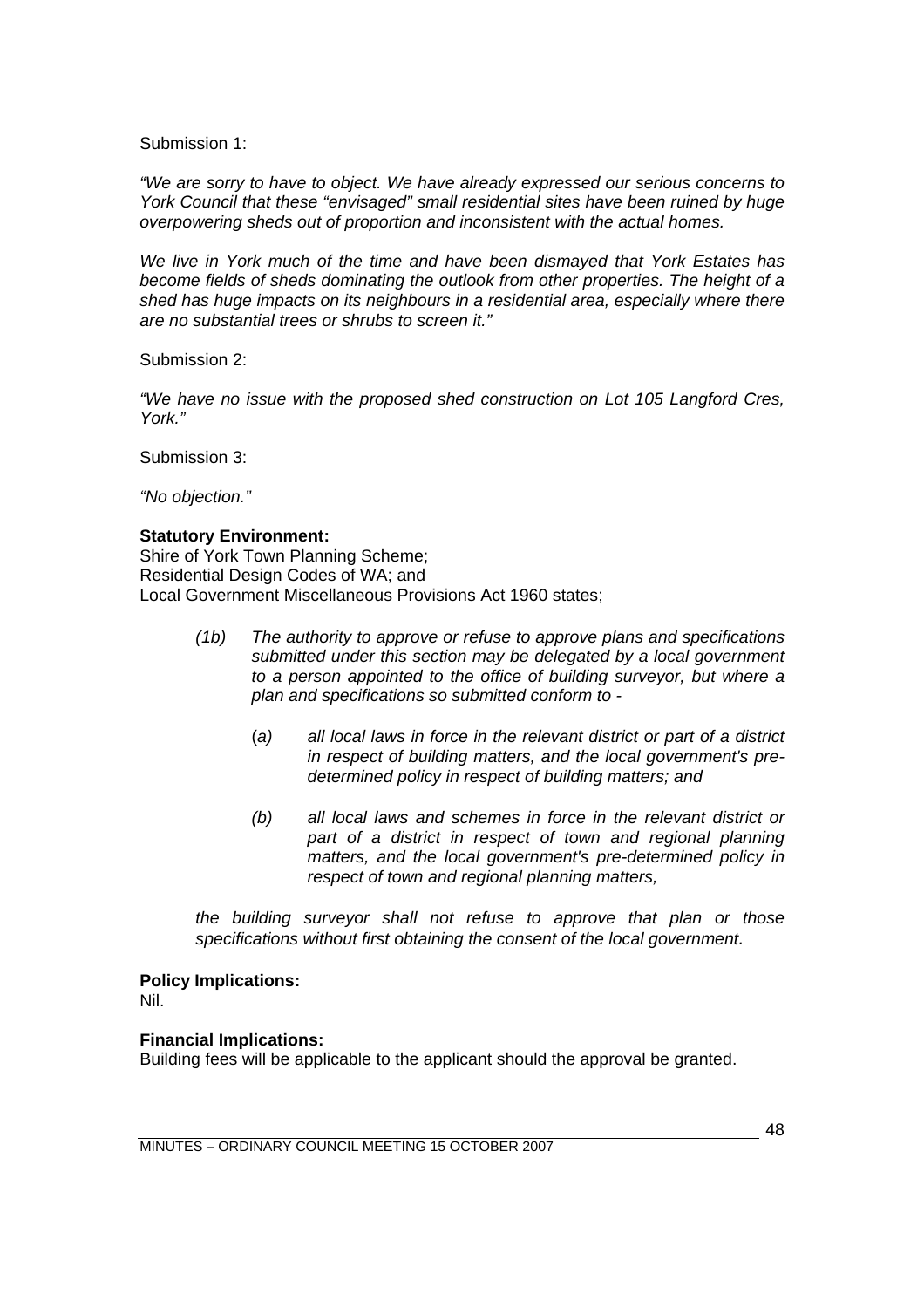**Strategic Implications:**  Nil.

**Voting Requirements: Absolute Majority Required:** No

**Site Inspection: Site Inspection Undertaken:** Not applicable

**Triple bottom Line Assessment: Economic Implications:**  Nil to Council.

## **Social Implications:**

There may be a possible loss of visual amenity if oversize outbuildings are constructed in the Residential zone.

## **Environmental Implications:**

Increased storm water runoff from the shed.

#### **Comment:**

Surrounding property owners have been consulted on the proposed shed and all the comments are provided for in this report. There was a verbal response provided from a neighboring property, which had no objection to the shed in the proposed form.

Council has approved approximately seven applications for a variation to the Residential Design Codes of WA for the York Estates area alone.

The following approvals were issued in relation to height and areas of sheds/garages etc:

*Approval is granted under delegated authority for a garage to a maximum floor area of 135m2 to be located at Lot 32 Cowan Road, York subject to the following:* 

- *a) building licence being issued for the garage;*
- *b) non-reflective materials being used; and*
- *c) the shed being used for storage purposes only.*

*Approval is granted under delegated authority for a shed to a maximum size of 144m2 including the lean to under the same roof at Lot 19 Lewis Road, York subject to the following:* 

- *a) building licence being issued for the shed;*
- *b) non-reflective materials being used; and*
- *c) the shed being used for storage purposes and personal use only.*

*Approval is granted under delegated authority for a wall height of 2.7 metres for the garage to be located at Lot 5 Newcastle Street, York, subject to the following:*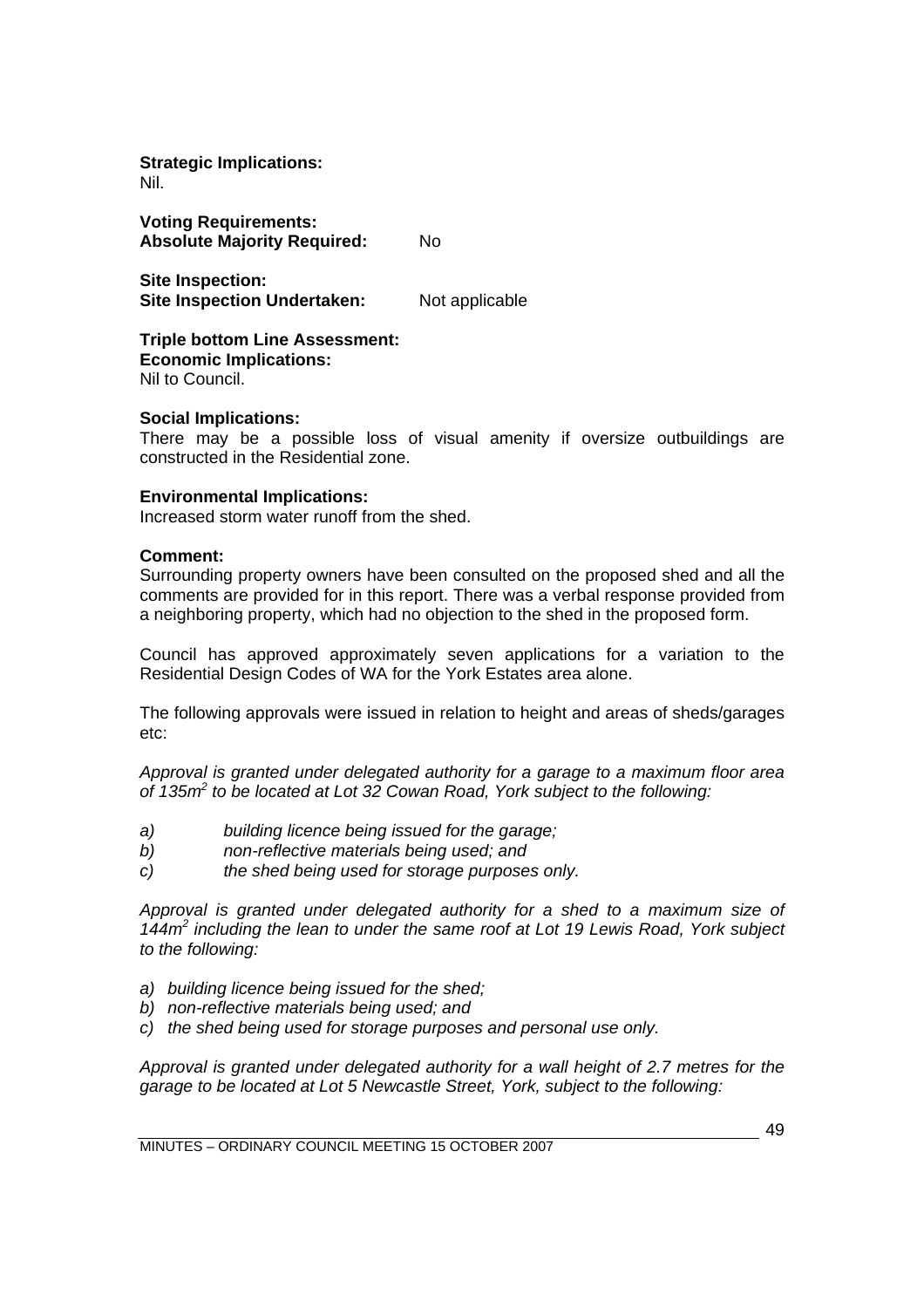- *a) building licence being issued for the garage; and*
- *b) non-reflective materials being used.*

Approval is granted under delegated authority for an oversize shed of 140.76m<sup>2</sup> with *a height of 3.6m to be located at Lot 101 Langford Crescent, York, subject to the following:* 

- *a) building licence being issued for the shed; and*
- *b) non-reflective materials being used.*

As the variations are considered minor the officer is requesting Council's approval.

## **OFFICER RECOMMENDATION**

**Resolution** 091007

MOVED Cr Lawrance seconded Cr Boyle

*"That Council:* 

- *1. Advise the applicant that it approves the variation to the Residential Design Codes of WA for the construction of a Class 10a private shed/garage at Lot 105 Langford Cres, York in accordance with Appendix A subject to:* 
	- *a. a building licence being issued prior to construction;*
	- *b. the shed being clad in a non-reflective type material; and*
	- *c. all stormwater to be contained on site.*
- *2. Advise the writer of Submission 1, as detailed in the report.*

*Advice Note:* 

- *a. The approval for the shed is for private use only.*
- *b. Appropriate landscaping should be put in place to minimise any visual impact of the building."*

*CARRIED (6-0)*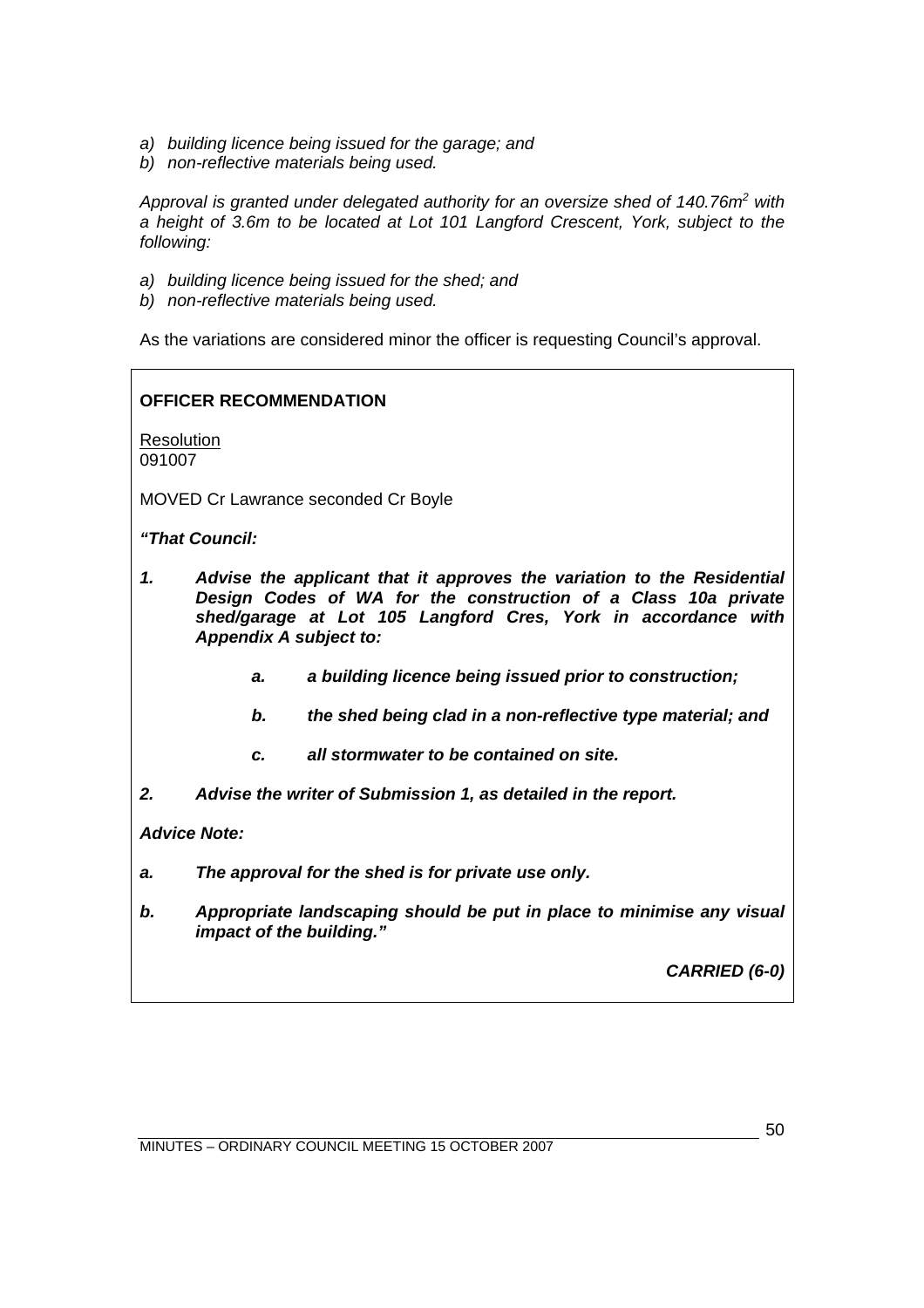# 9.2 Administration Reports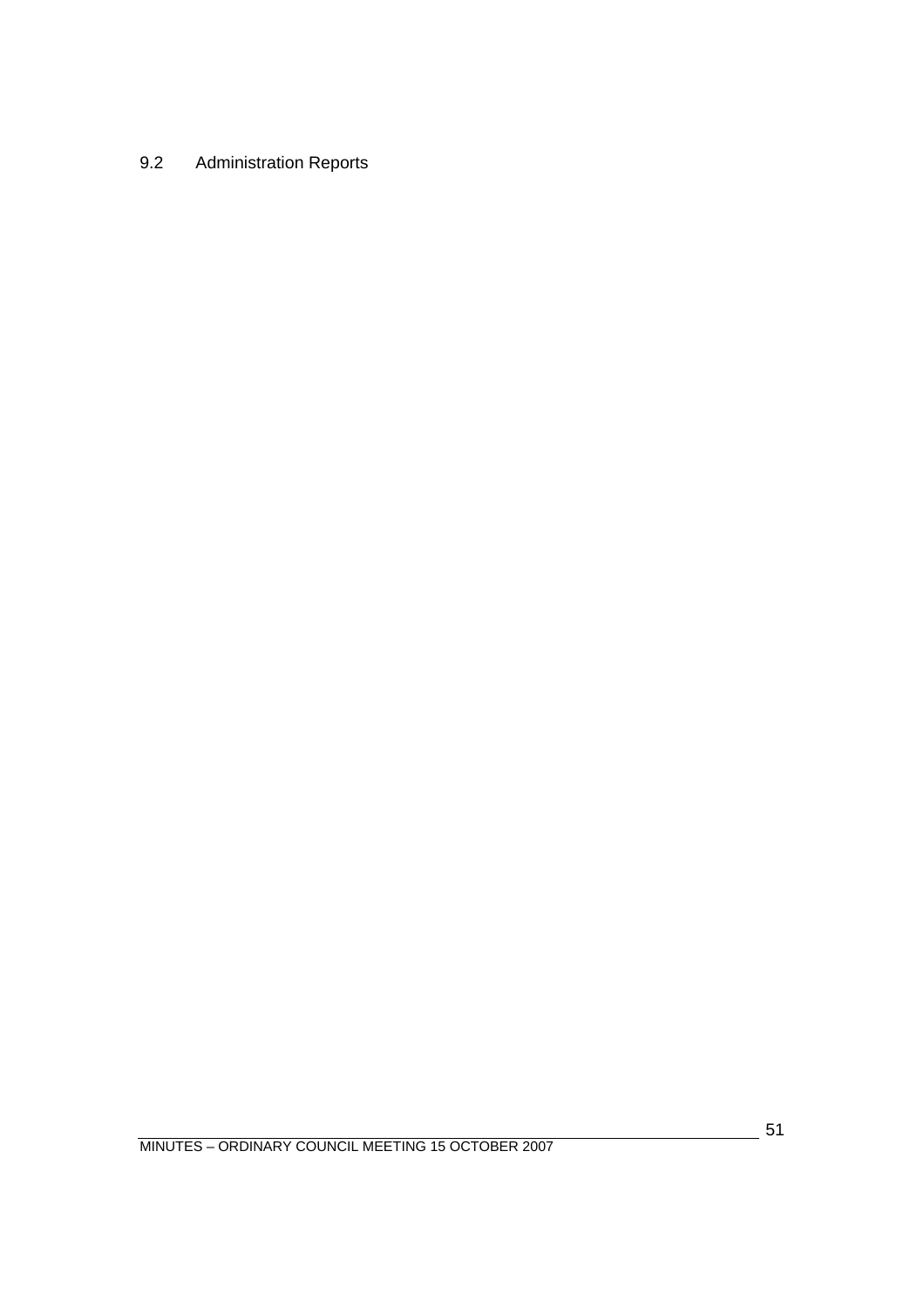# **9. OFFICER'S REPORTS**

**9.2 ADMINISTRATION REPORTS** 

## **9.2.1 Gazettal Notices - Various**

| <b>FILE NO:</b>                | <b>LE.ACT</b>                                    |
|--------------------------------|--------------------------------------------------|
| <b>COUNCIL DATE:</b>           | <b>15 October 2007</b>                           |
| <b>REPORT DATE:</b>            | 20 September 2007                                |
| <b>LOCATION/ADDRESS:</b>       | <b>Not Applicable</b>                            |
| <b>APPLICANT:</b>              | <b>Shire of York</b>                             |
| <b>SENIOR OFFICER:</b>         | Ray Hooper, Chief Executive Officer              |
| <b>REPORTING OFFICER:</b>      | Natasha Brennan, Executive Assistant             |
| <b>DISCLOSURE OF INTEREST:</b> | Nil                                              |
| <b>APPENDICES:</b>             | <b>Gazettal Notices (existing) Appendix A</b>    |
|                                | <b>Gazettal Notices (replacement) Appendix B</b> |
|                                |                                                  |

## **DOCUMENTS TABLED:**

## **Summary:**

Council resolved at the Ordinary Meeting of Council on the 20<sup>th</sup> March 2006 to undertake an annual review of all Authorised Persons in February each year.

The current Appointment of Authorised Persons, published in the Government Gazette in March 2006 is now out of date.

The following Acts therefore require updating to allow the authorised persons to carry out the procedures delegated under each Act:

 Caravan Parks & Camping Grounds Act 1995 Control of Vehicles (Off-Road Areas) Act 1978 Litter Act 1979 Local Government (Miscellaneous Provisions) Act 1960 Dog Act 1976

Note:

The Bush Fires Act 1954 was updated at the Council Meeting last month on the  $17<sup>th</sup>$ September 2007.

## **Background:**

A review was carried out on the appointment of authorised persons to carry out the administration duties of the various Government Acts in March 2006, with all previous appointments revoked and published in the Government Gazette on the 31 March 2006.

## **Consultation:**

Consultation was undertaken with the Chief Executive Officer, Deputy Chief Executive Officer & Shire Ranger.

## **Statutory Environment:**

Nil.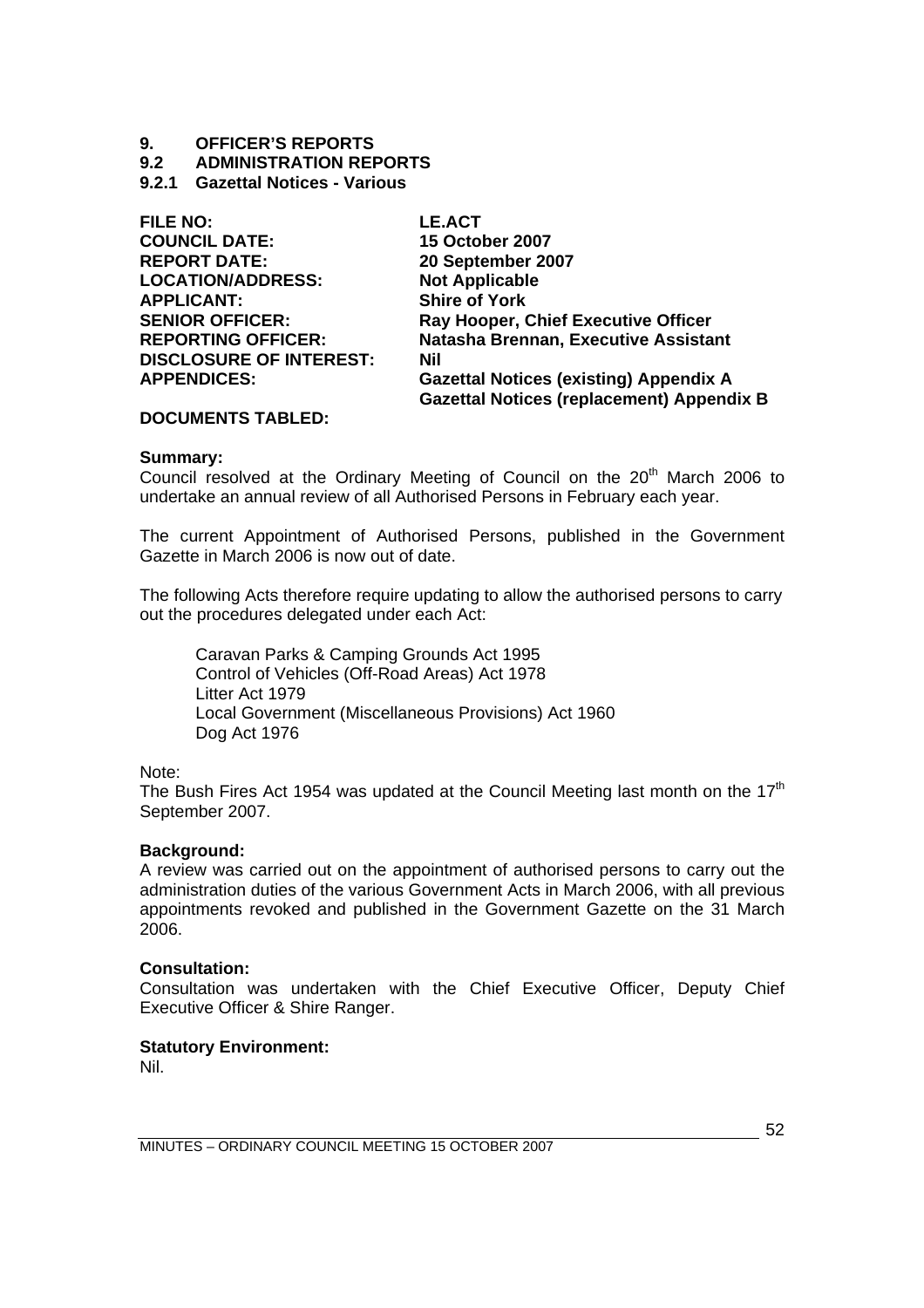# **Policy Implications:**

Nil.

**Financial Implications:** 

There will be a cost associated with advertising the gazettal notices in the Government Gazette. **Strategic Implications:**  Nil.

**Voting Requirements: Absolute Majority Required:** Yes

**Site Inspection: Site Inspection Undertaken:** Not applicable

**Triple bottom Line Assessment: Economic Implications:** 

Not Applicable.

## **Social Implications:**

Potential improved customer service through the extended delegations of Authorised **Officers** 

## **Environmental Implications:**

Not Applicable.

## **Comment:**

Given the fact that local government is continually amending the various Acts and Regulations and that staff turnover is also frequently changing, it is recommended that a review be carried out on an annual basis and that the authorised officers for each Act be updated in February each year.

It is recommended that the Officers recommendation be accepted.

## **OFFICER RECOMMENDATION**

**Resolution** 101007

MOVED Cr Delich seconded Cr Randell

*"That Council:* 

*(1) Delete the current Appointment of Authorised Persons (published in the Government Gazette on the 31 March 2006) and replace the names with the updated list of Authorised Persons for the following Acts (as referred to in Attachment "B"):* 

*Caravan Parks & Camping Grounds Act 1995* 

MINUTES – ORDINARY COUNCIL MEETING 15 OCTOBER 2007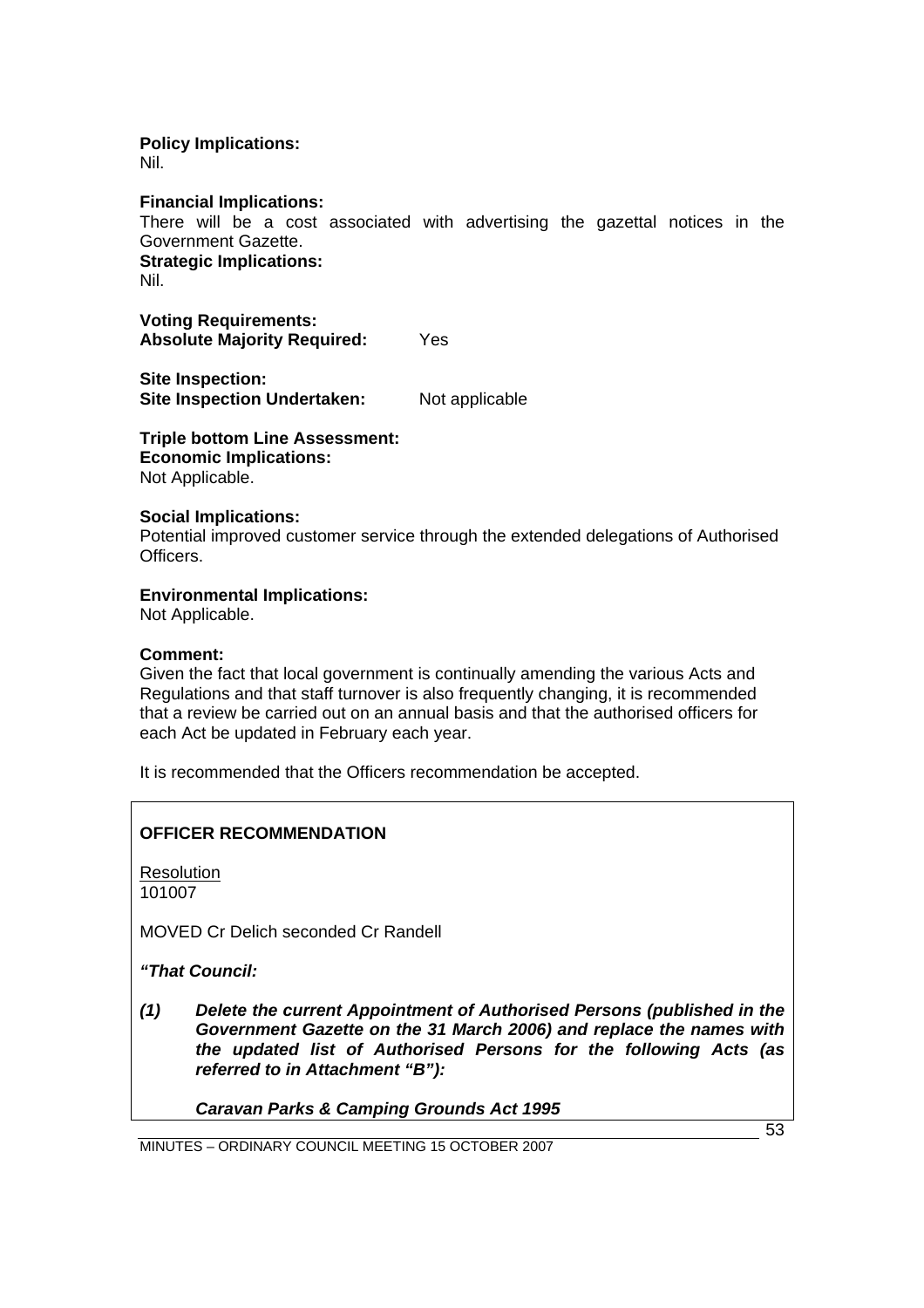*Control of Vehicles (Off-Road Areas) Act 1978 Litter Act 1979 Local Government (Miscellaneous Provisions) Act 1960 Dog Act 1976* 

- *(2) Undertake all statutory procedures for the amendment of the Authorised Persons.*
- *(3) Undertake an annual review of the Authorised Persons in February each year."*

*CARRIED (6-0)*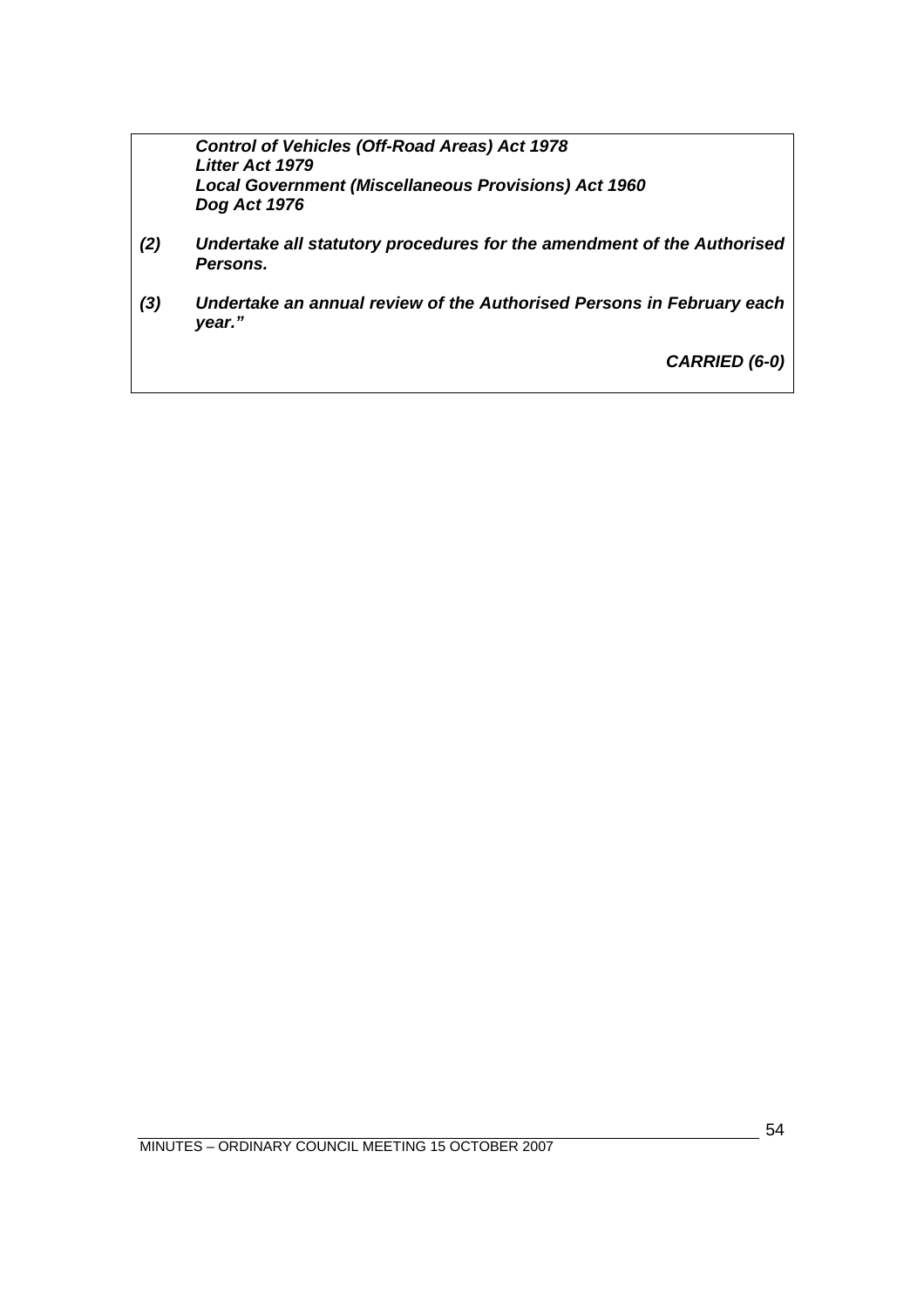## **9. OFFICER'S REPORTS**

**9.2 ADMINISTRATION REPORTS** 

**9.2.2 ALGA 10 Point Plan to Reinvigorate Local Communities** 

| <b>FILE NO:</b>                | OR.IGR.5                                   |
|--------------------------------|--------------------------------------------|
| <b>COUNCIL DATE:</b>           | <b>15 October 2007</b>                     |
| <b>REPORT DATE:</b>            | 28 September 2007                          |
| <b>LOCATION/ADDRESS:</b>       | <b>Not Applicable</b>                      |
| <b>APPLICANT:</b>              | <b>Shire of York</b>                       |
| <b>SENIOR OFFICER:</b>         | <b>Ray Hooper, Chief Executive Officer</b> |
| <b>DISCLOSURE OF INTEREST:</b> | <b>Nil</b>                                 |
| <b>APPENDICES:</b>             | <b>ALGA 10 Point Plan</b>                  |
| <b>DOCUMENTS TABLED:</b>       | Nil                                        |
|                                |                                            |

#### **Summary:**

The WA Local Government Association requests Local Governments to support the plan to provide realistic funding levels and formal recognition of local government to provide better services to communities.

#### **Background:**

Funding for local government at the federal level is currently at 0.76% of total commonwealth taxation and this is expected to decrease to 0.73% in 2010-11 unless some adjustment is made. Coupled with this restricted funding is the cost shifting exercise between the other two tiers of government and increasing community expectations.

## **Consultation:**

This issue has been subject to debate over an extended period with local government contending that a minimum of 1% of taxation revenue should be allocated to local authorities.

## **Statutory Environment:**

Various pieces of Commonwealth and State legislation applies to funding to local governments and service delivery requirements.

**Policy Implications:**  Nil. **Financial Implications:** 

Nil at this stage.

**Strategic Implications:**  Nil.

**Voting Requirements: Absolute Majority Required:** No

**Site Inspection: Site Inspection Undertaken:** Not applicable

55

MINUTES – ORDINARY COUNCIL MEETING 15 OCTOBER 2007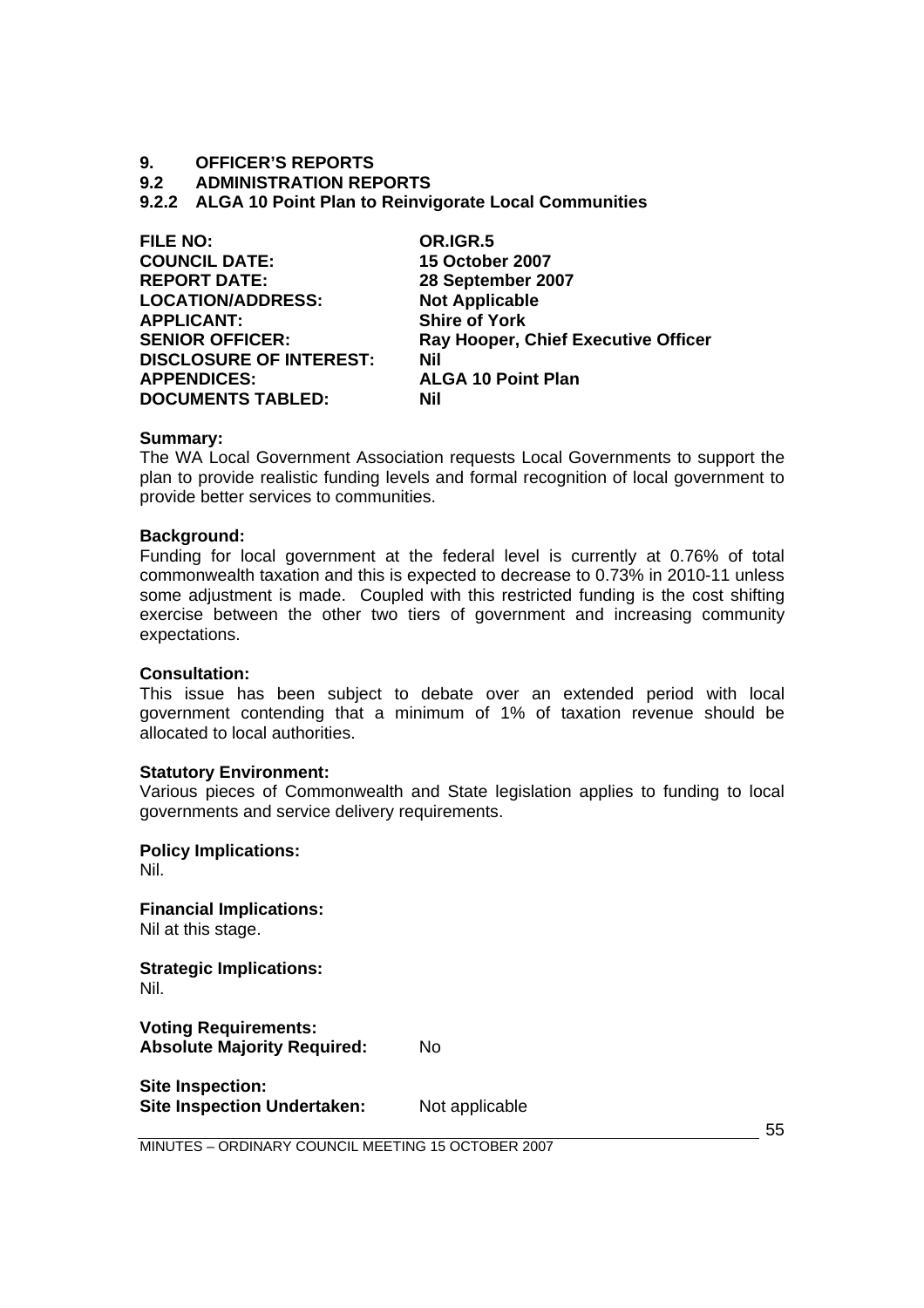## **Triple bottom Line Assessment:**

## **Economic Implications:**

Unless revenue growth and infrastructure cost support is guaranteed to local government the sustainability of Shires will remain in doubt. Rating to provide funding has limits and ultimately service delivery will be reduced.

## **Social Implications:**

Local Government is the tier closest to the people and appropriate funding, support and recognition is needed for a cohesive and pro-active community.

## **Environmental Implications:**

Lack of funding and enforced compliance with environmental standards will reduce resources for other areas of operations with the end result that the environment will also suffer.

## **Comment:**

It is not practical or sustainable for local governments to be expected to do more with less, to meet community expectations and statutory requirements. Something will have to give and this may endanger the community, reduce services, engender division and eat away at good governance and forward planning strategies.

A basic question which needs to be asked is how would the Commonwealth and State Government provide services if local governments resolved to dissolve as their position and role is untenable.

## **OFFICER RECOMMENDATION**

Resolution 111007

MOVED Cr Lawrance seconded Cr Boyle

## *"That Council:*

- *1. Fully support the 10 Point Plan to Reinvigorate Communities, prepared by the Australian Local Government Association;*
- *2. Request Federal & State politicians to fully endorse and support the plan; and*
- *3. Prepare a summary of infrastructure requirements for existing and new services and lodge this with the Australian Local Government Association."*

*CARRIED (6-0)* 

MINUTES – ORDINARY COUNCIL MEETING 15 OCTOBER 2007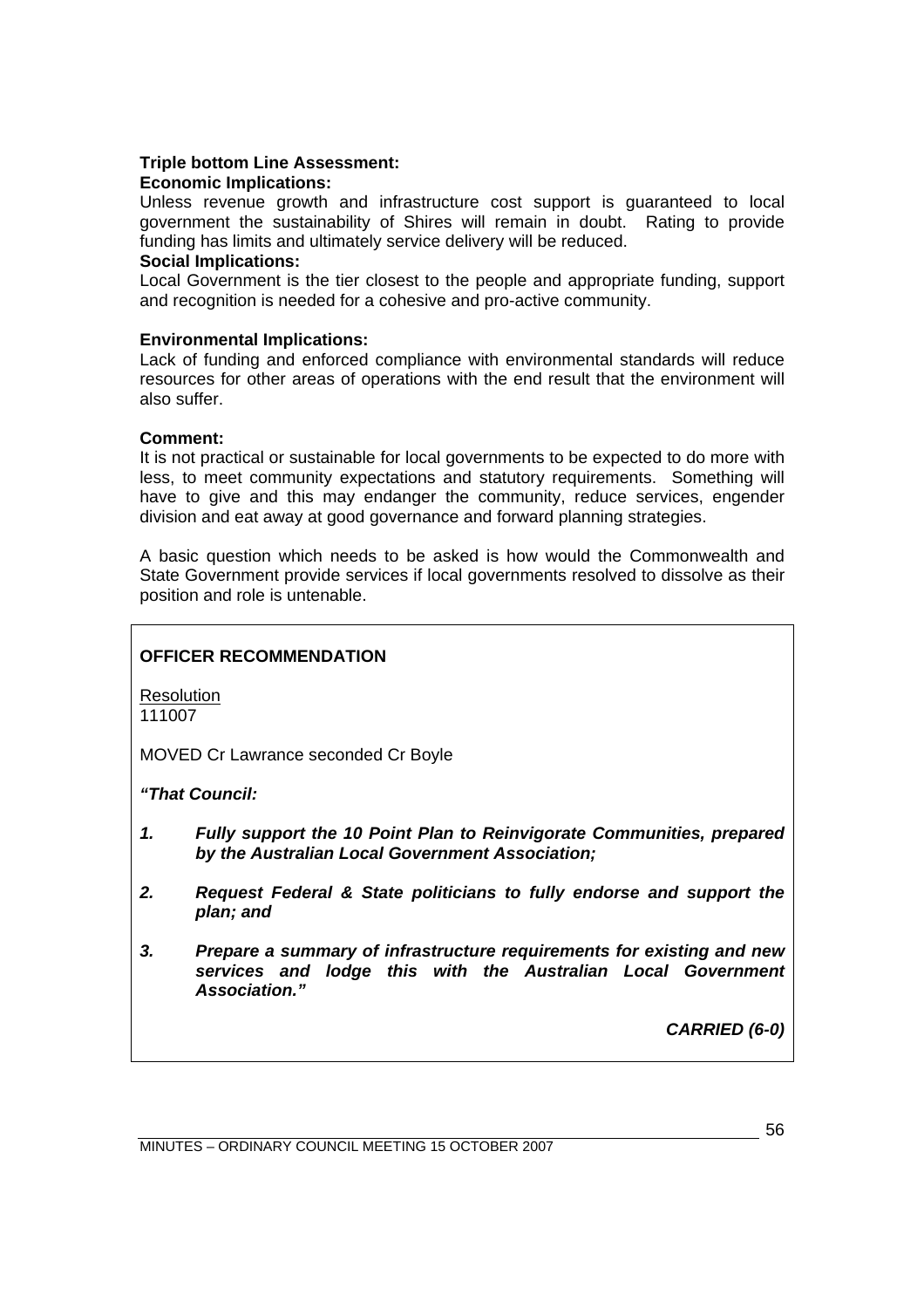# 9.3 Finance Reports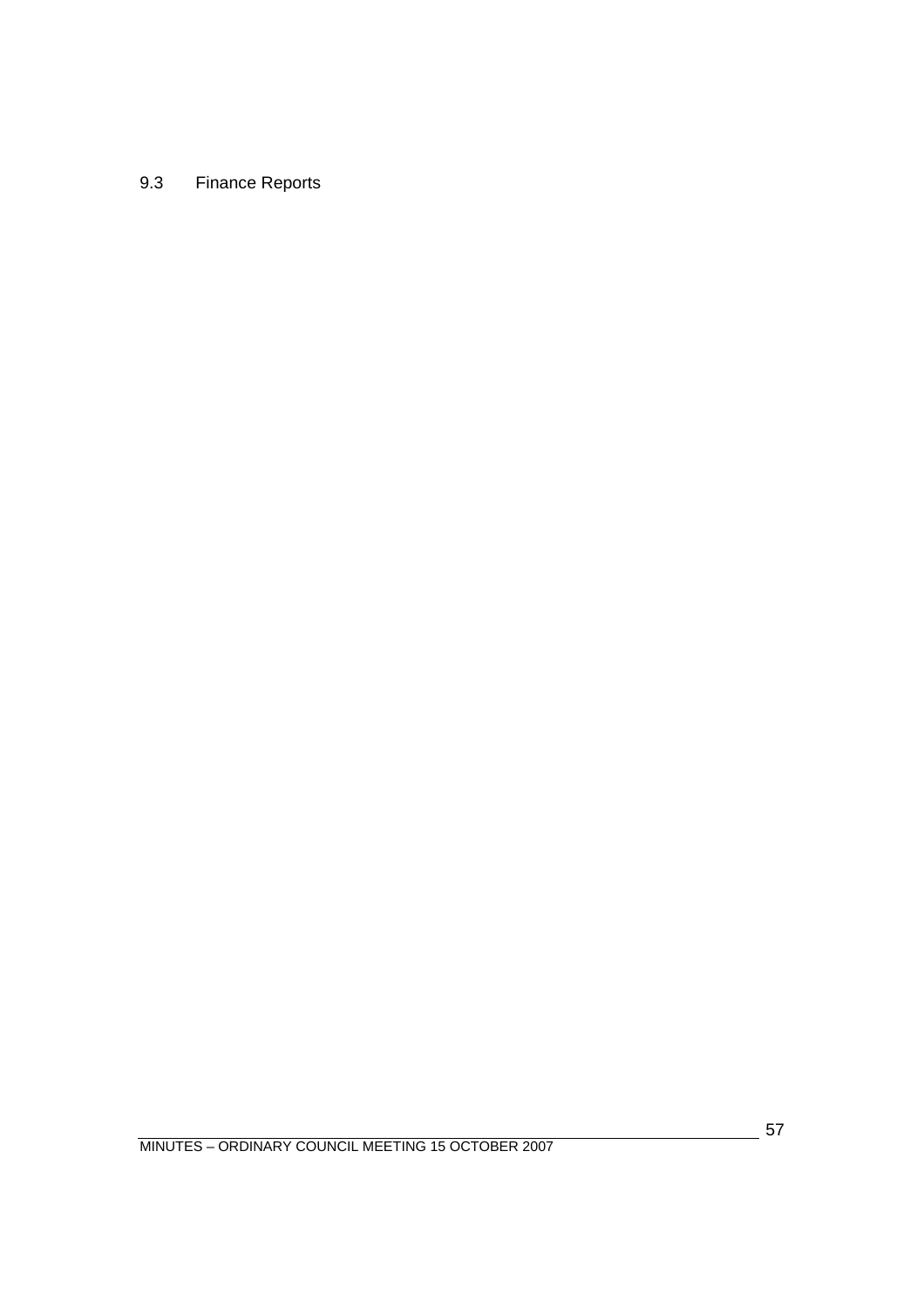# **9. OFFICER'S REPORTS**

## **9.3 FINANCE REPORTS**

**9.3.1 Financial Report September 2007** 

| <b>FILE NO:</b>                | FI.FRP                                         |
|--------------------------------|------------------------------------------------|
| <b>COUNCIL DATE:</b>           | <b>15 October 2007</b>                         |
| <b>REPORT DATE:</b>            | 4 October 2007                                 |
| <b>LOCATION/ADDRESS:</b>       | <b>Not Applicable</b>                          |
| <b>APPLICANT:</b>              | <b>Not Applicable</b>                          |
| <b>SENIOR OFFICER:</b>         | <b>Graham Stanley, Deputy Chief Executive</b>  |
|                                | <b>Officer</b>                                 |
| <b>REPORTING OFFICER:</b>      | <b>Tabitha Bateman, Administration Officer</b> |
| <b>DISCLOSURE OF INTEREST:</b> | <b>No</b>                                      |
| <b>APPENDICES:</b>             | <b>Yes</b>                                     |
| <b>DOCUMENTS TABLED:</b>       | Nil                                            |

#### **Summary:**

The Financial Report for the period ending 30 September 2007 is hereby presented for the consideration of the Council.

Appendix A includes the following:

- Bank Account Reconciliations
- Cheque drawings on the Municipal Account
- EFT drawings on the Municipal Account
- Cheque drawings on the Trust Account
- Reserve Accounts Balances Summary
- Payroll Direct Bank Debits
- Shell Card Statement
- Corporate Credit Card Statements

## **Consultation:**

Department of Local Government and Regional Development.

## **Statutory Environment:**

Local Government Act 1996 (As Amended). Local Government (Financial Management) Regulations 1996 (As Amended).

## **Policy Implications:**

Nil.

## **Financial Implications:**

The following information provides balances for key financial areas for the Shire of York's financial position as at 30 September 2007.

| Sundry Creditors as per General Ledger              | S   | 7,275.87     |
|-----------------------------------------------------|-----|--------------|
| Sundry Debtors as per General Ledger                | \$. | 133,199.58   |
| Unpaid rates and services current year (incl ESL)   | \$. | 3,250,462.32 |
| Unpaid rates and services previous years (incl ESL) | \$. | 146,800.04   |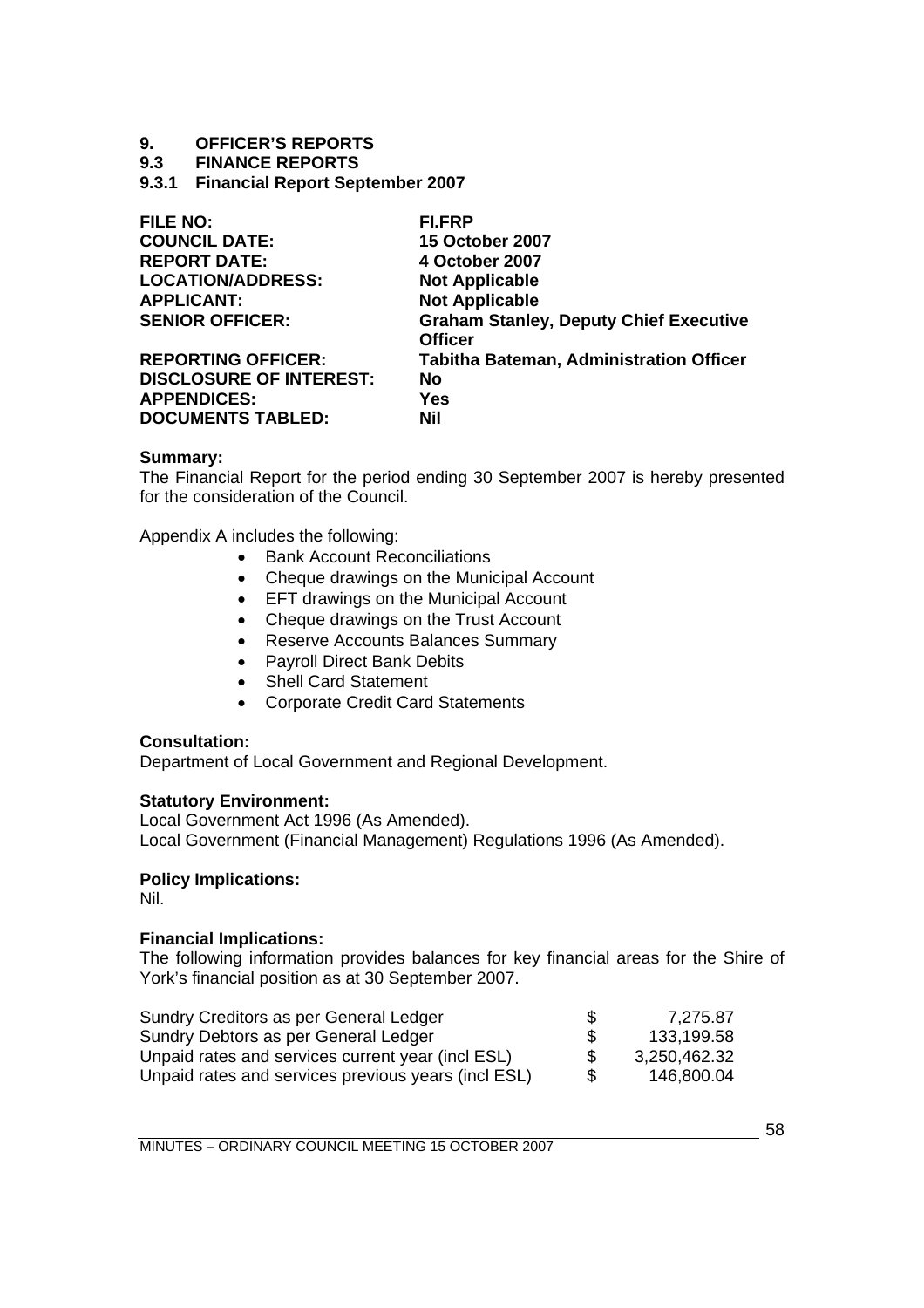#### **Strategic Implications:**  Nil.

**Voting Requirements: Absolute Majority Required:** No

**Site Inspection: Site Inspection Undertaken:** Not applicable

#### **Triple bottom Line Assessment: Economic Implications:**

A zero balance or surplus end of year financial position will increase community confidence and cohesion and provide an opportunity for improved community benefits in future years.

**Social Implications:** 

Not applicable.

## **Environmental Implications:**

Not applicable.

## **Comment:**

A Financial Statement and variation report will be distributed prior to the meeting once all budgets have been entered into the computer system.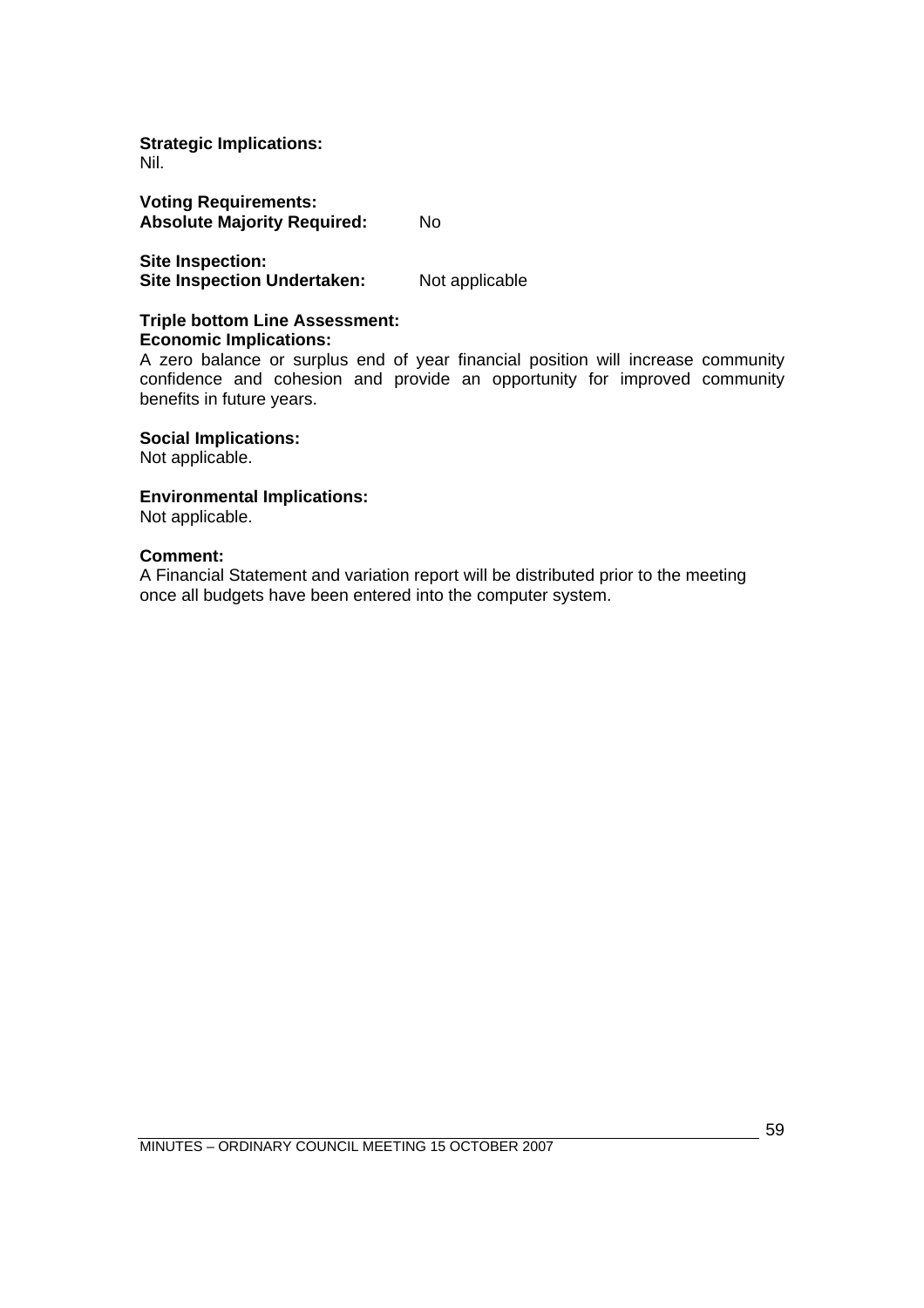| <b>OFFICER RECOMMENDATION</b>                                                                                                         |                |              |                   |
|---------------------------------------------------------------------------------------------------------------------------------------|----------------|--------------|-------------------|
| <b>Resolution</b><br>121007                                                                                                           |                |              |                   |
| <b>MOVED Cr Fisher seconded Cr Delich</b>                                                                                             |                |              |                   |
| "That Council:                                                                                                                        |                |              |                   |
| Receive the Monthly Financial Report and payments drawn from the<br>Municipal and Trust accounts for the period ending 31 August 2007 |                |              |                   |
| <b>MUNICIPAL FUND</b>                                                                                                                 | <b>VOUCHER</b> |              | <b>AMOUNT</b>     |
| <b>Cheque Payments</b>                                                                                                                | 27326-27361    | \$           | 77,180.30         |
| <b>Electronic Funds Payments</b>                                                                                                      | 3724-3800      | \$           | 354,468.21        |
| <b>Direct Debits Payroll</b>                                                                                                          |                |              | 85,616.48         |
| <b>Bank Fees</b>                                                                                                                      |                | \$\$\$\$\$\$ | 470.84            |
| <b>Corporate Cards</b>                                                                                                                |                |              | 3,642.82          |
| <b>Photocopier Lease</b>                                                                                                              |                |              | 1037.22           |
| <b>Shell Cards</b>                                                                                                                    |                |              | 87.13             |
| <b>TOTAL</b>                                                                                                                          |                |              | 522,503.00        |
| <b>TRUST FUND</b>                                                                                                                     |                |              |                   |
| <b>Cheque Payments</b>                                                                                                                | 3421-3426      | \$           | 4,245.00          |
| <b>Direct Debits Licensing</b>                                                                                                        |                | \$           | <u>112060.40</u>  |
| <b>TOTAL</b>                                                                                                                          |                | \$           | <u>116,305.40</u> |
| <b>TOTAL DISBURSEMENTS</b>                                                                                                            |                | \$           | 638,808.40"       |
|                                                                                                                                       |                |              | CARRIED (6-0)     |

## **Note to this item**

The Chief Executive Officer has delegated authority under Delegation DE1 (Council Meeting 10 August 2006) to make payments from the Municipal and Trust accounts.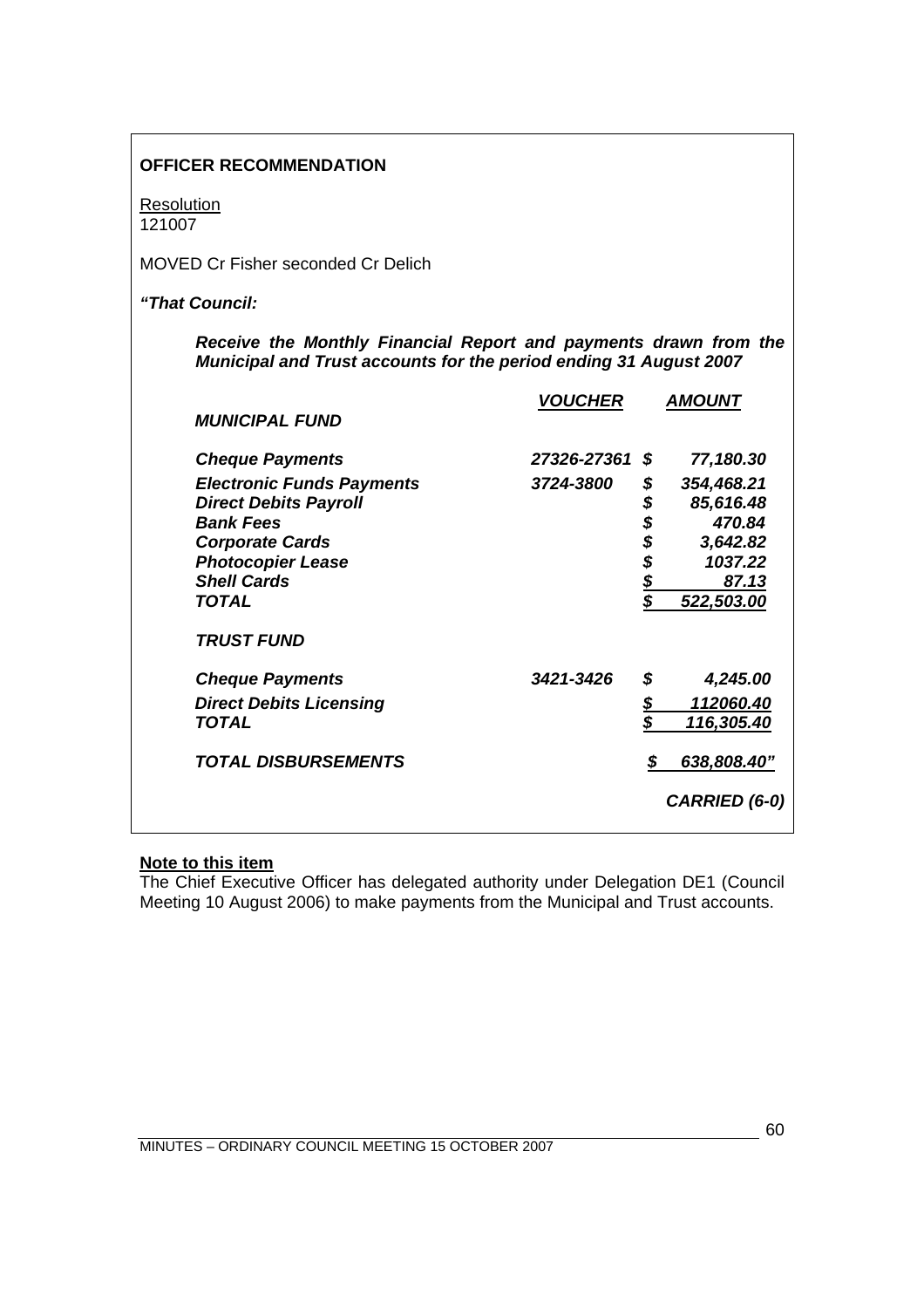# **9. OFFICER'S REPORTS**

## **9.3 FINANCE REPORTS**

**9.3.2 Packaging Conveyor Funding** 

| <b>HS.WDL.3.1</b>                   |
|-------------------------------------|
| <b>15 October 2007</b>              |
| 4 October                           |
| <b>Not Applicable</b>               |
| <b>Shire of York</b>                |
| Ray Hooper, Chief Executive Officer |
| <b>Peter Stevens, EHO/BS</b>        |
| <b>Cr Ashley Fisher - Financial</b> |
| Yes                                 |
| Nil                                 |
|                                     |

## **Summary:**

Council has been successful (**Appendix A**) in an application for funding for a project from the National Packaging Covenant (**NPC**). The project relates to the purchase of a conveyor to assist Council in reducing the amount of packaging waste that goes to landfill. Council applied for \$30 000 for the purchase and installation of the conveyor and has been granted the full amount with no requirement for matched funding.

In order to expedite the project and allow the manufacture of the conveyor to commence prior to receiving the funding it is necessary to use Council funds to place a deposit with the manufacturer as there is a 10 week lead time.

## **Background:**

The NPC has been the leading instrument for managing the environmental impacts of consumer packaging in Australia since 1999. It is the voluntary component of a co regulatory arrangement based on the principles of shared responsibility through product stewardship, between key stakeholders in the packaging supply chain and all spheres of government - Australian, State, Territory and Local.

Targeted funding is available to support projects that deliver the Covenant goals and targets. Projects that are consistent with the NPC's project priorities are given preference and any other projects put forward are considered on their merit.

Council applied for funding for a packaging and paper conveyor in June 2007 under the NPC scheme and received confirmation from the Department of Environment and Conservation (**DEC**) that it had been successful in October 2007. Council has been advised that a contract is being drawn up and that staged funding will become available as key milestones are achieved. The first key milestone is signing of the agreement between the Shire of York and the DEC.

In order to progress the project as quickly as possible it is necessary to place a deposit on the conveyor as soon as possible to allow manufacture to commence. A deposit of \$15 000 is required by the manufacturer with the balance due on pick up.

Details of the conveyor are displayed in **Appendix B**.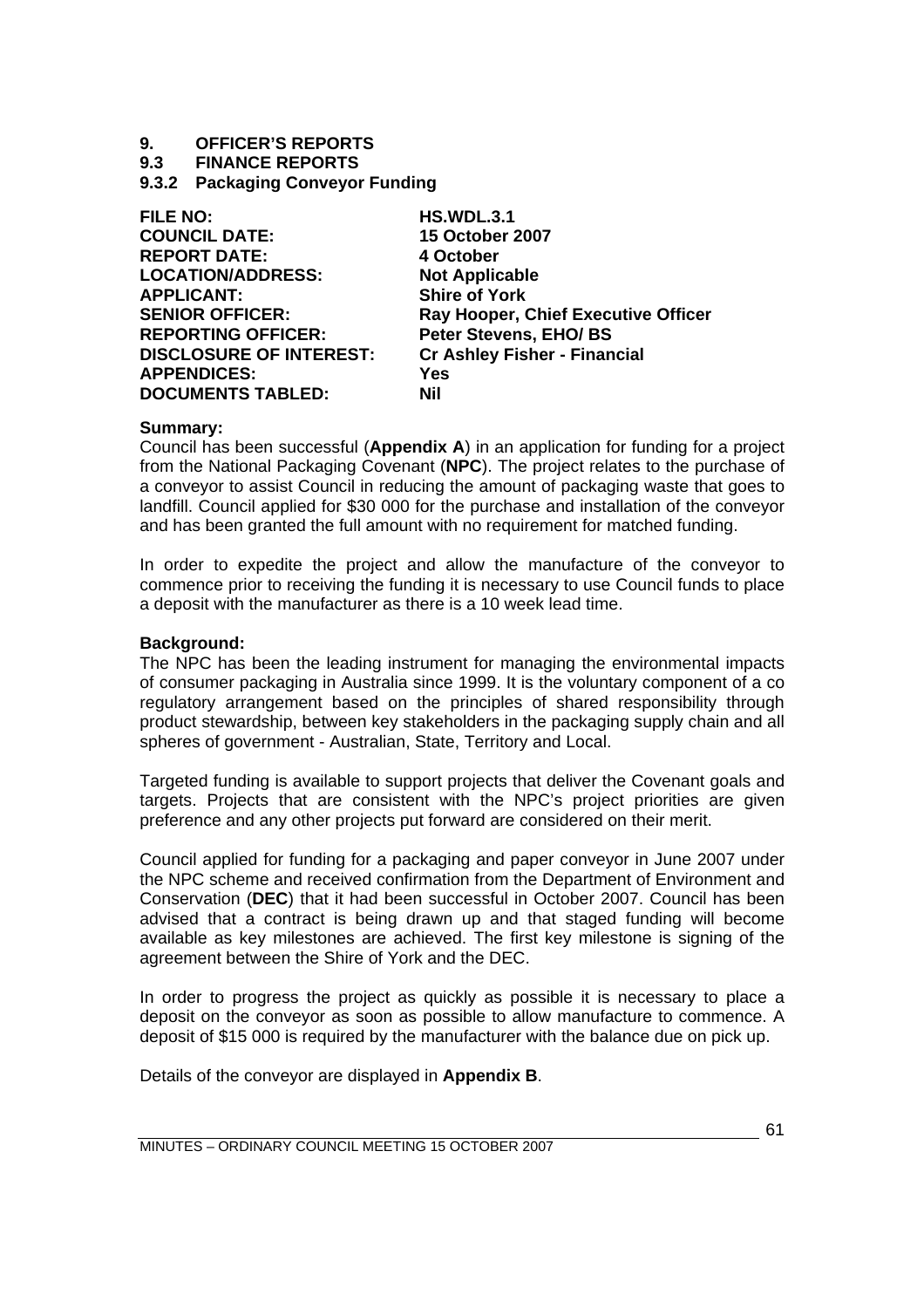Avon waste will integrate the conveyor into their recycling process to assist in removing more packaging from the waste stream. Avon Waste have suggested a few minor design changes to the conveyor which has resulted in an increase in the price of the conveyor however they have agreed to fund any amounts due to design changes over the \$30 000 of funding. The expenditure on the conveyor was not accounted for in the annual budget and so a budget variation will need to be approved to proceed with the project.

Agreement has been reached with Avon Waste on the use of the conveyor and this will be formalised with a terms of use agreement.

#### **Consultation:**

Department Of Environment & Conversation Avon Waste Construct Engineering

**Statutory Environment:**  Local Government Act

**Policy Implications:**  Nil.

#### **Financial Implications:**

Expenditure of \$43 000 capital which will be reimbursed fully from the NPC grant and Avon Waste.

#### **Strategic Implications:**

The Environment – Key Result Area 6 Resource Management – Key Result Area 8

**Voting Requirements: Absolute Majority Required:** Yes

**Site Inspection: Site Inspection Undertaken:** N/A

#### **Triple bottom Line Assessment: Economic Implications:**

Council will use its own funds to expedite the manufacture and purchase of the conveyor but all funds will be fully recovered from the grant funding and Avon Waste.

Cost benefit to Council due to more waste being diverted from landfill thus reducing cost to Council.

## **Social Implications:**

Nil

#### **Environmental Implications:**

Improved recovery of waste packaging and paper products increases sustainability and reduces waste to landfill.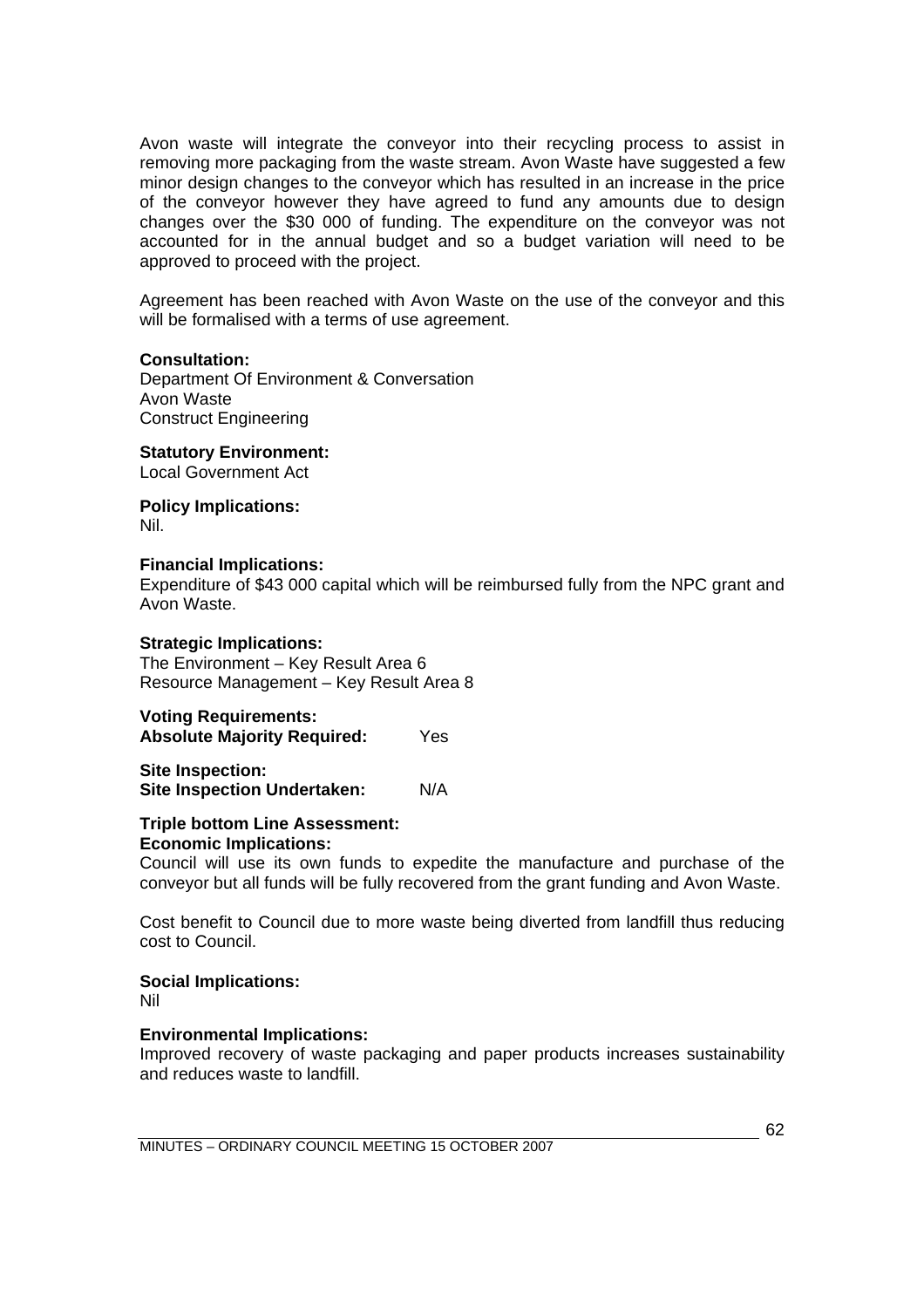## **Comment:**

Council has been granted funding under the NPC grant scheme and will be receiving \$30 000 for the manufacture and installation of the conveyor plus \$13 000 dollars from Avon Waste to meet the increased cost due to design changes for a total project cost of \$43 000 with a nil financial contribution from the Shire of York .

Once the contract is signed with the Department of Environment and Conservation staged return of funds will be made available after key milestones have been achieved.

The use of Council funds to expedite the project will have no overall effect on Councils fiscal position for the 07-08 budget as the project is to be fully funded by the NPC funds and Avon Waste. All additional cost to the project due to design changes will be met by Avon Waste. However the \$43 000 expenditure was not accounted for in the annual budget so a budget variation will need to be approved by Council in order to proceed with the project as soon as possible.

## **OFFICER RECOMMENDATION**

Cr Fisher declared an interest in this item and left the meeting at 4.00pm.

**Resolution** 131007

MOVED Cr Boyle seconded Cr Randell

*"That Council:* 

- *1. approve a budget variation of \$43 000 (revenue & expenditure) for the purchase of a waste packaging conveyor to be funded from a National Packaging Covenant grant and Avon Waste on the condition that a formal agreement is reached to the satisfaction of the Chief Executive Officer between the Shire of York and Avon Waste on the terms of use of the conveyor;*
- *2. additional costs due to design changes requested by Avon Waste to be met in full by Avon Waste; and*
- *3. approve pre-funding of a maximum of \$15 000 to enable manufacture to commence prior to income being received."*

*CARRIED (5-0)* 

Cr Fisher returned to the meeting, the time being 4.03pm.

MINUTES – ORDINARY COUNCIL MEETING 15 OCTOBER 2007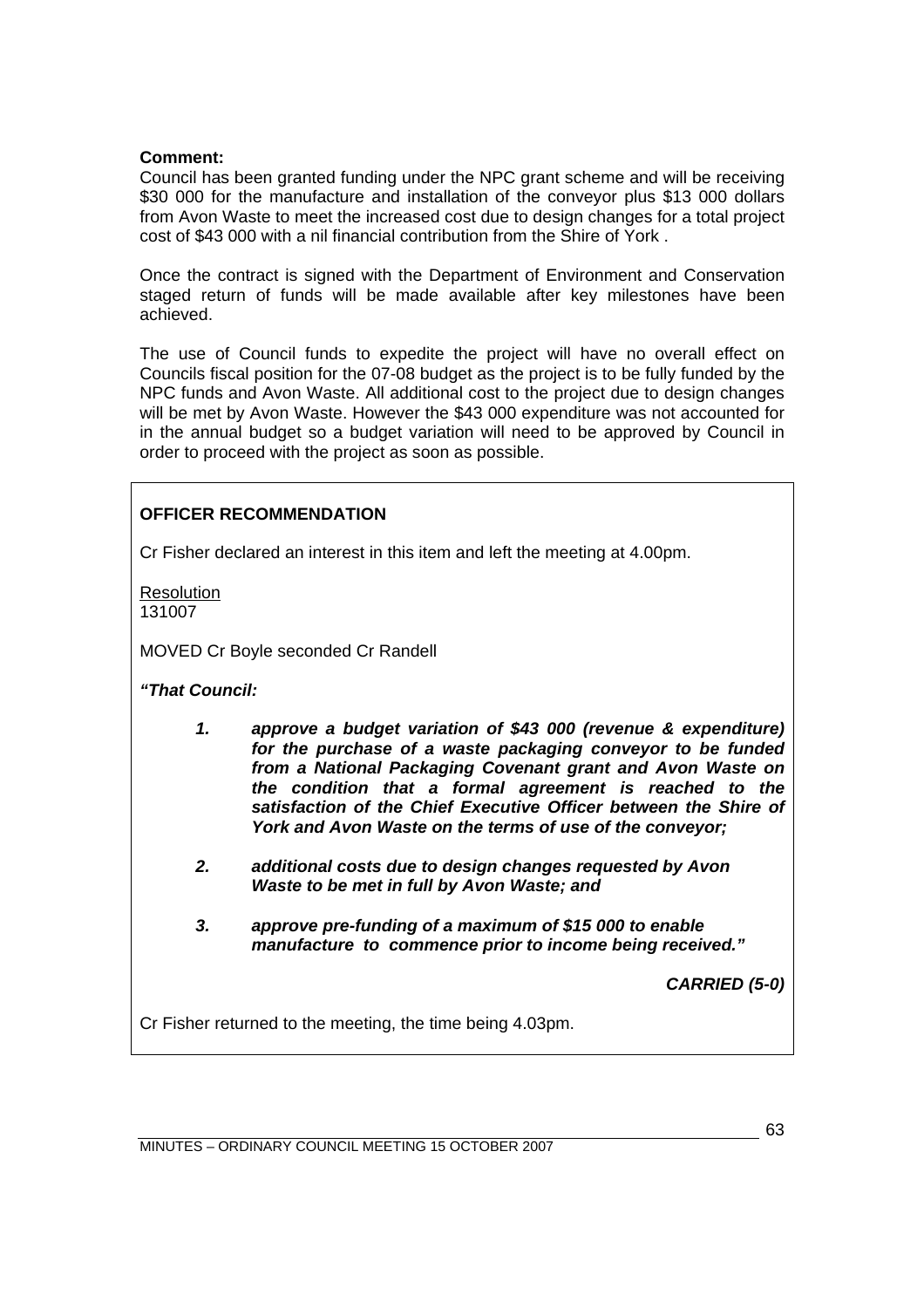# **9. OFFICERS' REPORTS**

## **9.3 FINANCE REPORTS**

**9.3.3 Tender 07-06/07 Ride-On Mower** 

| <b>FILE NO:</b>                | <b>AS.TEN</b>                       |
|--------------------------------|-------------------------------------|
| <b>COUNCIL DATE:</b>           | <b>15 October 2007</b>              |
| <b>REPORT DATE:</b>            | 8 October 2007                      |
| <b>LOCATION/ADDRESS:</b>       | <b>Not Applicable</b>               |
| <b>APPLICANT:</b>              | <b>Not Applicable</b>               |
| <b>SENIOR OFFICER:</b>         | Ray Hooper, Chief Executive Officer |
| <b>REPORTING OFFICER:</b>      | <b>Graham Stanley, Deputy CEO</b>   |
| <b>DISCLOSURE OF INTEREST:</b> | <b>Nil</b>                          |
| <b>APPENDICES:</b>             | Nil                                 |
| <b>DOCUMENTS TABLED:</b>       | Nil                                 |

#### **Summary:**

Tenders were called for the replacement of Council's John Deere Ride-on Mower in April 2007 and at the May 2007 meeting Council deferred consideration of the tenders to allow further research to be undertaken on the best options for the mower. Alternatives have been researched however the only firm that has shown a genuine commitment to winning Council's business is T-Quip who was also the only firm to submit a tender. This report gives a recommendation on the purchase of a replacement mower.

#### **Background:**

Council's John Deere Ride-on mower was due for replacement in the 2006/07 financial year. Tenders were called previously for the supply of a mower that had the capacity and attachments to be used as a road sweeper. In February a tender was accepted conditional upon the sweeper function of the machine being satisfactory to Council requirements. Following a demonstration in York it was decided that tenders should be recalled for a machine that was dedicated as a mower.

Tenders were called and closed on Thursday 10<sup>th</sup> May 2007. Only one company tendered, being T-Quip which was the only firm to tender on the previous occasion as well. At the May 2007 Council meeting Council deferred consideration of the tender whilst further research was carried out to be sure that Council would purchase a machine that best met Council's needs.

A number of alternative suppliers were contacted and requested to provide details of alternative machines available and to provide quotations. Apart from T-Quip most firms were slow to respond and the alternatives provided did not meet Council's needs. Due to the slowness of responses staff were not in a position to make a recommendation on a replacement machine to the June 2007 meeting. The focus on finding a replacement was then shifted to finalising and adopting the budget. Allowance for the replacement of the mower was then included in the 2007/08 budget.

## **Consultation:**

Works staff, other local government authorities, various machinery dealers.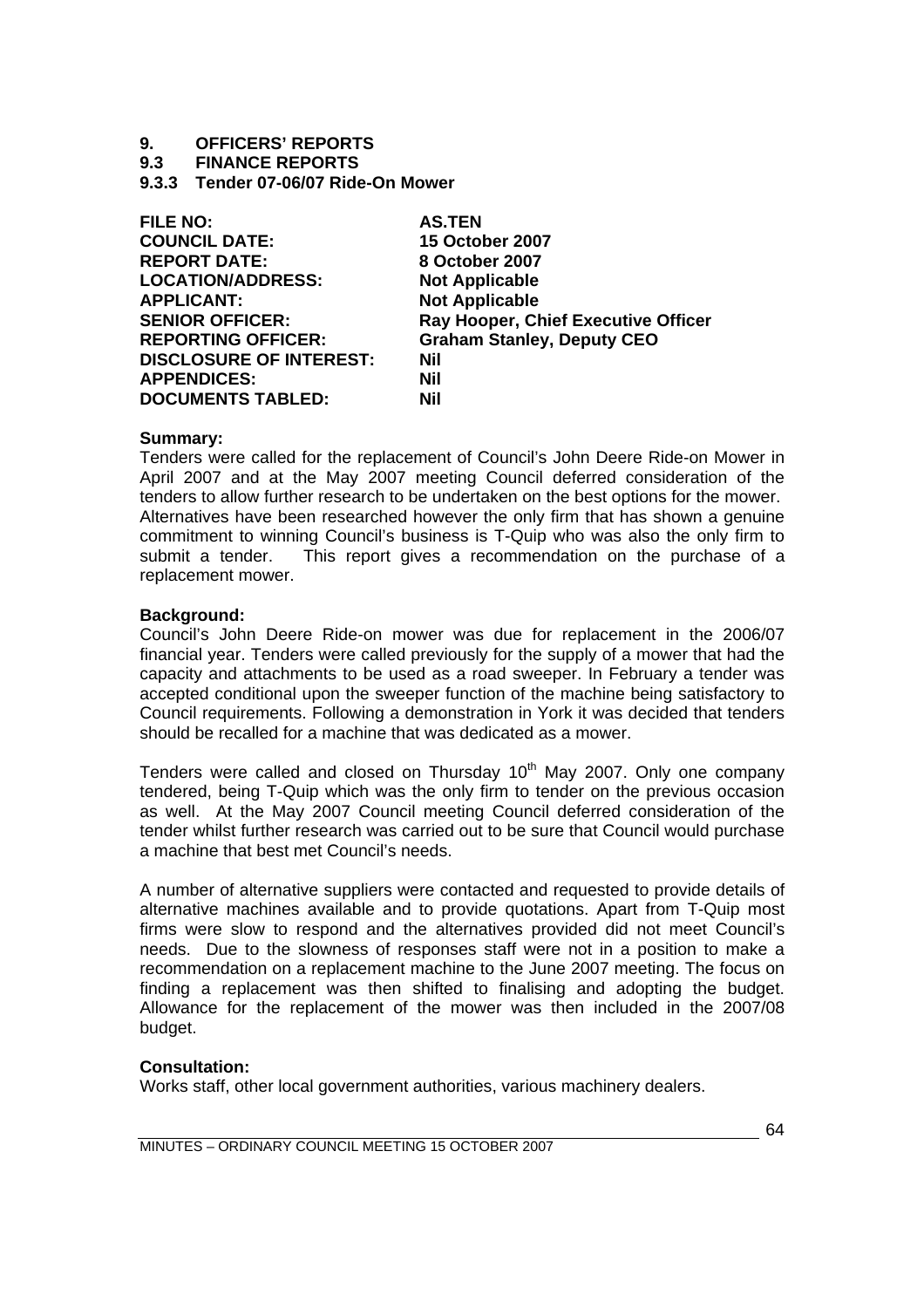## **Statutory Environment:**

Local Government Act 1995 S.3.57 Local Government (Functions and General) Regulations Part 4.

## **Policy Implications:**

Falls within Council's purchasing policy guidelines.

| <b>Financial Implications:</b>          |          |
|-----------------------------------------|----------|
| Budget for Replacement of Ride On Mower | \$55,000 |
| Less Budgeted Trade -in                 | \$10,000 |
| Balance available                       | \$45,000 |

The net changeover after GST credits have been claimed fall within Council's budget allowance. The recommended machine will come in with a saving of almost \$7,000 on the budget.

**Strategic Implications:**  Nil.

**Voting Requirements: Absolute Majority Required:** No

**Site Inspection: Site Inspection Undertaken:** Not applicable.

# **Triple bottom Line Assessment: Economic Implications:**

Not applicable.

## **Social Implications:**

Not applicable.

## **Environmental Implications:**

Not applicable.

## **Comment:**

Due to the time elapsed since the tender closed the tender provided by T-Quip has expired and therefore there is now no valid tender that Council can accept. T-Quip has since provided a new quotation on the machines that they tendered. The price on one of the models that they tendered, the Gianni Ferrari T4, was unchanged because they have a machine in stock. The other two options the T1 and the T2 have had price increases of \$1,300 plus GST as an order will have to be placed with the factory. The trade-in price offered on Council's existing John Deere machine has remained unchanged and considering that we have had an additional 5 months use from the machine it is a bonus. At various times T-Quip have brought all three machines to York and demonstrated them. Following a recent demonstration of a machine Council's Works Supervisor and Gardening staff confirmed that the machines performed very well and meet Council's needs. The design of the machine should result in less wear in the pick-up system than with the John Deere machine.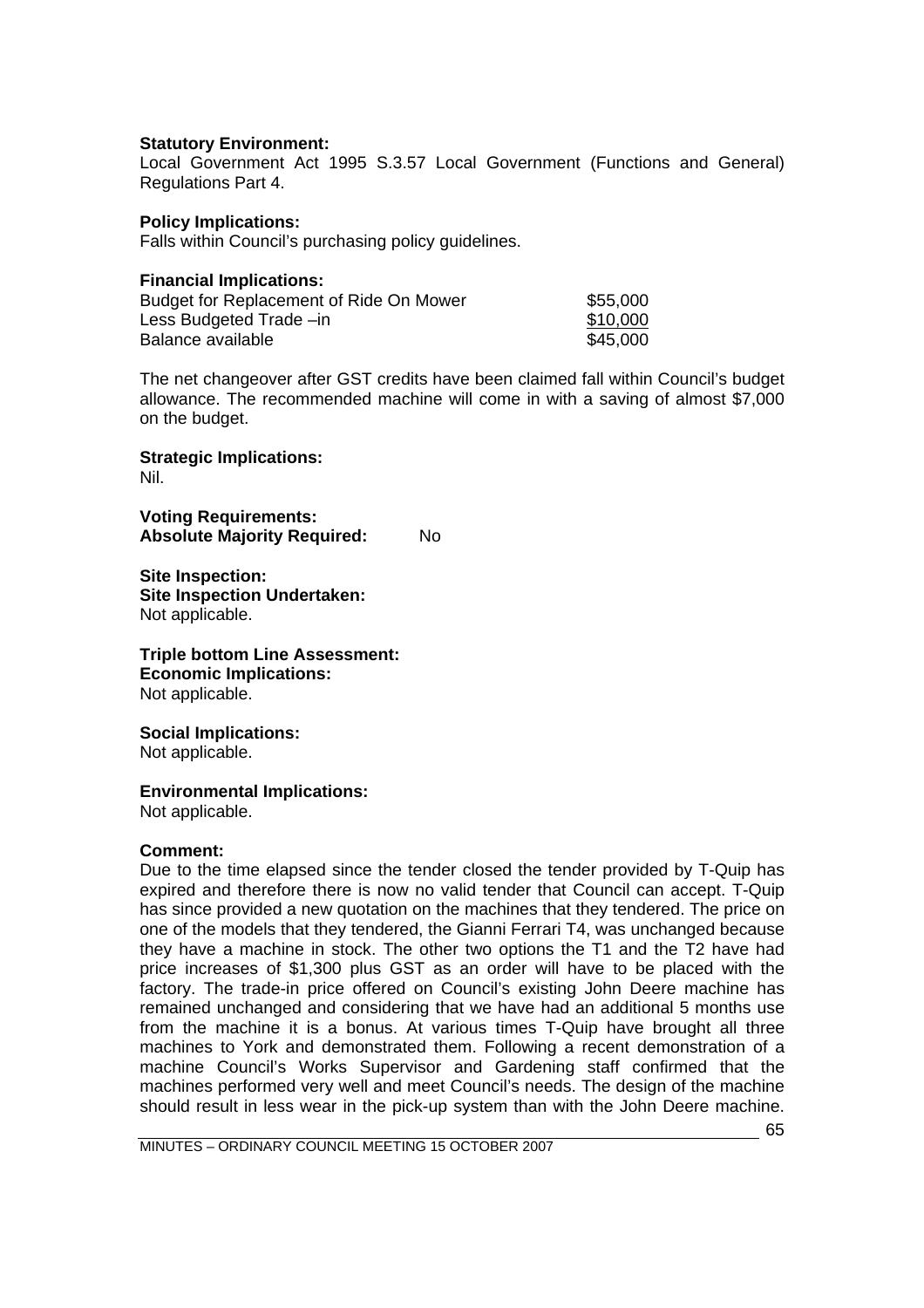The machine performed well in mowing parks and ovals and also handled long grass, including wild oats, very well.

T-Quip claims to be WA's largest dedicated commercial mowing equipment outlet and they are well know in Local Government and parks and gardens circles. Their clients include the Kings Park Board and a large number of metropolitan and country local authorities. Positive feedback has been received from other Councils on the service provided by T-Quip. Details of the 3 machines quoted by T-Quip are listed below. No other supplier put forward a machine that was deemed suitable by Council's Works Supervisor to meet our needs. The Turbo 2 (T2) is the machine recommended by Council's Works Supervisor and Council's Gardener as being the machine that best meets our requirements.

# **OPTION 1**

| <b>ITEM</b><br><b>DESCRIPTION</b>    | <b>BRAND</b><br><b>NAME/ITEM</b><br><b>CODE/MODEL NO</b>          | <b>PRICE</b><br><b>QUOTED</b><br>(EX GST) | GST<br><b>COMPONENT</b> | <b>PRICE</b><br><b>QUOTED</b><br>(INC GST) |
|--------------------------------------|-------------------------------------------------------------------|-------------------------------------------|-------------------------|--------------------------------------------|
| Ride on Mower                        | Gianni Ferrari T1<br>(see<br>attached<br>for<br>quote<br>details) | \$49,934.00                               | \$4,993.40              | \$54,927.40                                |
| Less Trade                           | John Deere 1445 with<br>collection attachment                     | \$13,000.00                               | \$1,3000.00             | \$14,300.00                                |
| <b>Net Price</b><br><b>Delivered</b> |                                                                   | \$36,934.00                               | \$3,693.40              | \$40,627.40                                |

# **OPTION 2**

| <b>ITEM</b><br><b>DESCRIPTION</b>    | <b>BRAND NAME/ITEM</b><br><b>CODE/MODEL NO</b>                    | <b>PRICE</b><br><b>QUOTED</b><br>(EX GST) | <b>GST</b><br><b>COMPONENT</b> | <b>PRICE</b><br><b>QUOTED</b><br>(INC GST) |
|--------------------------------------|-------------------------------------------------------------------|-------------------------------------------|--------------------------------|--------------------------------------------|
| Ride on Mower                        | Gianni Ferrari T2<br>(see<br>attached<br>for<br>quote<br>details) | \$51,026.00                               | \$5,102.60                     | \$56,128.60                                |
| Less Trade                           | Deere 1445 with<br>John<br>collection attachment                  | \$13,000.00                               | \$1,3000.00                    | \$14,300.00                                |
| <b>Net Price</b><br><b>Delivered</b> |                                                                   | \$38,026.00                               | \$3,802.60                     | \$41,828.60                                |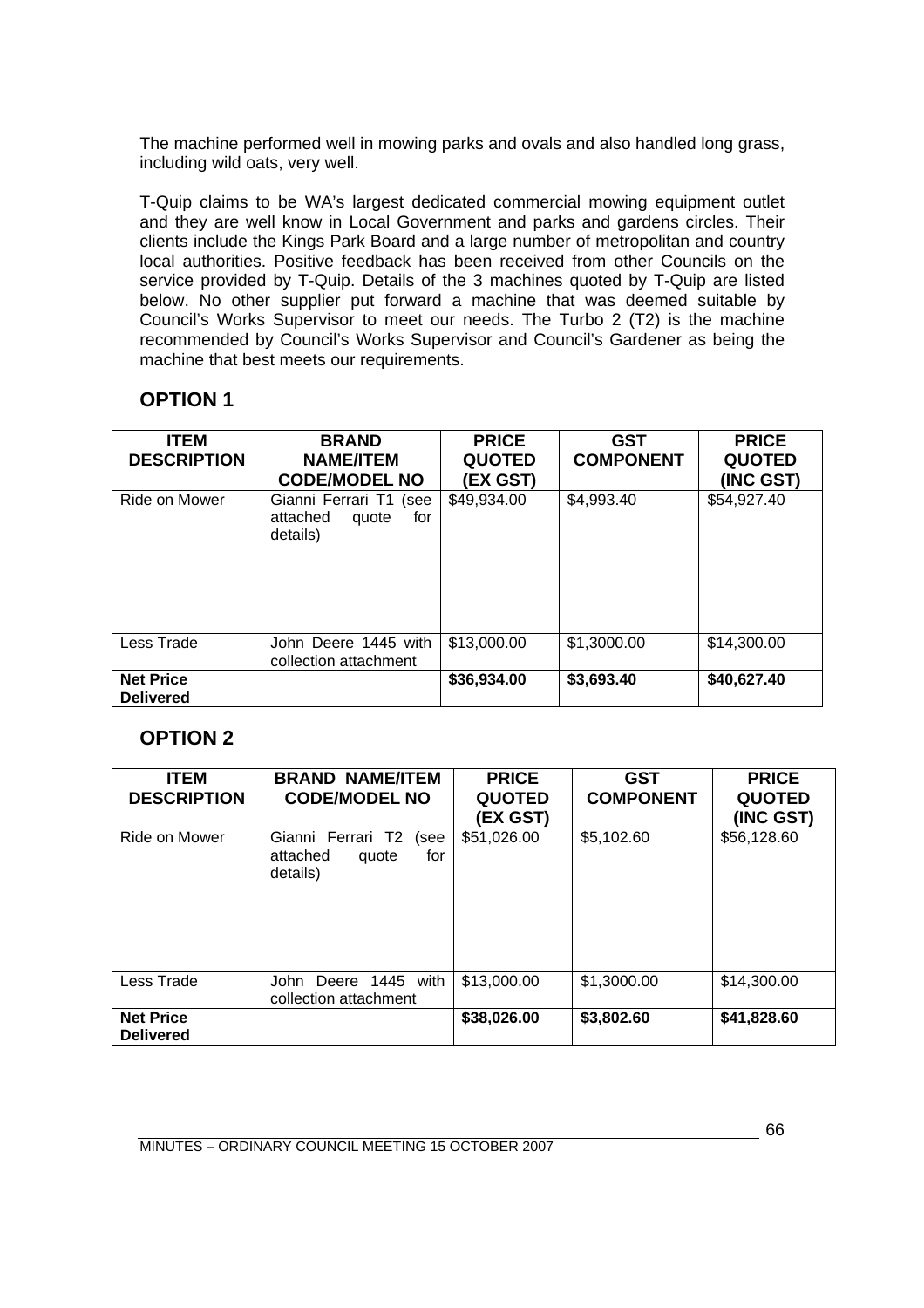## **OPTION 3**

| <b>ITEM</b><br><b>DESCRIPTION</b>    | <b>BRAND NAME/ITEM</b><br><b>CODE/MODEL NO</b>                 | <b>PRICE</b><br><b>TENDERED</b><br>(EX GST) | GST<br><b>COMPONENT</b> | <b>PRICE</b><br><b>TENDERED</b><br>(INC GST) |
|--------------------------------------|----------------------------------------------------------------|---------------------------------------------|-------------------------|----------------------------------------------|
| Ride on Mower                        | T4<br>Gianni<br>Ferrari<br>(see attached quote<br>for details) | \$56,268.00                                 | \$5,626.80              | \$61,894.80                                  |
| Less Trade                           | John Deere 1445 with<br>collection attachment                  | \$13,000.00                                 | \$1,300.00              | \$14,300.00                                  |
| <b>Net Price</b><br><b>Delivered</b> |                                                                | \$43,268.00                                 | \$4,326.80              | \$47,594.80                                  |

Technical Details are as follows:

- (1) Gianni Ferrari Turbo 1
	- 28Hp liquid cooled 3 cylinder Kubota diesel engine (D1105)
	- 25 litre fuel capacity
	- Two (2) wheel drive with diff lock
	- Hydraulic Grammar seat
	- Ergonomically designed operator station
	- RC 150cm (60in) Mower –deck
	- 800 litre Grass catcher with audible alarm
	- Hydraulic elevator to 210cm
	- ROPS and canopy
	- Tool Box
	- Orange Beacon
	- Fire Extinguisher
	- Full Road Lighting
	- Operator Training on delivery
	- Warranty twelve months on prime mover and two years on engine and transmission.
- (2) Gianni Ferrari Turbo 2
	- 33Hp liquid cooled 4 cylinder Kubota diesel engine (D1505)
	- 40 litre fuel capacity
	- Two (2) wheel drive with diff lock
	- Hydraulic Grammar seat
	- Ergonomically designed operator station
	- RC 150cm (60in) Mower –deck
	- 1100 litre Grass catcher with audible alarm
	- Hydraulic elevator to 210cm
	- ROPS and canopy
	- Tool Box
	- Orange Beacon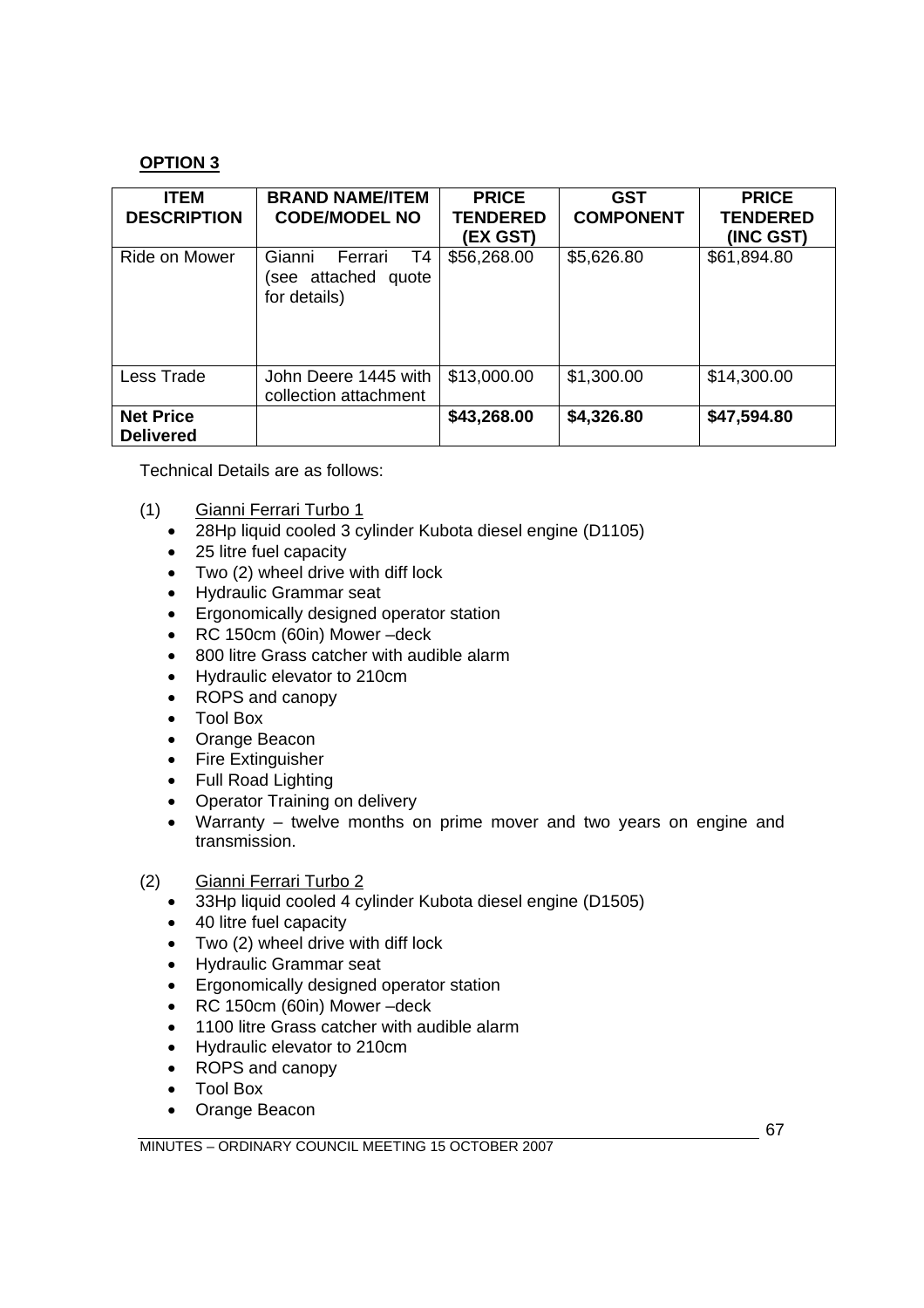- Fire Extinguisher
- Full Road Lighting
- Operator Training on delivery
- Warranty twelve months on prime mover and two years on engine and transmission.
- (3) Gianni Ferrari Turbo 4
	- 33Hp liquid cooled 4 cylinder Kubota diesel engine (D1505)
	- 40 litre fuel capacity
	- Four (4) wheel drive with diff lock
	- Hydraulic Grammar seat
	- Ergonomically designed operator station
	- RC 150cm (60in) Mower –deck
	- 1100 litre Grass catcher with audible alarm
	- Hydraulic elevator to 210cm
	- ROPS and canopy
	- Tool Box
	- Orange Beacon
	- Fire Extinguisher
	- Full Road Lighting
	- Operator Training on delivery
	- Warranty twelve months on prime mover and two years on engine and transmission.

Option 1, the Turbo 1 (T1), complied with the tender specifications apart from the capacity of the grass catcher, which is 800 litres compared with the specified minimum capacity of 1,000 litres. It is a 4 wheel drive model however when comparing it with the 2 wheel drive Turbo 2 (T2) it only has a 3 cylinder 28 Hp engine and a 25 litre fuel tank compared to the T2 which has a 33 Hp four cylinder engine and a 40 litre fuel tank. The T2 has a 1,100litre catcher. The larger capacity catcher, fuel tank and motor should make the T2 a more efficient machine as it will require fewer stops to refuel and empty the catcher and the larger engine should not have to work as hard and should therefore last longer.

The Turbo 4 (T4) is a 4wheel drive version of the T2 with virtually the same specifications as the T2. Council's gardener has advised that 4 wheel drive capability is not required as he has never needed to use that feature on Council's current mower. Last year a T2 was demonstrated to council staff and they were impressed with its performance. Although a 4-wheel drive mower will have a better re-sale the additional cost between the T2 and the T4 is not warranted when considering Council's requirements.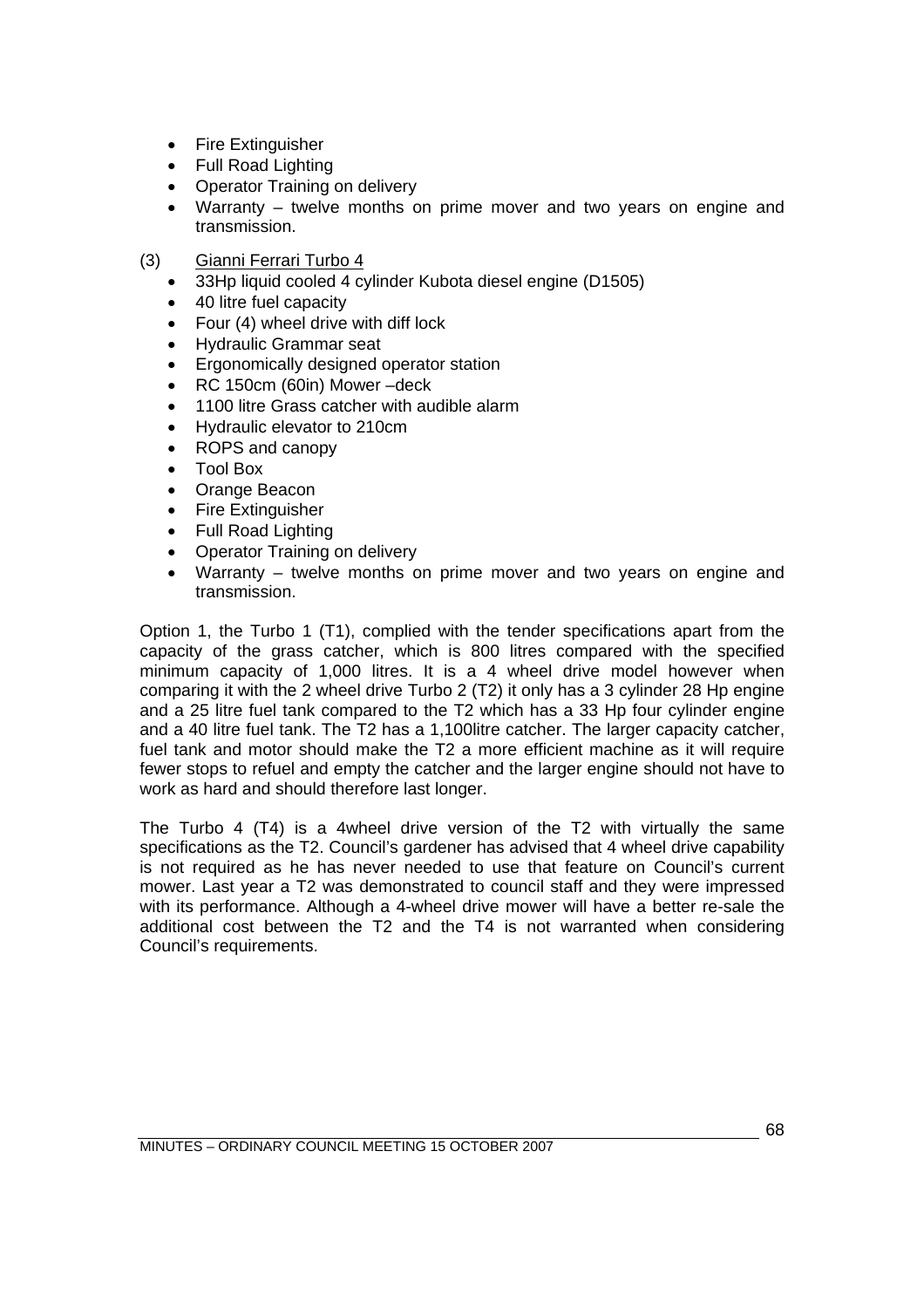# **OFFICER RECOMMENDATION**

**Resolution** 141007

MOVED Cr Randell seconded Cr Lawrance

*"That Council:* 

- *1. Council does not award any tender for Tender 07- 06/07; and*
- *2. Accepts the quotation from T-Quip to supply one only Gianni Ferrari Turbo 2 mower at the quoted price of \$56,128.60 including GST less the trade-in of Council's John Deere 1445 mower with collection system for \$14,300 Inc GST; resulting in a changeover of \$41,828.60 including GST."*

*CARRIED (6-0)*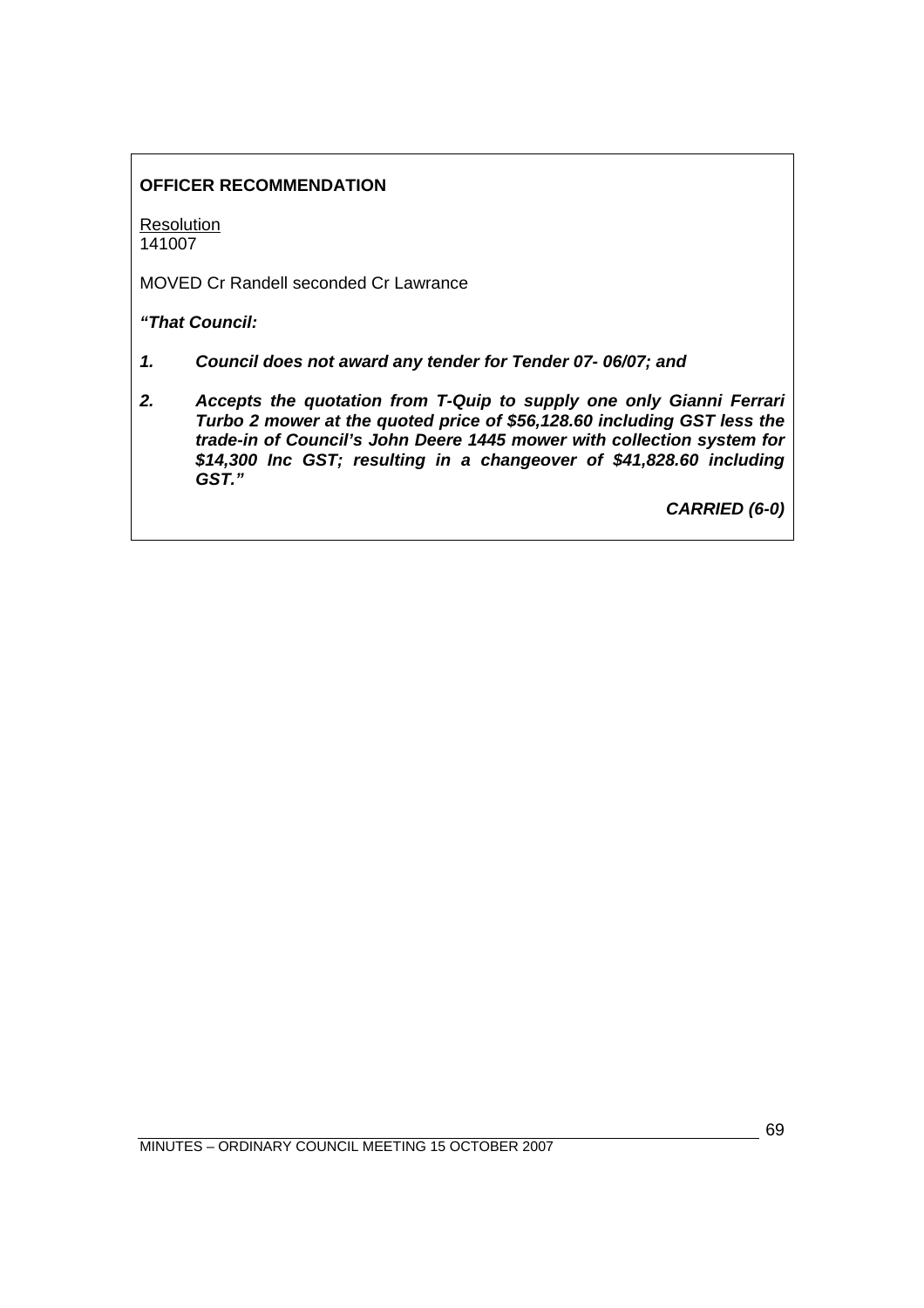# 9.4 Confidential Reports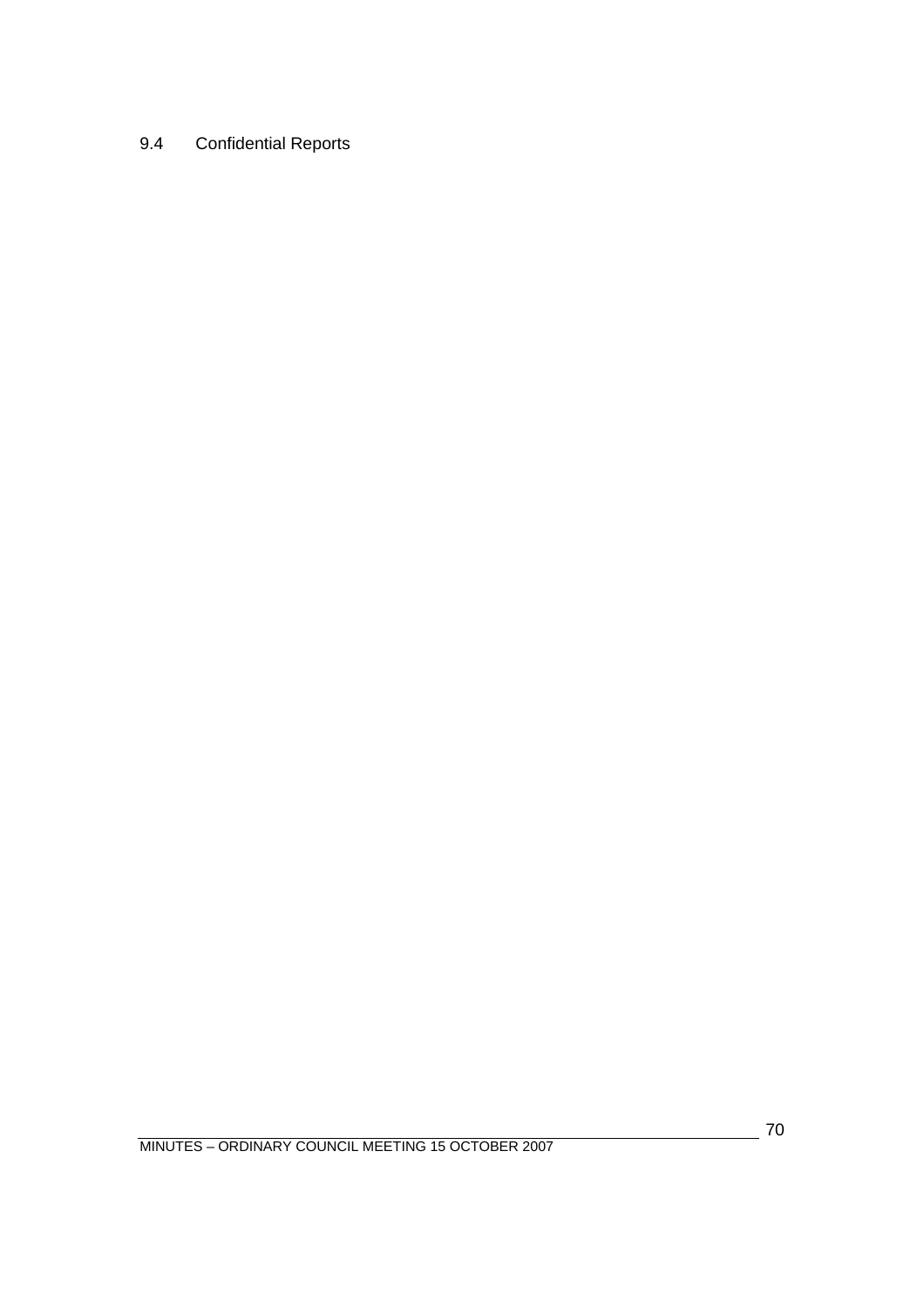# 9.5 Late Reports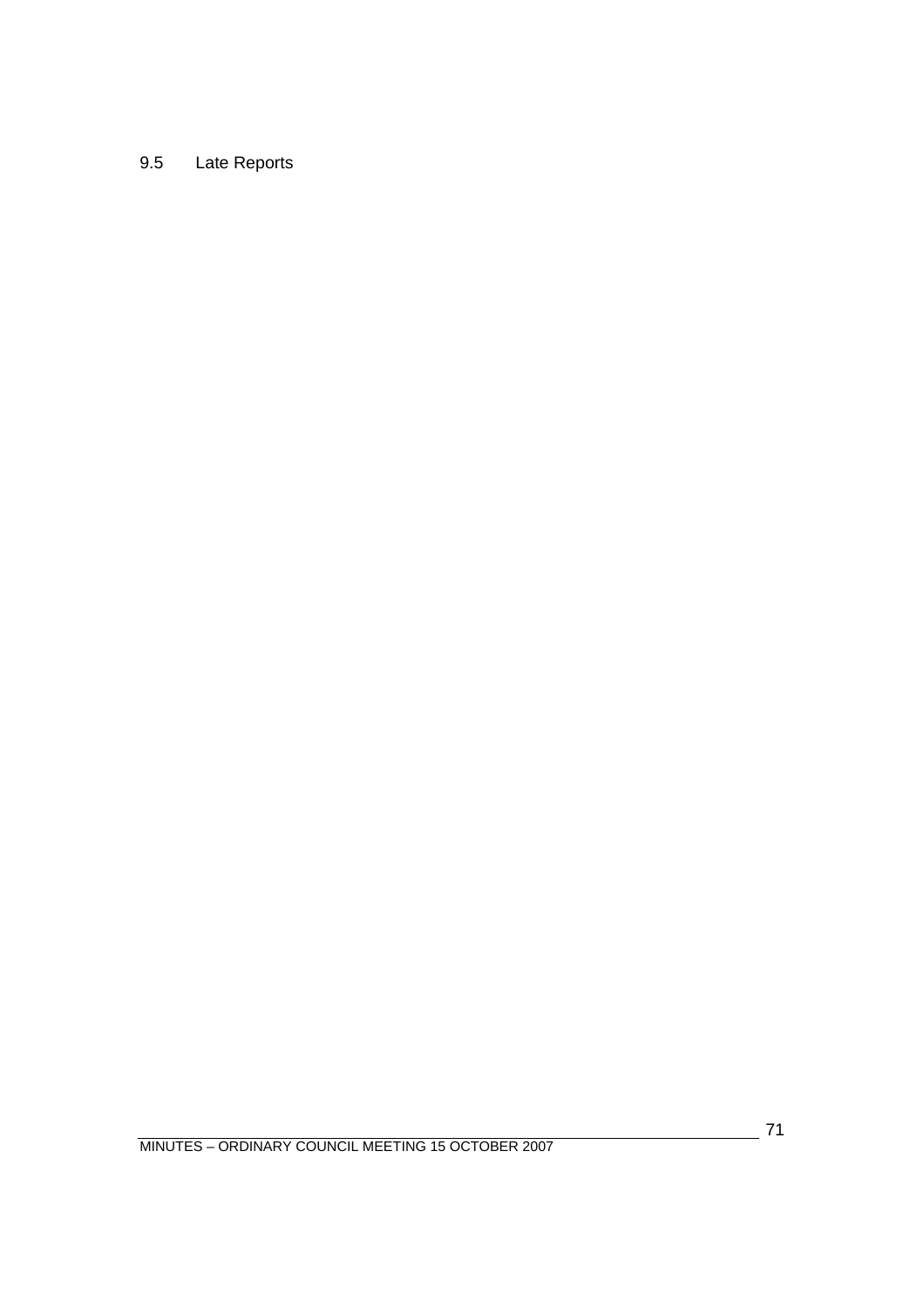# **9. OFFICER'S REPORTS**

## **9.5 LATE REPORTS**

**9.5.1 Application for Community Sport and Recreation Facilities Fund Grant in 2008/2009** 

| <b>FILE NO:</b>                | FI.FAG.6                            |
|--------------------------------|-------------------------------------|
| <b>COUNCIL DATE:</b>           | <b>15 October 2007</b>              |
| <b>REPORT DATE:</b>            | <b>12 October 2007</b>              |
| <b>LOCATION/ADDRESS:</b>       | <b>Not Applicable</b>               |
| <b>APPLICANT:</b>              | <b>York Bowling Club Inc.</b>       |
| <b>SENIOR OFFICER:</b>         | Ray Hooper, Chief Executive Officer |
| <b>REPORTING OFFICER:</b>      | <b>Graham Stanley, Deputy CEO</b>   |
| <b>DISCLOSURE OF INTEREST:</b> | <b>Cr Lawrance - Financial</b>      |
| <b>APPENDICES:</b>             | Nil                                 |
| <b>DOCUMENTS TABLED:</b>       | Nil                                 |

## **Summary:**

Council is to consider:

- (1) Supporting the application from the York Bowling Club for Community Sporting and Recreation Facilities Fund 2008/2009 funding round to replace the existing bowling greens with synthetic turf; and
- (2) Approve an allocation of \$80,500.00 excluding GST in the Shire of York's 2008/2009 budget.

## **Background:**

Earlier this year the York Bowling Club submitted a Water Grants application to replace the existing grass greens at the Bowling Club with synthetic turf greens. As part of the application they indicated that they would submit an application to the Community Sporting and Recreation Facilities Fund (CSRFF) to help fund the replacement of one of the greens. They have now submitted that application for Council's consideration.

The total project is for the replacement of two greens however they have applied to the water grants scheme for funding of 50% which will be the cost to provide one synthetic green. The second green is proposed to be funded by \$80,500 from CSRFF, \$80,500 from the Bowling Club and \$80,500 from the Shire.

## **Consultation:**

York Bowling Club Inc Department of Sport and Recreation

**Statutory Environment:** 

Local Government Act Section 6.2

**Policy Implications:** 

Nil

## **Financial Implications:**

This will be a one-off allocation of \$80,500.00 excludes GST in 2008/09, on the condition that the York Bowling Club application is approved by the Department of Sport and Recreation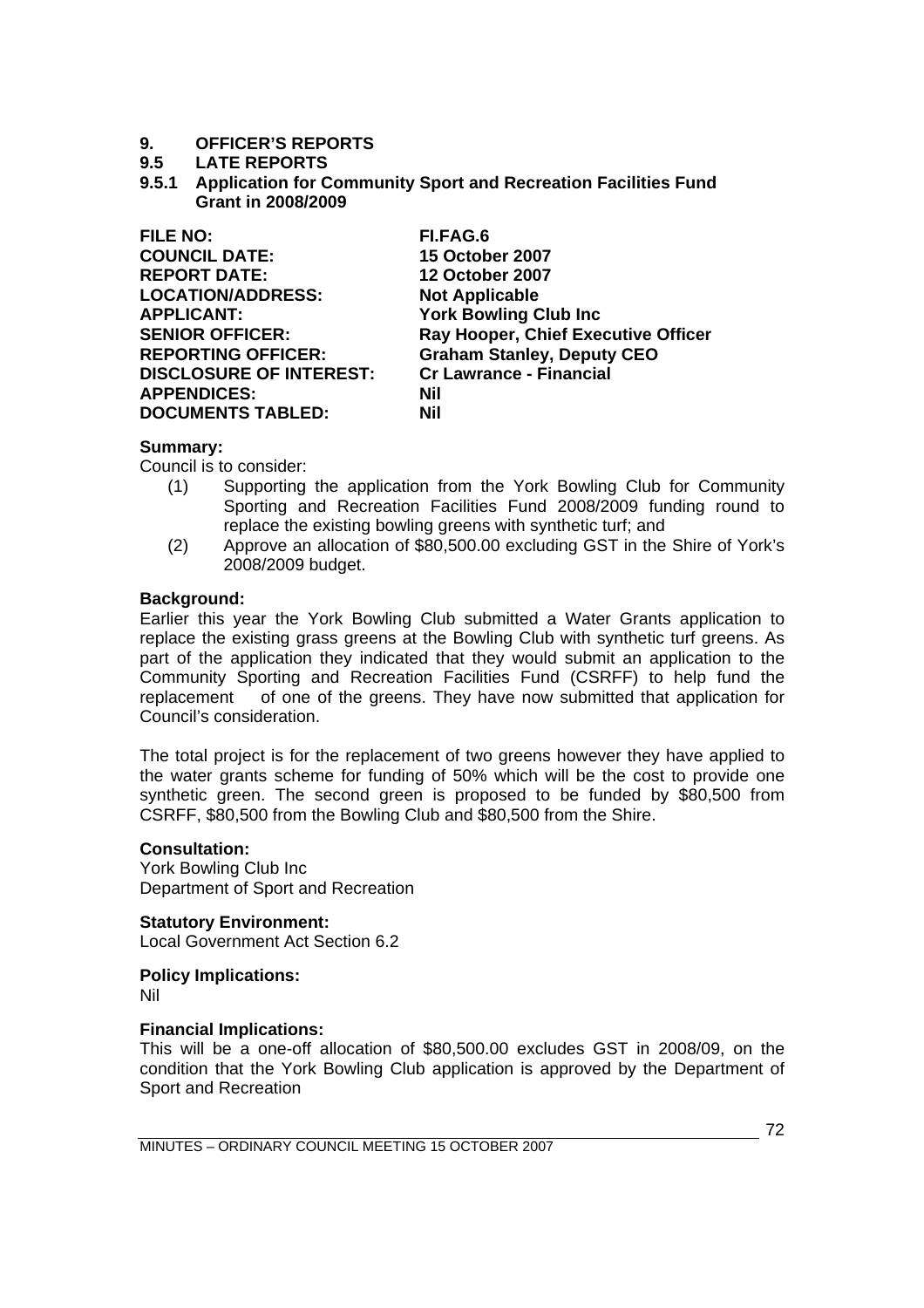### **Strategic Implications:**

KRA 7 – Objective 1  *"To meet community needs in terms of physical infrastructure."* 

### **Voting Requirements: Absolute Majority Required:** Yes

**Site Inspection: Site Inspection Undertaken:** Not applicable

### **Triple bottom Line Assessment: Economic Implications:**

The installation of the proposed synthetic greens will result in a significant savings of water. It will also result in significantly less greens maintenance costs for the York Bowling Club eliminating the need for the Bowling club to employ a green keeper and eliminating the need for chemicals and fertilisers. The Bowling club has estimated annual savings of \$35,000 in green keepers' wages, \$8,000 in water costs and \$6,000 in Fertiliser, chemicals and equipment costs. These savings will be used to fund future replacements of the greens.

#### **Social Implications:**

The new greens will enable bowls to be played year round, greatly increasing participation levels and enabling the club to provide quality facilities for York Bowling Club members and visitors alike. There is potential for the Bowling Club to benefit from the proposed retirement village in the vicinity and having access to synthetic greens with the capacity for year round bowls may be an attraction to retirees to come to York.

#### **Environmental Implications:**

The proposed greens will save substantial amounts of water and reduce the amount of chemicals and fertilisers that can get into the environment.

#### **Comment:**

The CSRFF process requires Council to indicate its support or otherwise for funding applications and to rank them in order of preference. Applications are then forwarded to the Regional Office of The Department of Sport and Recreation in Northam who add their assessment before they go before the State Panel of CSRFF. It is Council's usual practice to provide a one third contribution to the projects that it supports if they receive State approval.

The York Bowling Club has undertaken considerable research in preparing this grant application and has complied with all the requirements specified by the Department of Sport and Recreation. The Bowling club has researched the various types of synthetic surfaces available, consulted with a number of other bowling clubs and obtained a copy of a water grants application and advice from an Eastern States club that was successful with its application. The new greens will help the Bowling Club to be a lot more viable in the future with reduced greens maintenance costs, less need for volunteers and the capacity to operate for 12 months of the year instead of 6-7 months as is currently the situation.

73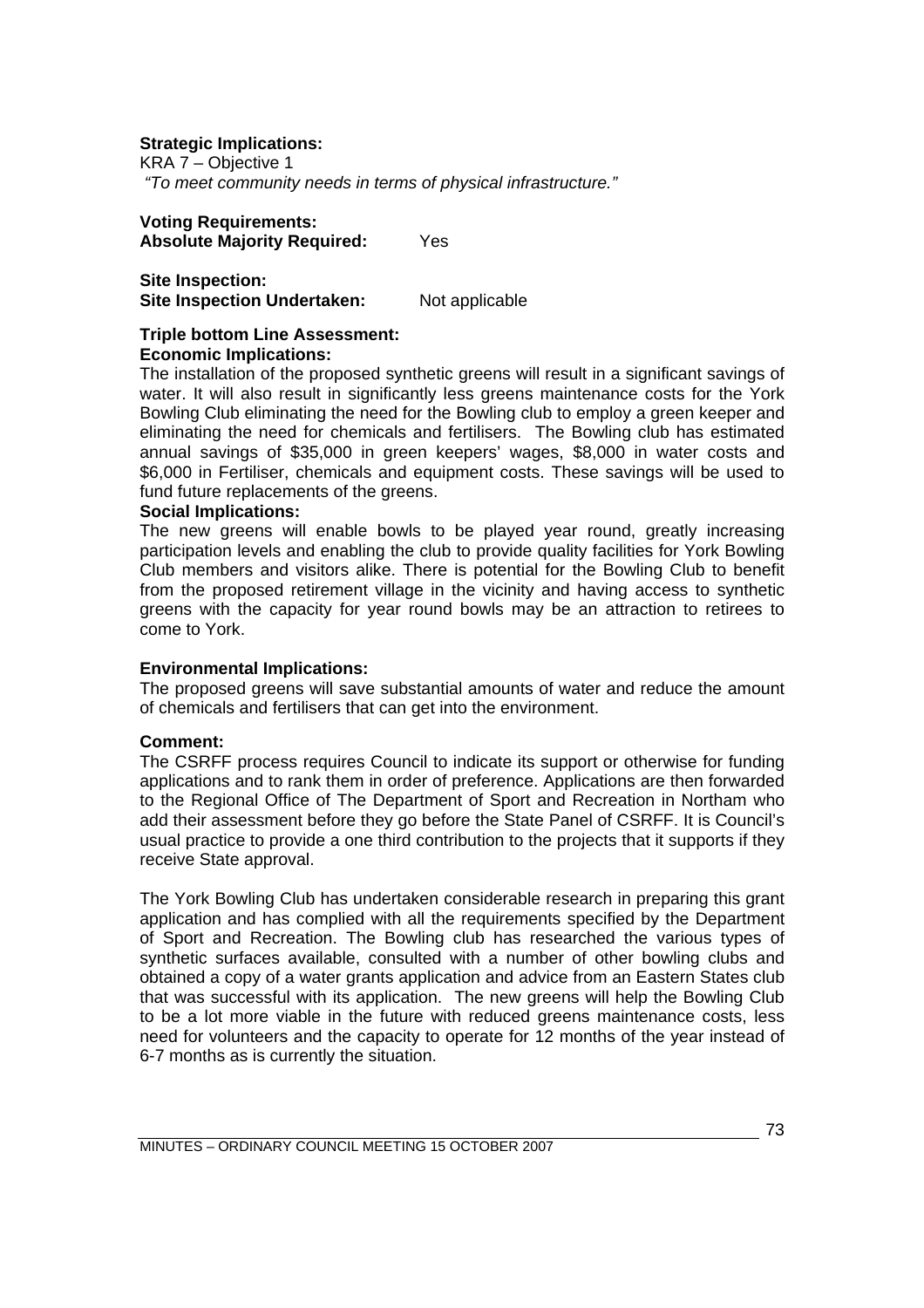The club has also indicated that should they be unsuccessful with their water grant application they will not proceed with this application and will prepare a new application for water grant funding prior to resubmitting a future CSRFF application.

## **OFFICER RECOMMENDATION**

Cr Lawrance declared an interest in this item and left the meeting, the time being 4.05pm.

**Resolution** 151007

MOVED Cr Delich seconded Cr Fisher

 *"That Council:* 

- *(1) Support the application by the York Bowling Club for Community Sporting and Recreation Facilities Fund for funding in the 2008/09 financial year to "Replace Grass Bowling Green with Synthetic Turf".*
- *(2) Approve the funding of one third (1/3) towards the project in the 2008/2009 financial year to a maximum of \$80,500.00 excl GST subject to the application being approved by the Department of Sport and Recreation.*
- *(3) That the final design of the synthetic greens to be dependant on the Forrest Oval Recreational Development Plan.*

 *Note: No further contribution above the indicated \$80,500 will be considered irrespective of the outcome of other funding applications."* 

*CARRIED (5-0)* 

Cr Lawrance returned to the meeting, the time being 4.13pm.